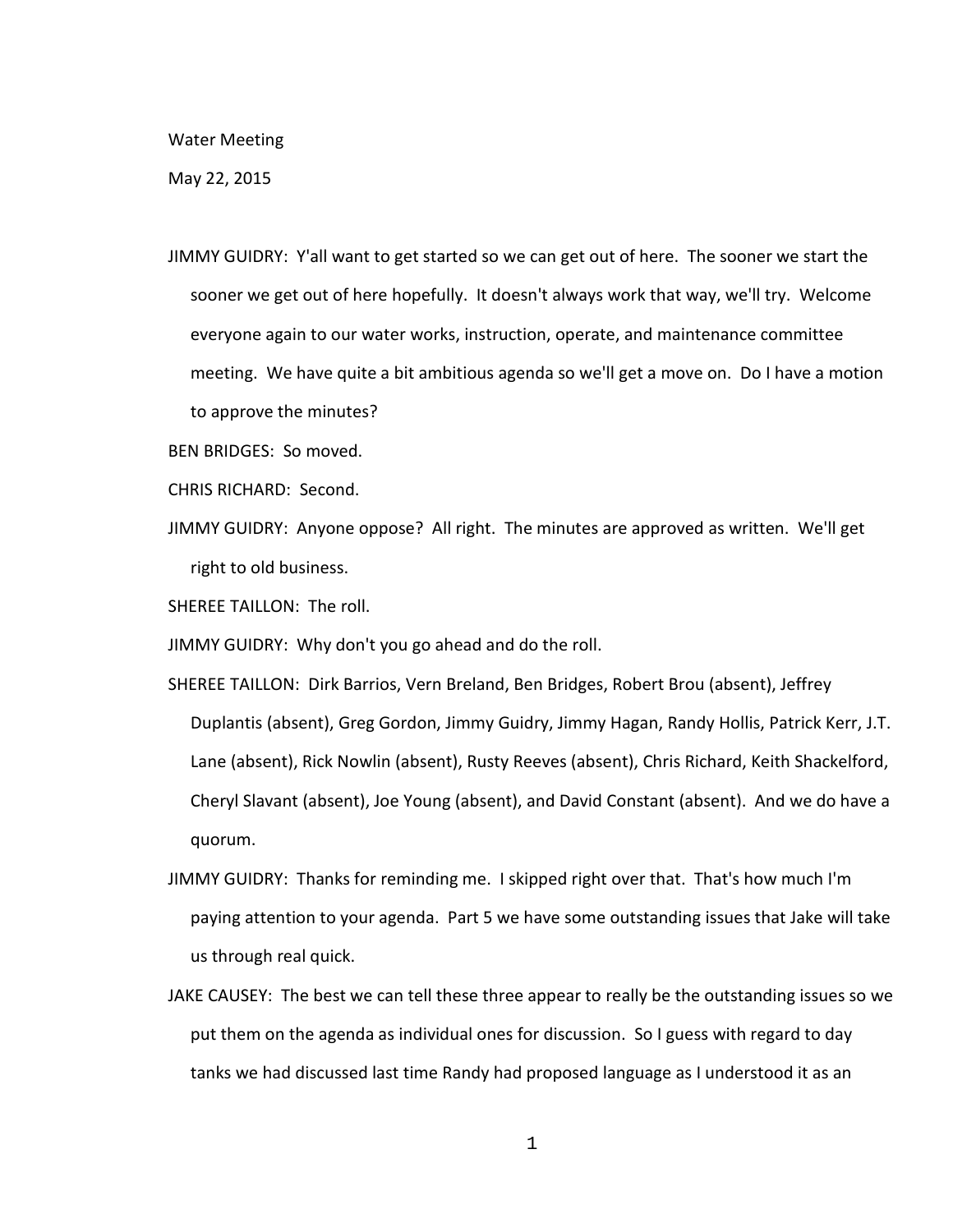additional exception. I think we have one exception. Oppose language was an additional exception. So really just generally speaking as we sort of went over the language and read it and thought about and analyzed we just ended up having a lot more questions frankly and so we just kind of wrote a bunch of them down, just comments. I guess we can go through some of those. I can see it maybe getting to a point where maybe we have another subcommittee meeting just on that to really hash out what some of the concerns might be and make sure we kind of all have the same understandings. But anyway, I'll guess I'll just briefly read through what some of these questions and comments were that we had. Talking about the statement I guess pumping systems that pumping systems will limit the application for a chemical. And so I guess presumably that meant at maximum pumping capacity, not necessarily what the dial might be set at. Just thought that if we use that kind of language we might need to kind of clear it up a little bit so it's a little more specific. And then I know we've had some cases where maybe wells weren't running, pumps were running and just trying to think, I guess what I'm trying to think of are we achieving at least the same level of protection or more than we would with a day tank. That was one condition that came to mind where in a day tank at least you run out of chemical. I think in other instances when they've talked about maybe having an analyzer on the other end that maybe would have some controls and shut a pump down or something. I think that's maybe some of what may need to come into play here. Talk about some don't visit well sites very frequently, maybe once or twice a week. And then along the same lines of that language pumps fail and they get changed out, presumably with the same pump, but I don't think that's necessarily always the case. So that would have an effect on that as well. And then talk about MCLs there are other ways that I guess the amount of chemicals that could be drinking water regulated so we mentioned MRDL, NSF60 acrylamide, chloral hydrate, copper sulfate, all kind of regulated and monitored very differently. I think we can certainly be concerned with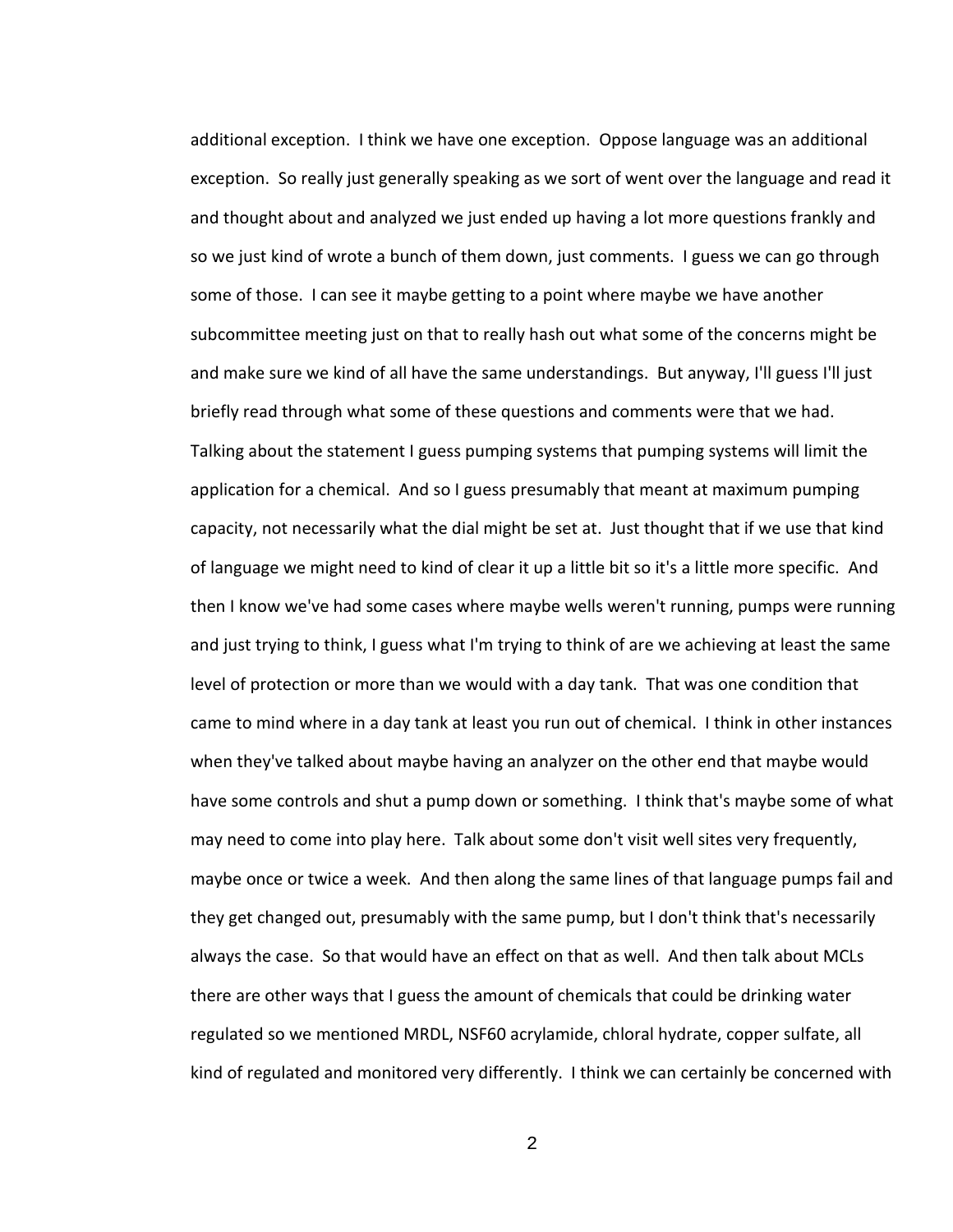exceeding those thresholds as well. So I guess we just kind of ended up back at we have some general language that says we can provide an exception to the day tanks when particular I guess set up or arrangement provides equal or greater protection. But if we want to try to revisit this in another meeting to work on some of this language we can do that. That was I guess basically our comments there.

RANDY HOLLIS: Maybe another meeting is in order so instead of the full committee we can try and nail this down. I guess it's the basic philosophy of a day tank verses limiting the capacity of a pump. And the best analogy I can give you Jake is if you go to U-Haul or Hertz and rent a truck they have a governor on that truck that when you get on the interstate you can't drive at a 120 miles an hour. You can put the pedal to the metal and it's going to stop you at about 70 and you just can't drive the truck any faster. They don't regulate your speed by giving you a 5 gallon gas tank. And that's the best analogy I can give you is we need a governor to put on there. Instead of trying to limit the size of the tank. Because if you put a 5 gallon gas tank on a truck that you don't put a governor you can drive it as fast as that truck will go and kill somebody. What I'm saying is let's figure out a way to put a governor on it. You could bypass a day tank. Y'all aren't there every day. So if somebody wants to they can bypass the day tank and go right into bulk chemical feed. You just defeated the purpose of it until you do another sanitary survey or something. As far as the same size pump, sure the intent is they need to come back in for any changes in pumping, but we can't regulate that. If you get some operator, rogue operator that wants to put in a bigger pump. I really want to try and work out a way we can look at this of abandoning day tanks and going to a better mouse trap. That's the analogy I came up with. We need a governor. To me that's a better mouse trap than a day tank. I think we can get together and meet, that would be fine. Let's work out the language on that. I don't know if anybody else has comments.

PATRICK KERR: I might. Not on day tanks. We're diving into secondary containment on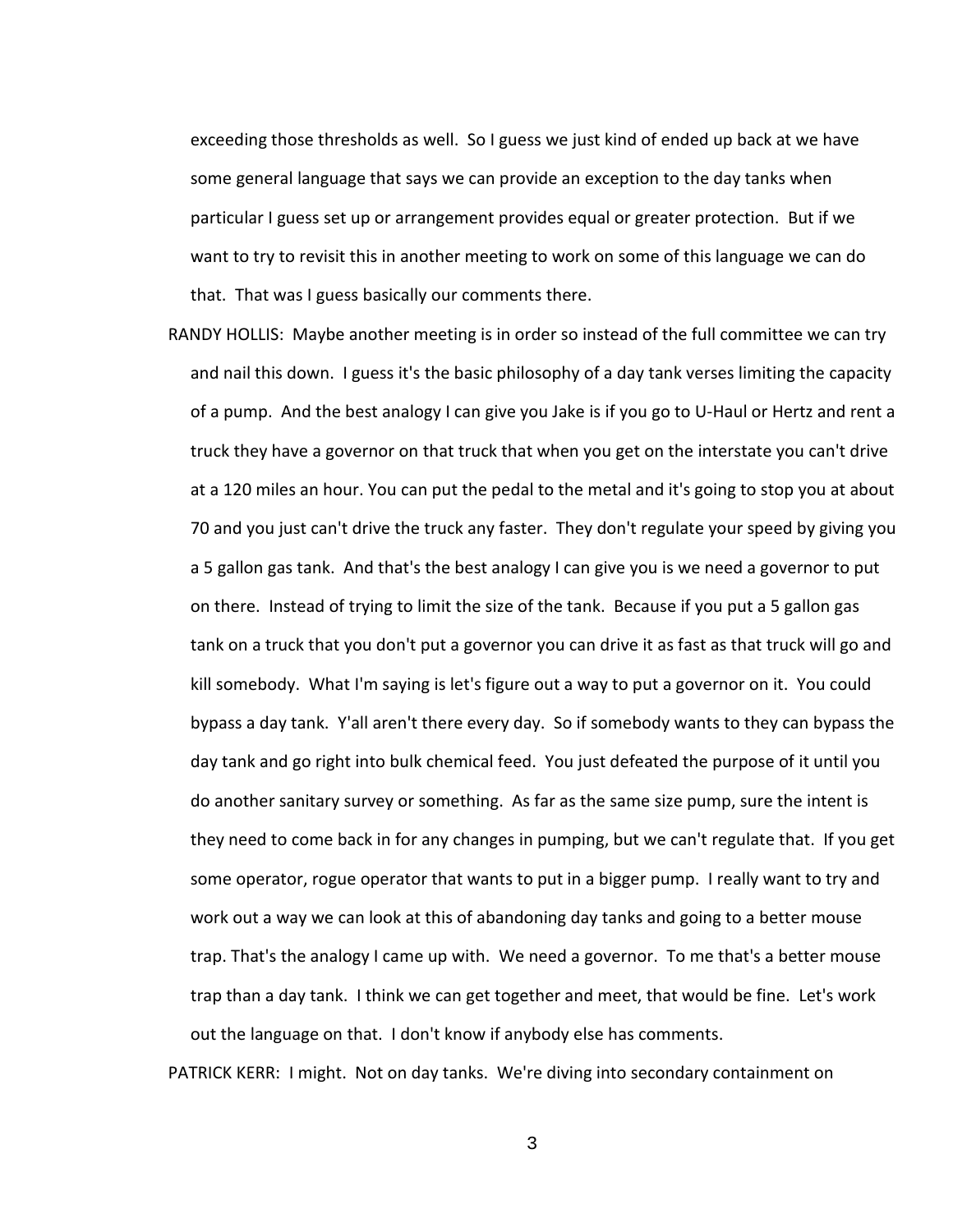chlorine GCO's patents expire in July, not that we're going to wait for that to happen, but just some language that you've got here. For example GCO does have pressure lines outside of secondary containment. They feed the regulator on the outside of the tank so we just need to be careful. And also Chris and I were talking before this started, what are we trying to accomplish? What is putting chlorine in a building do? And one of the things I've been researching is what the real catastrophic event would be. It's not a gas phase chlorine leak. We can deal with that. It's a liquid phase leak. And we haven't discussed at all what to do about a liquid phase leak in a building that has drains in it, that's going to take liquid chlorine that expands at 437 times to 1 when it expands to a ditch outside the facility. I don't think we're heading down the right path talking about buildings. What we need to do is make sure we don't exceed temperatures and blow a dadgum thermal plug in a cylinder and we can do that outside. I got to push back again. We got a lot of expertise around this table. We bring in expertise on anhydrous ammonia and how it should be stored and the department says we know better. It needs to be in a building cause everybody else puts it in a building. Well, I'm sorry guys. That's why we're here because we convinced the legislature there was some expertise that needed to be brought to bear on rule making. I have not at all involved myself in house continuing resolution 54. But the same mantra is being stated about the emergency order and your treatment of industrial users of water and saying guys follow your rules. You can't use an emergency rule over and over again. You really can't say I don't care about disinfection byproducts. We're not going to have anybody else get sick with an amoeba cause disinfection byproducts matter. But instead of having a conversation with users we just issue an emergency order and we issue it and reissue and we never have the conversation. So my point is that meeting to solve this little problem with secondary containment or with buildings and with how we store chemicals is great, but I hope y'all also will think that we can make a lot of progress if we rely on the expertise. If you have a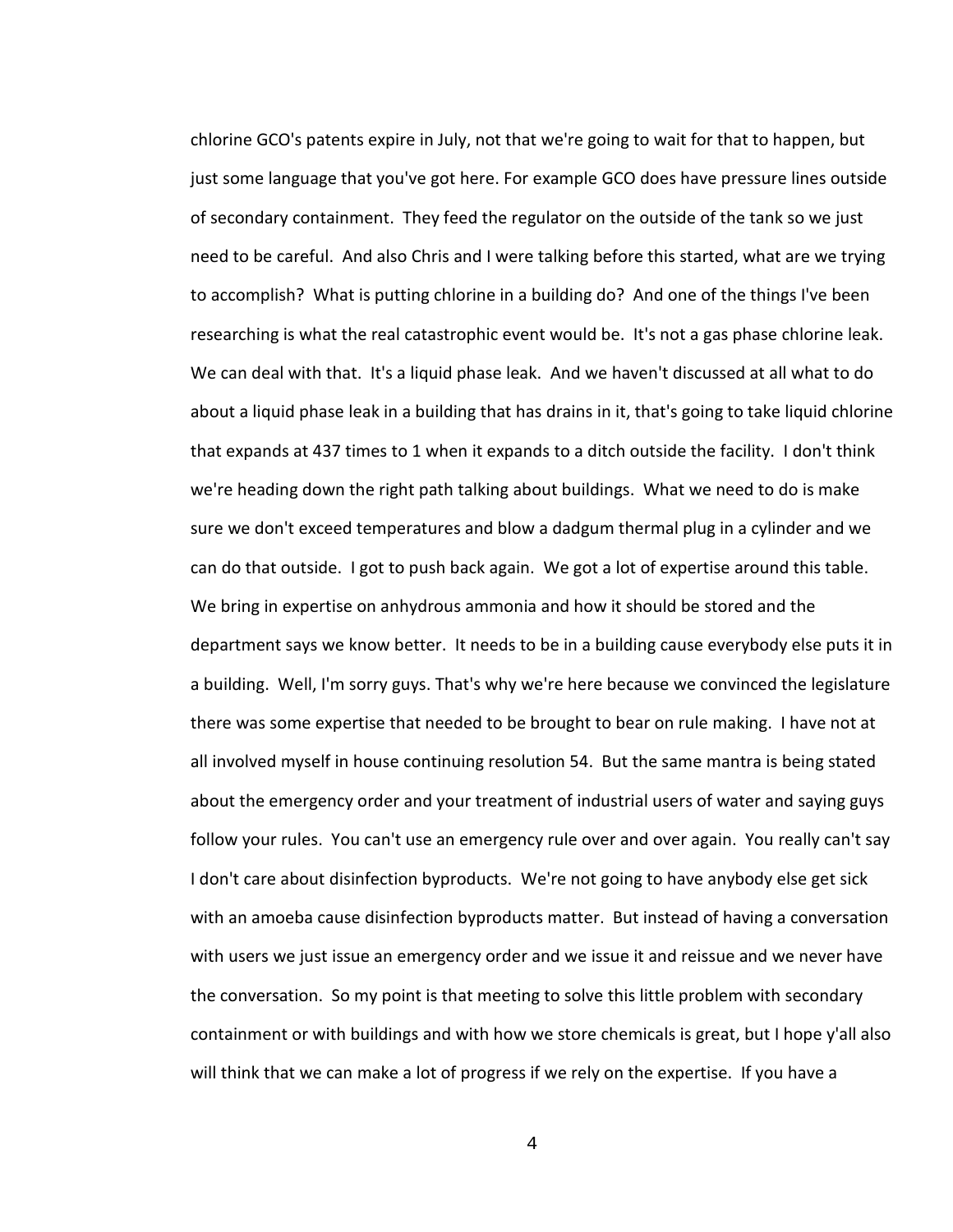specific reason that you're scared about chlorine being outside let's talk about it. But the answer can't be cause that's what everybody else does. The more I dive into it the more I find out that everybody else is doing it wrong too and they're impairing public health. We're going to make a change in Baton Rouge, I promise you. Putting it in a building ain't the solution. So let's open this thing up and when people come in from experts in anhydrous ammonia instead of the department saying that's great but that's not what we're going to do. Let's listen to them and figure out a way to do it. And Dr. Guidry that's all I'm going to say today, I promise.

- JIMMY GUIDRY: Can you speak into the mike. I've been hearing the arguments on both sides. I hear the frustration and I certainly, there's no easy answer where we don't always agree. I thought we were getting to a point where we were coming up with some protection with containment vessels, but I guess we hadn't got to chlorine yet. We were trying to get through just the day tanks. Anybody else want to work on the day tanks with Randy and Jake?
- PATRICK KERR: My point is it's day tanks because other people use day tanks cause the picture in the EPA guidance has a day tank.
- JIMMY GUIDRY: So are you saying we should have a subcommittee that addresses these issues where we have to come to an agreement?
- PATRICK KERR: I don't know a subcommittee is necessary Dr. Guidry, but make an argument not just we think this is better. How is it protective of public health? How is a day tank on certain chemicals better protection of public health than a design of a system that is not going to overfeed?
- RANDY HOLLIS: There were some exceptions to the chlorine storage room that were proposed and I didn't know if there was anything specific in there that we want to address right now. JIMMY GUIDRY: You see Pat I feel like we had this conversation when you weren't here so I feel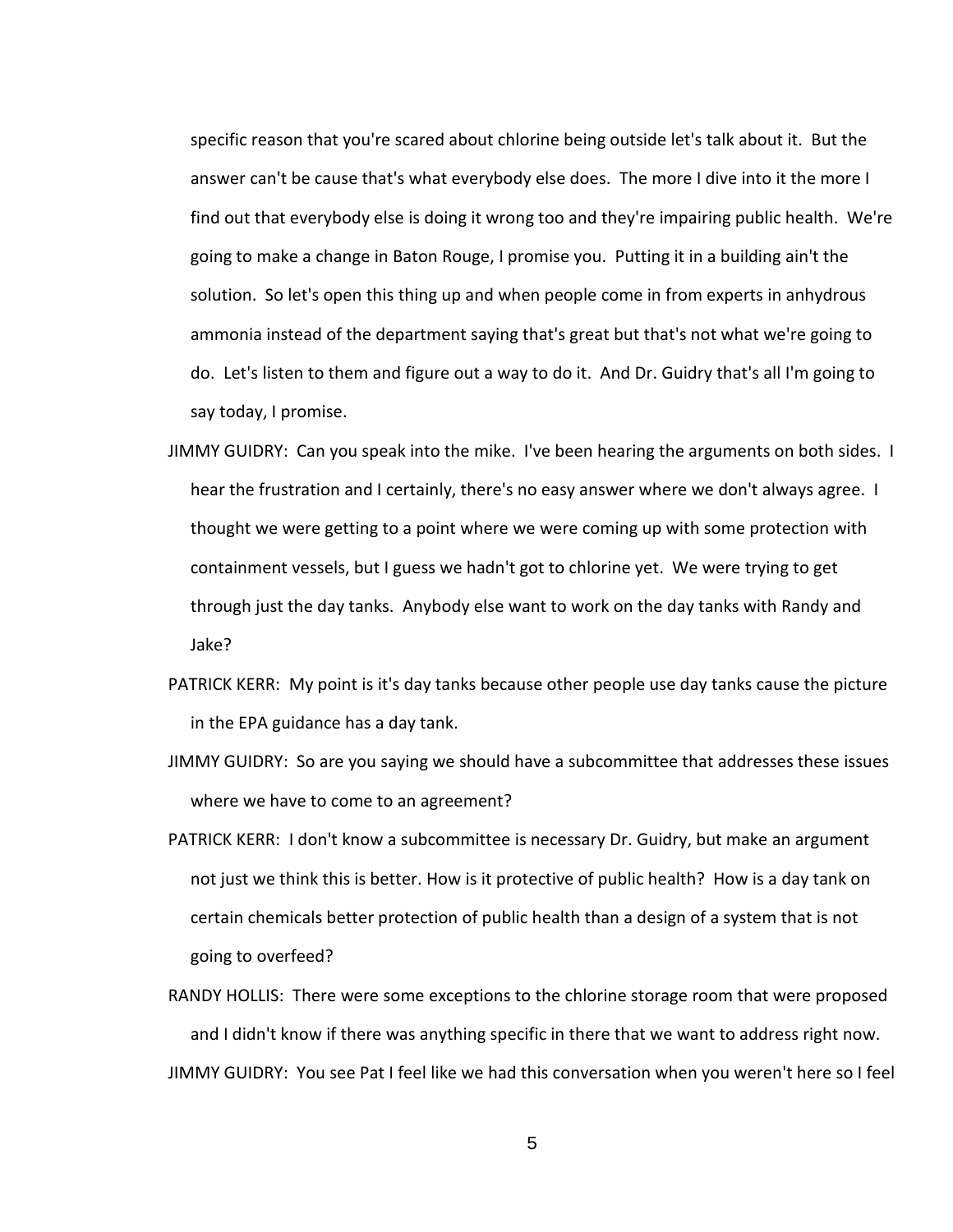like we've hashed it out and came up with semi solutions. I don't know if they meet what you were looking for. But what I'm hearing you say it's almost like the conversations we had when we came to some agreement. I'm not sure you've been brought up to where we are. PATRICK KERR: I think I have Dr. Guidry. I also think that if we're going to blanket grandfather something, and this is Chris' words not mine, you really need to think about whether we need to do it in the first place. If there's a better solution grandfather the old solution. If there's a critical risk to public health we don't grandfather anything. If chlorine being outside is a critical risk to public health then dadgummit we need to issue a rule that says it needs to be indoors and we need to do whatever it takes to make sure it's not a risk. But I can't find any instances, other than tampering, of massive illness causes by a chlorine link or a cylinder floating in Bayou Teche. Sorry, it doesn't look good, but I can't find a problem. If it's secured and tied down and we do all the things we're supposed to do dadgummit it's safe. If we don't use a day tank on aqueous ammonia. Yeah can we design it improperly and screw it up, yeah. But I can put a day tank on it and screw it up too. That's why we want you guys to check our designs and say hey yeah this will work. And that's my day tank argument. JIMMY GUIDRY: I'm looking for a way to find resolution. What I'm hearing is Randy's doing the work on the language on the day tanks so we can find a solution for that. I'm not hearing a solution to requiring the housing other than housing units unless Jake you're going to cover that.

JAKE CAUSEY: Yeah, I guess. Sounds like we're on the next agenda item is the exception to the chlorine rooms for chlorine gas storage. One exception that was proposed last meeting was in cases where the total containment vessels are used for secondary containment that those could be located not in an enclosed room, but outside, but still protected from direct sunlight and the elements of sort. But not necessarily enclosed room. So this was the language 5.4.1 D we had proposed for that exception. I think we were agreeable to that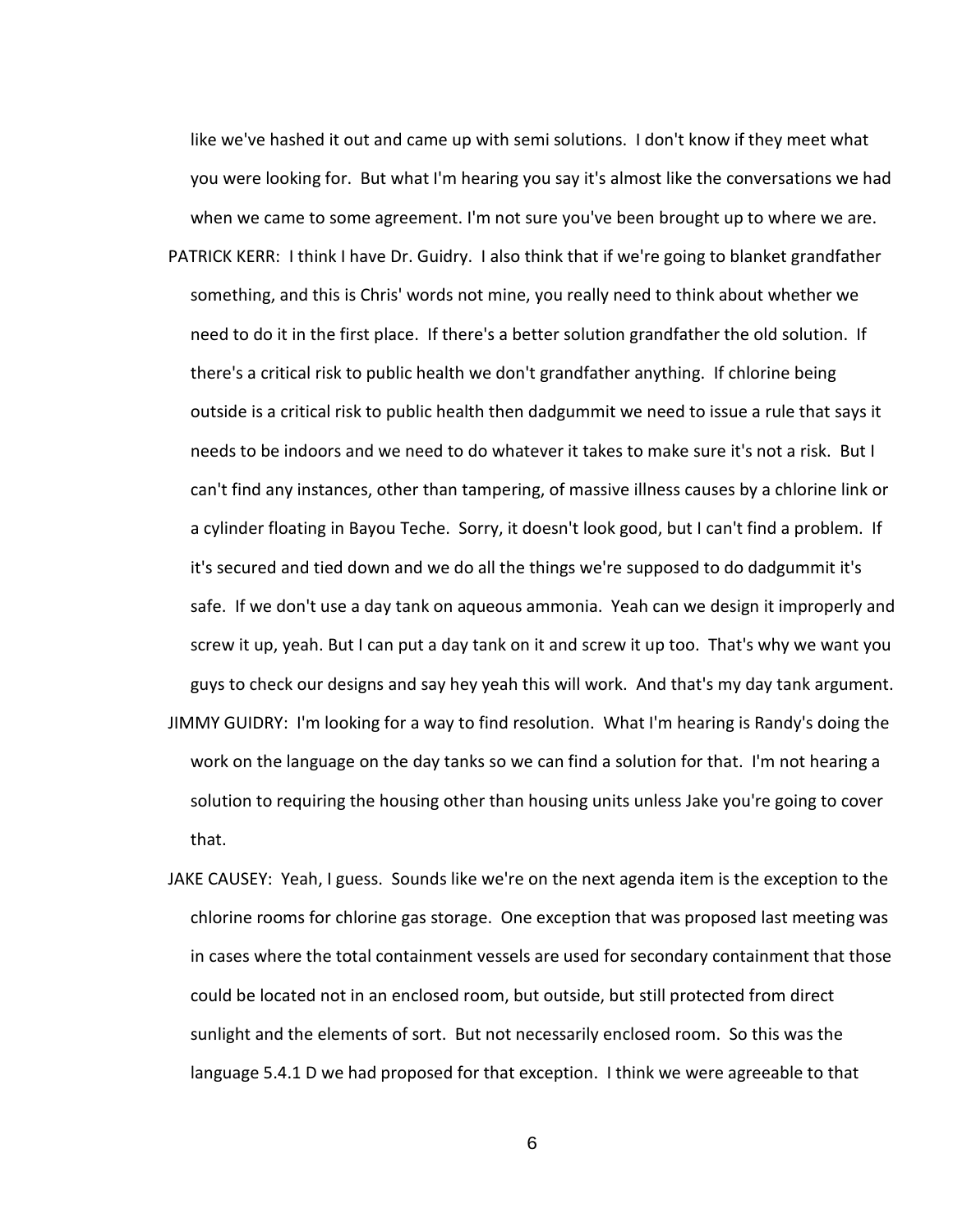exception in those circumstances.

- PATRICK KERR: But you're going to grandfather everybody else?
- JAKE CAUSEY: I don't think we've had the grandfather discussion yet. We said we were open to that if that's where it needs to go, but I don't think we've had the conversation.
- JIMMY GUIDRY: The grandfathering of the things that we need to make sure that we address we've not had that discussion, not had a committee. It's probably going to be the final thing we do when we're done is go back and say these are the things we can live with, these are the things we can't live with. I don't think we're there yet. I'm hearing we have problems with grandfathering across the board, but on this issue it was more of grandfathering cause there are a lot of systems that are out there with large cylinders that are out in an environment and require a fortune to put under cover so I think the grandfathering was to get around the cost verses the risk. What I'm hearing is that even going forward what you're saying is that we shouldn't have to put enclosed even on the new ones.
- PATRICK KERR: If there's no risk to public health why? I intend to do it at my system and we are doing it in our system with new construction. I think it's a good idea, but does that mean it needs to be required? What's the public health benefit?

JIMMY GUIDRY: So make it optional? I'm not sure I understand what you're suggesting.

- PATRICK KERR: I'm suggesting be silent on it. How does it protect public health? If it's a clean act issue then DEQ ought to be in here and EPA at the national level has set threshold quantities for the storage of chlorine and the quantity happens to be 2500 pounds before you have to do process safety management. So most systems operate below 2500 pounds to stay out of PSM. So why do you guys have to opine on it at all?
- JAKE CAUSEY: I think the storage of chlorine and the feed systems is frankly a critical part of the treatment process and therefore a critical part of the water system. Protecting the chlorine storage cylinders area it is important. It's important to public health because it's part of the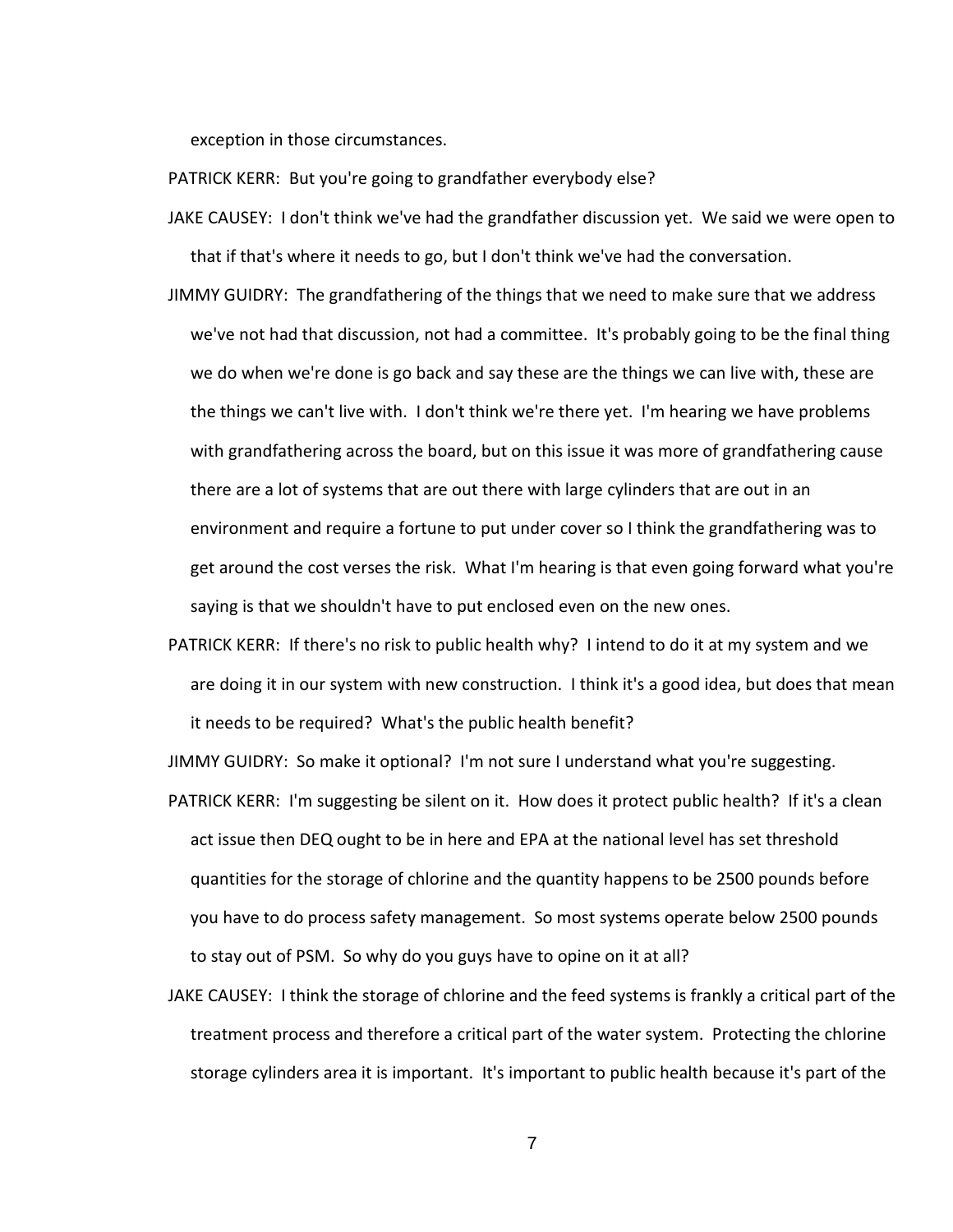water supply. And the risk to those cylinders that are exposed to direct sunlight that are not protected and as well as the risk to the operators there if it's just leaking out everywhere is significant. I've said there is an element of safety, there's security, and there's resiliency in protecting the chlorine storage and feed systems. How do you go about doing that to achieve those things? I think those are very relevant to public health.

PATRICK KERR: I agree. Jake the room is not a solution.

- JAKE CAUSEY: I don't want anybody to think we're completely closed off to other options. And we think there are other great options. I've seen a chlorine cylinder in the middle of a field with a little piece of tin over it you know and it's protected. I tend to disagree with that. I've seen rooms that were virtually closed, but not completely enclosed that you could say but. So I think there's a wide variety there. I certainly like these total containment vessels. I think they're great. Anyway, on the anhydrous ammonia. I know initially the gas commission was possibly going to be here, but their schedule changed I think.
- JIMMY GUIDRY: So save it for another meeting. I'm not done with your discussion cause in my head it's not clear when we come to where we don't totally agree there are other solutions there should be some science to back our decisions, the experts are here, we should agree as much as we can to get us close to what the solution might be. And I'm not sure I know what that is hearing from the experts because I hear we should pay attention because protecting that resource make sure your drinking water is safe is critical to public health and I'm hearing we shouldn't even look at it. It's not an issue. The people that monitor the air or set the standards should be paying attention to that and not health so.

PATRICK KERR: No. I think resiliency, redundancy is important. It's very important. JIMMY GUIDRY: But you don't agree that a cover or keeping it from the elements is important? PATRICK KERR: I agree that a cover and shading is important, critical. I think putting it in a room detracts from our ability to deal with an emergency and can cause the emergency to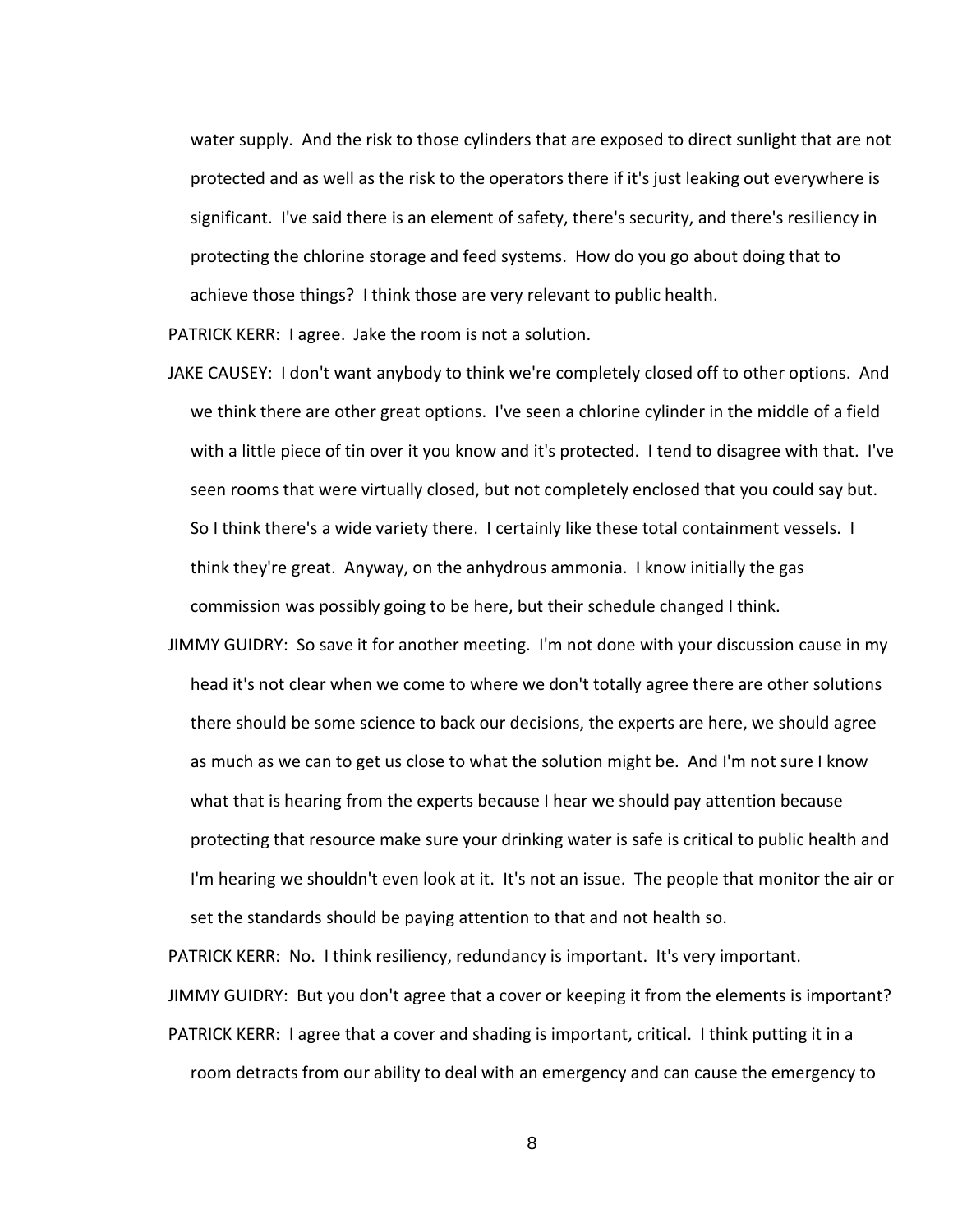be greater. Unless of course you want to dictate that these be enclosed rooms that are completely closed to the environment and we put scrubbers on them. I think we could have a discussion about that. Then we're going to talk about cost benefit analysis because we have not had a problem other than industrial situations with chlorine releases. So we could talk about that, but you're talking about an unbelievable amount of money to fix a problem that doesn't exist.

- JIMMY GUIDRY: So I don't think we have clarity for anyone as to exactly what it is we're asking for as far as is it a roof. To me we're not telling people what's the best route here.
- JAKE CAUSEY: In a room even if you don't have a scrubber it does, and you do have monitors, then it saves you some amount of time before that gas is actually being released through the vent movers, or what have you into the atmosphere, or the neighborhood, or plant, et cetera. For someone to go into the room and fix the leak where it's not in a room that gas is escaping. It's not just building up in that room for some period of time before it escapes the room. So the room itself is a buffer to respond to a leak and it buys you time. It doesn't, if you have a scrubber then that neutralizes it and kind of fixes the issue as well. But in my mind effectively the purpose that it serves as well as the sunlight protection, et cetera. You can certainly achieve that without an enclosed room. But that's what it does.
- JIMMY GUIDRY: Tell me this if you have a cylinder and all of a sudden it releases an entire amount in that cylinder, I guess it depends on the size, to me it's safer to dissipate it there than it is to concentrate it in the room.
- JAKE CAUSEY: It would eventually be dissipated, but the idea that you have some time and it's in that room you can get people out of harm's way if it's a near a neighborhood, if it's in the middle of absolutely nowhere maybe it's not as critical, especially if it's an unmanned location. You can try to look at a lot of different scenarios and try to pick and choose where you get the most benefit.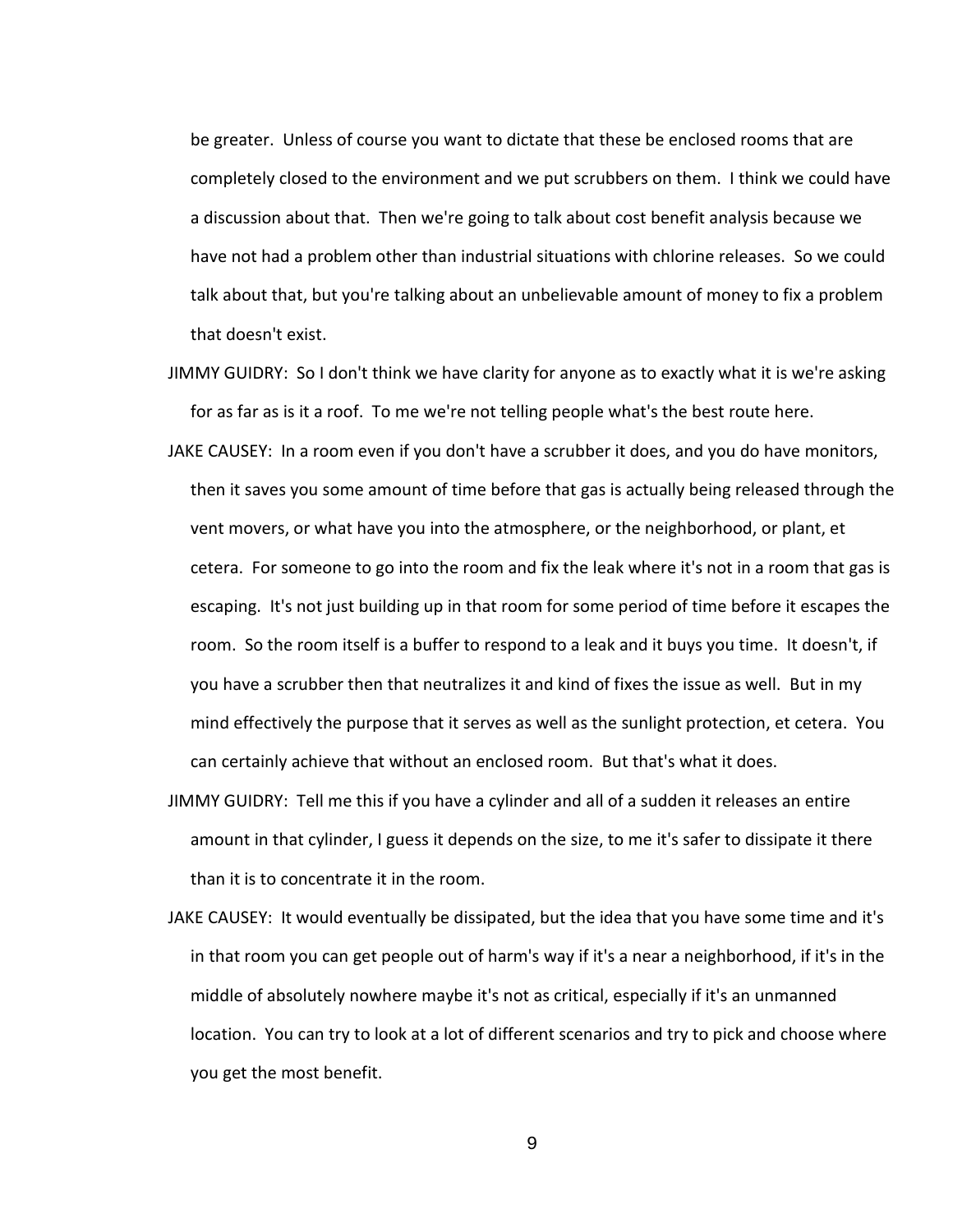GREG GORDON: From my experience, for most of them, the first person that's going to get there is the operator and he's going to open that door and he's going to get a face full. PATRICK KERR: I hope not, he shouldn't.

GREG GORDON: There is the operator aside from the public and the customers. I would think the operator that's actually going to that well site is going to deal with that problem first.

RANDY HOLLIS: Let's say you have 20 pounds released or 50 pounds released out of a cylinder if you contain it within a room 50 pounds is sitting in there outside the cylinder, but let's say it's inside the room. You have to get in the room to address the problem. As soon as you open the double doors the guys are all suited up and everything to go in there. You've just exposed them to a toxic fatal concentration of chlorine. Hopefully the suits are duct taped and everything's okay and hopefully they'll be fine. But you've just exposed them to an extreme amount of chlorine that will dissipate through the doors and it will leave the area. If you have a 50 pound release and you don't have a room at least it has been dissipated by the air. So you've got the same amount of chlorine, you're not going to contain the 50 pounds that got released in a room. You're not going to capture it, it's gone. So at least with some air it's dissipated and those operators then are suited up, but they're not exposed to as high of a concentration so you're protecting their health by not putting it in a room.

CHRIS RICHARD: And those releases are addressed by your risk management plans and those kind of things by DEQ. But all the things we've been talking about have nothing to do with water quality which is what this code is supposed to address. We put them all the time. You put a cover, we even protect them from the north wind and they have heaters that they put on them for the couple of days if might get cold enough. But they've been acting without incident for years and years. There's no reportable accidents or affect on water quality by having these leaks, yet it's an expense. And what I mentioned last time, let me preface it by saying I don't think we need to put it in a building, it needs to be protected from the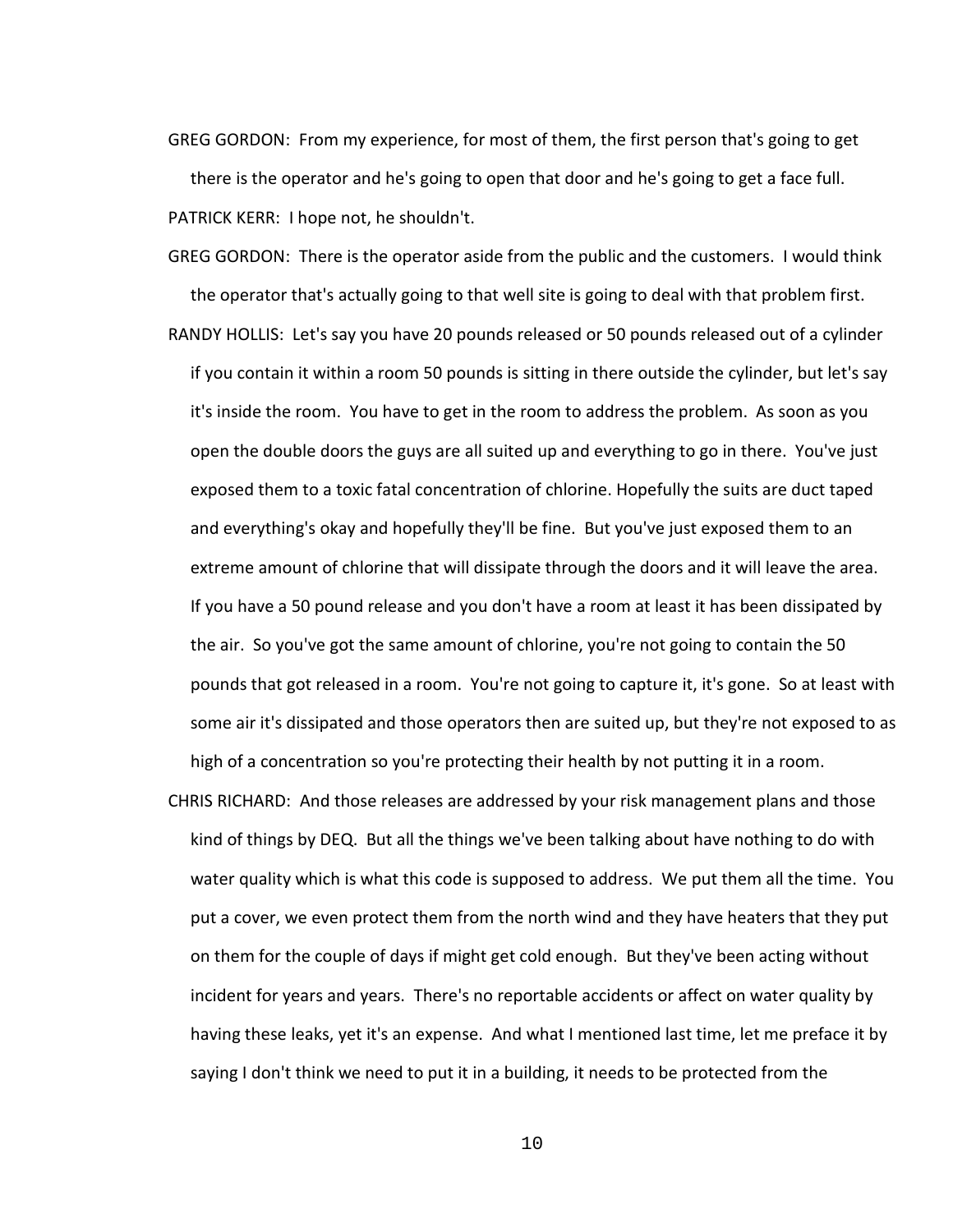elements, but not necessarily in a closed building is we talked about the grandfathering as a way to get this through to be able to put it from here on out on buildings. But I mentioned how do you reconcile that from now on we're worried about the kids next to a chlorine building in the future, but we don't care about the ones that are next to it today. Which is basically what you say when you grandfather. It's either needed or it's not. My opinion it's not needed and I think you go down a dangerous road from a liability standpoint on all these water systems when you start saying this is critical, this is extremely critical to the protection of the public but we're not going to make the other people do it. It's going to be force done because they're going to have to do it to protect their liability, their exposure for not doing it. I think it goes a lot deeper.

BEN BRIDGES: To my knowledge the only time you have had chlorine leaks is when they are changing a cylinder. I could be mistaken, but I don't know of any other instance across the state in 25 years where you've just happened to have a leak. It's usually when they change a cylinder out is when they have that occur.

CHRIS RICHARD: On a vacuum system.

- BEN BRIDGES: Right. But if you're talking about filling a room with your vents and such and the design now is you have a fan at the floor that pulls through unless you have a positive influence of air from the top that is not concentrated with chlorine your equipment is going to last about that long if it comes on. Once you have a chlorine leak that bad none of your exhaust system going to work. When you immediately pull that chlorine cloud across that fan it's going to destroy the electronics on the motor. It's not going to work. So you're still going to be contained and have it inside unless you have a positive draft from above that pushes it out through a room.
- CHRIS RICHARD: That's what we used to do in the past is we actually put a force ventilator for that reason cause you can have a fan at the bottom to pull it out, but if you go to these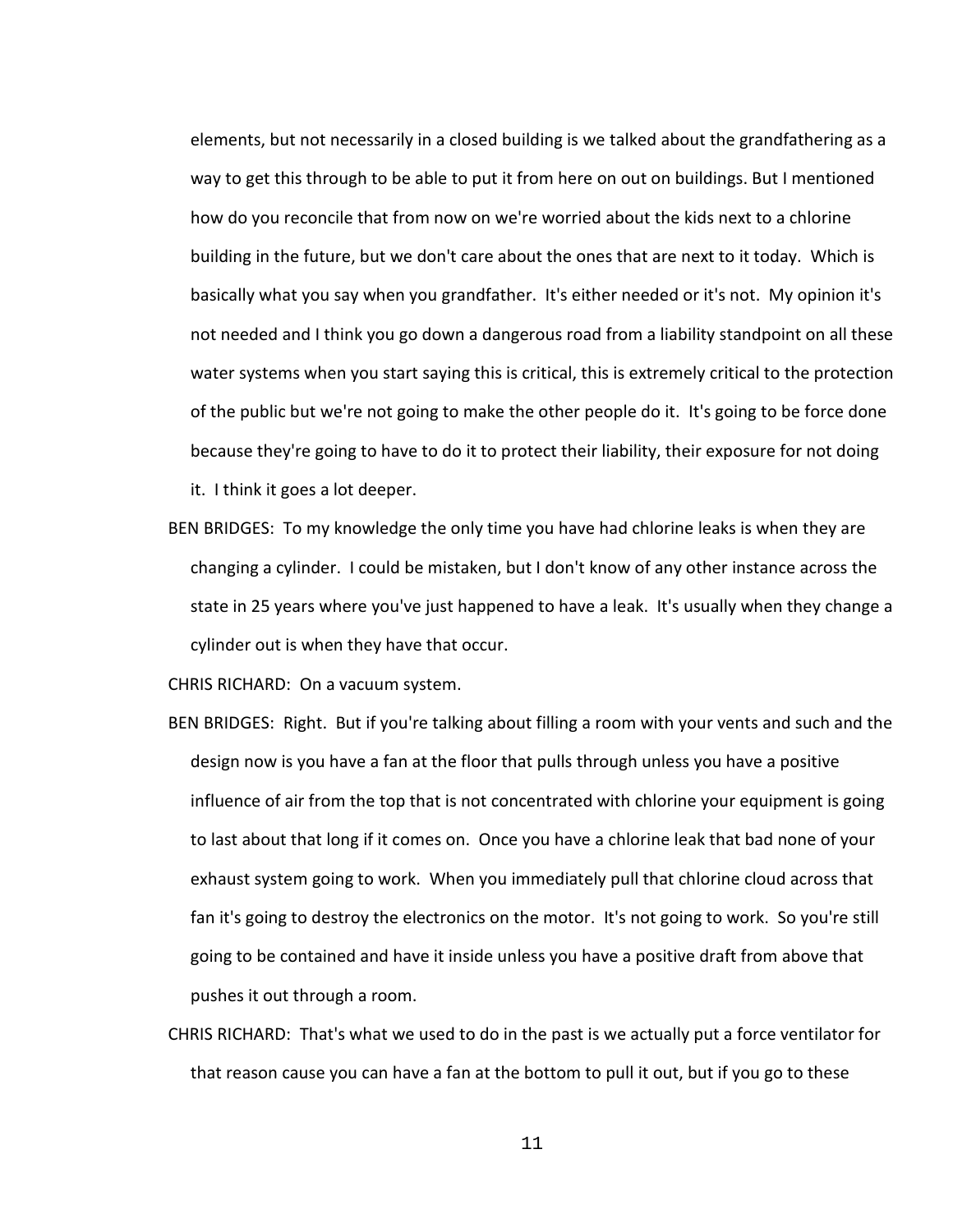water systems none of them work because they have all been destroyed. And usually the leak is from a solution, not from a gas leak. You get a water leak that's highly concentrated and eats up. I know it pressurizes the room, but the equipment actually works when you do it from the top.

- BEN BRIDGES: When you flip the fan switch it pressurizes the room and it dissipates like it's supposed to. It works, but on the ones that are drafted out they work one time. Like a set of scales they work good until you have the first chlorine leak and then they are shot. So that's a waste of money as well in our opinion.
- JIMMY GUIDRY: I'm not hearing a total agreement, I'm hearing protection from the elements, I'm hearing ventilation which makes sense to me. Enclosure does put whoever walks in a room at high risk. But if there's a school nearby certainly those kids are at risk to some extent. This is where I happen to agree with you. If you say it's so critical from now on we're going to do it this is where I have trouble with grandfathering. If it's important enough it should not be you can get away with it. If it's not that important then it should become a rule or a law that says you have to do it, but nobody else before this certain date has to. It is a conflict in what you're telling people. I think we went to grandfathering because we got so much push back, so much push back because of cost, but we still felt it was a safer way to go. I think that's why we got to where we are today.
- CHRIS RICHARD: On the grandfathering it is necessary and the fire marshal does it. But there are certain instances that aren't critical it's the way you do it now and a good example is I mentioned to Pat is flood elevation. Flood elevation changes. We're going to say from this point forward you're going to build it a foot or 2 feet above the 100 year flood elevation, but we're not going to tell everybody who's below it to go tear down their plants and rebuild it. There are situations that it's a better way to do it, it's not critical, but it's a better way to do it going forward. And so you do that and you grandfather those systems in from the past.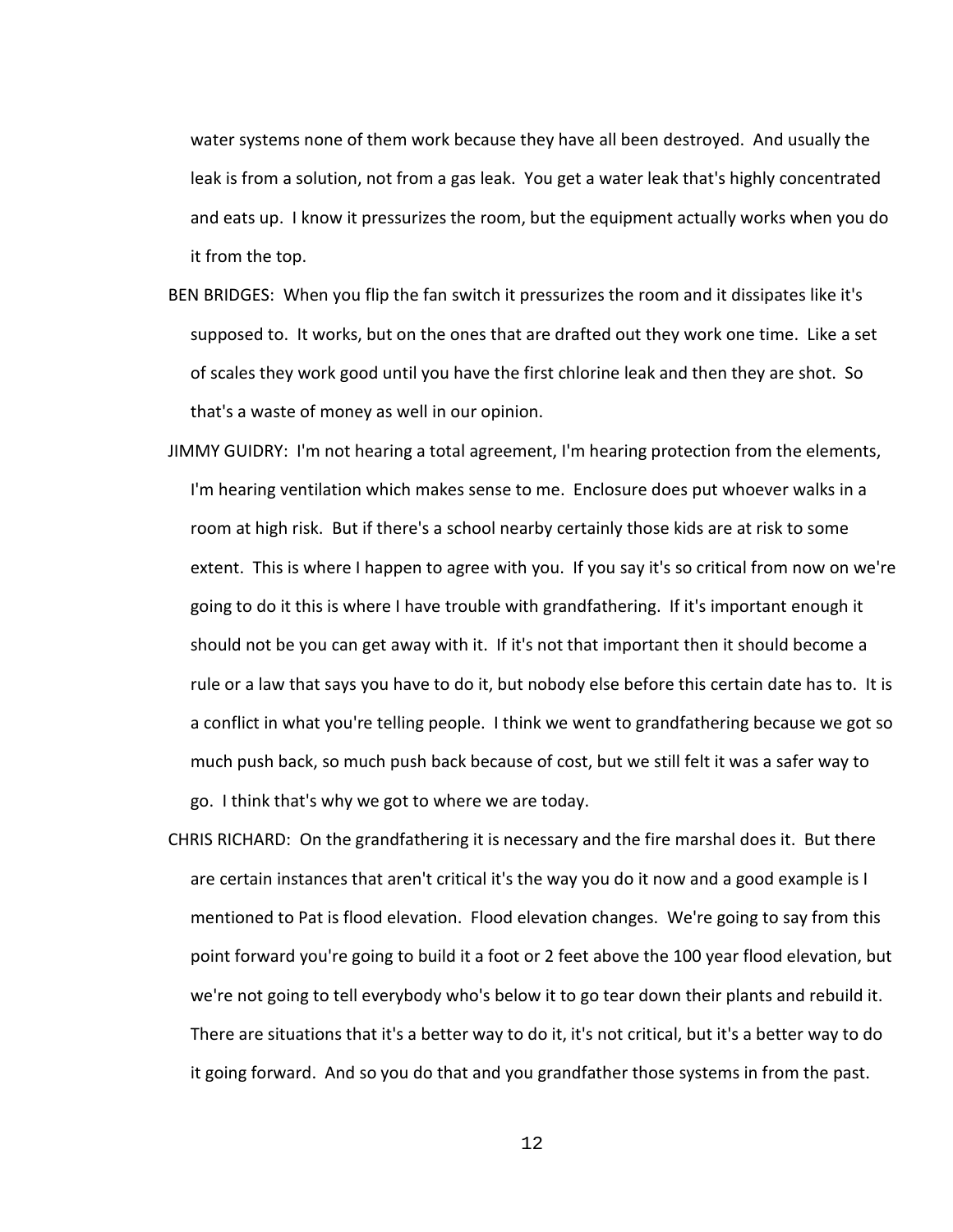But if it's critical and it's crucial to the protection of the public you don't grandfather those in. So there's going to be a grandfather clause that's going to apply on water systems on not critical things. So you still have to have it.

BEN BRIDGES: The liability there that's huge if you allow one and not the other.

JIMMY GUIDRY: We've had several discussions on this so at this point I kind of want to see everybody's thoughts. If you had to protect chlorine and protect people how many of you think it's sufficient to just have a cover? All right. How many think it's a lot safer to have a building where you have scrubbers?

PATRICK KERR: Different question.

BEN BRIDGES: Different answer.

- JIMMY GUIDRY: It is a question in my mind are we doing what protects people the most or is that really cost prohibited? If you put scrubbers on a building is that the safest for everybody, the school kids?
- PATRICK KERR: Let me just steal a little bit of Randy's analogy. Now we're putting a 5 mile an hour governor on the dadgum truck. Sorry, I know you just said it to me, I already forgot it. But what you're talking about with scrubbers is the 5 mile an hour governor. We don't have a problem Dr. Guidry. We have not had, to my knowledge, a leak that's gotten people sick offsite at a water treatment facility in Louisiana since I've been here in 20 years.
- JAKE CAUSEY: We had handouts at the last meeting frankly that had, and I don't have it with me right now so I'm struggling to recall. That's why I printed them.
- PATRICK KERR: We've had some operators get sick, we've had some workman's comp claims, things like that. I don't think we've had any offsite releases cause of illness or public health problems. If you want to talk about scrubbers, yes if you want it to be perfectly safe. You know the other argument that went on for 15 years that's now backing off because EPA is changing the rules is there is a safer technology in liquid sodium hypochlorite. But all of a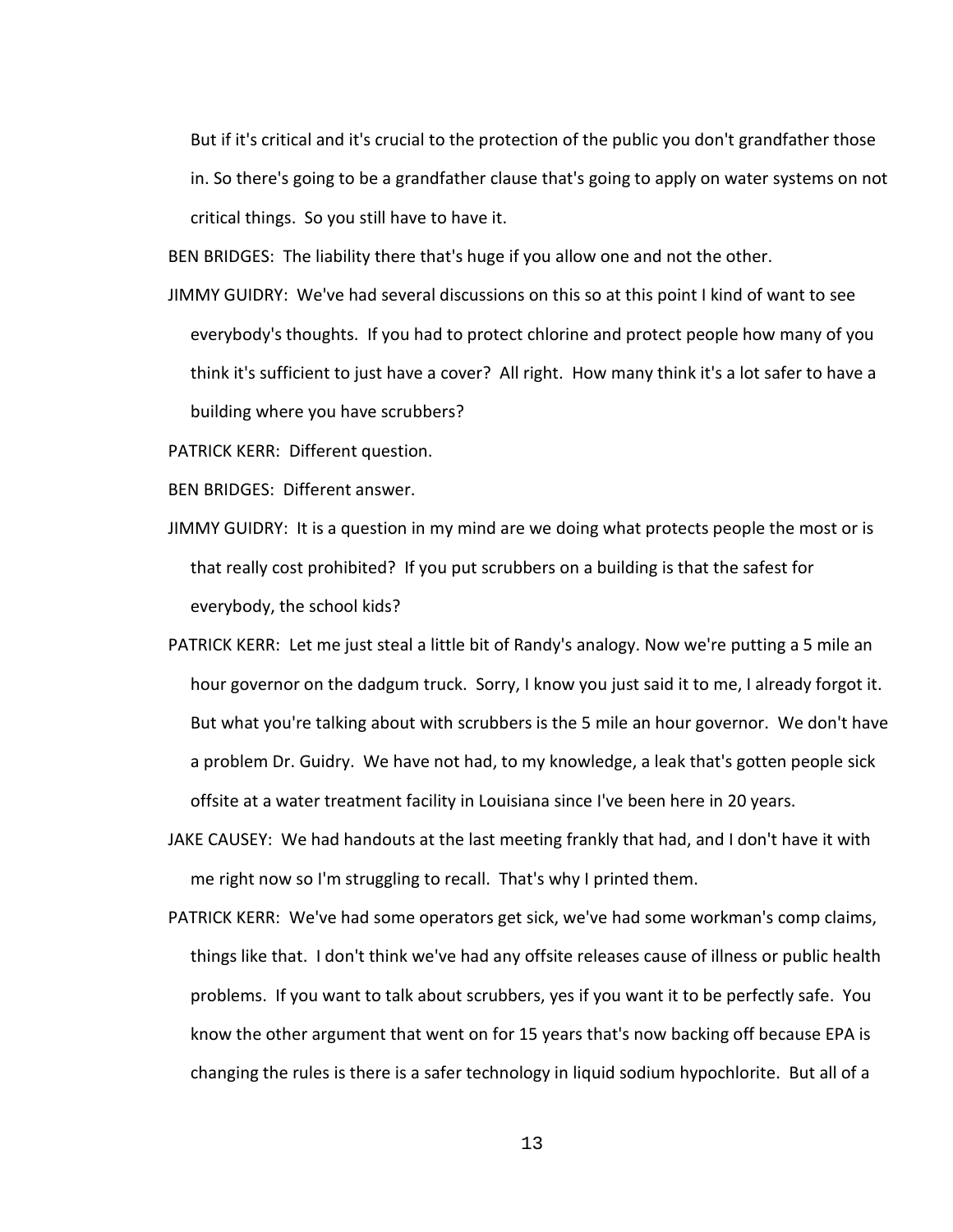sudden EPA says we're going to regulate perchlorate. But guess what, one of the breakdown byproducts of sodium hypochlorite is perchlorate. And so all those guys that switched to bleach are now going to have to worry about meeting the MCL for perchlorate. We've got a really wonderful disinfection product in chlorine that has protected public health incredibly well for a long, long time and I think it's a safe technology. There's two things in my business that keep me up at night. One is catastrophic loss of chlorine and the other one is a catastrophic loss of a major transmission main that could take the system down. Other than that I think we're good. The regulations that you guys have out there are keeping people safe. And I don't think you can regulate either one of those two things for me so we'll fix them ourselves. I guess my point is give the operators the benefit of the doubt, give the design engineers the benefit of the doubt. They know what's going to happen with a catastrophic loss and his stamp is on that plan. We're taking the necessary precautions to make sure we meet the industry standards. So just give us the benefit of the doubt and y'all start banging on what we're trying to ask you to do. That's all I'm asking.

JAKE CAUSEY: I mean yes we see a lot of things out there that are problematic. I think we at least all agree on protection from direct sunlight. And I think there are some that will push what even constitutes or equates to meeting the definition of protection from direct sunlight. So I think to some extent we all want to get on the same page more than just meeting the benefit of the doubt it's where do we need to be exactly or at least. I think that's where it's at. I know Texas does not mandate chlorine gas be enclosed and mandated be protected from sunlight. Other surrounding states that I've spoken with are requiring it to be enclosed new construction I think generally speaking as best practice. I think scrubbers that's secondary containment, total containment vessels that's secondary containment. I think to some extent a lot of the greater concern is where we do have chlorine gas stored in the middle of neighborhoods like literally adjacent to homes. If we're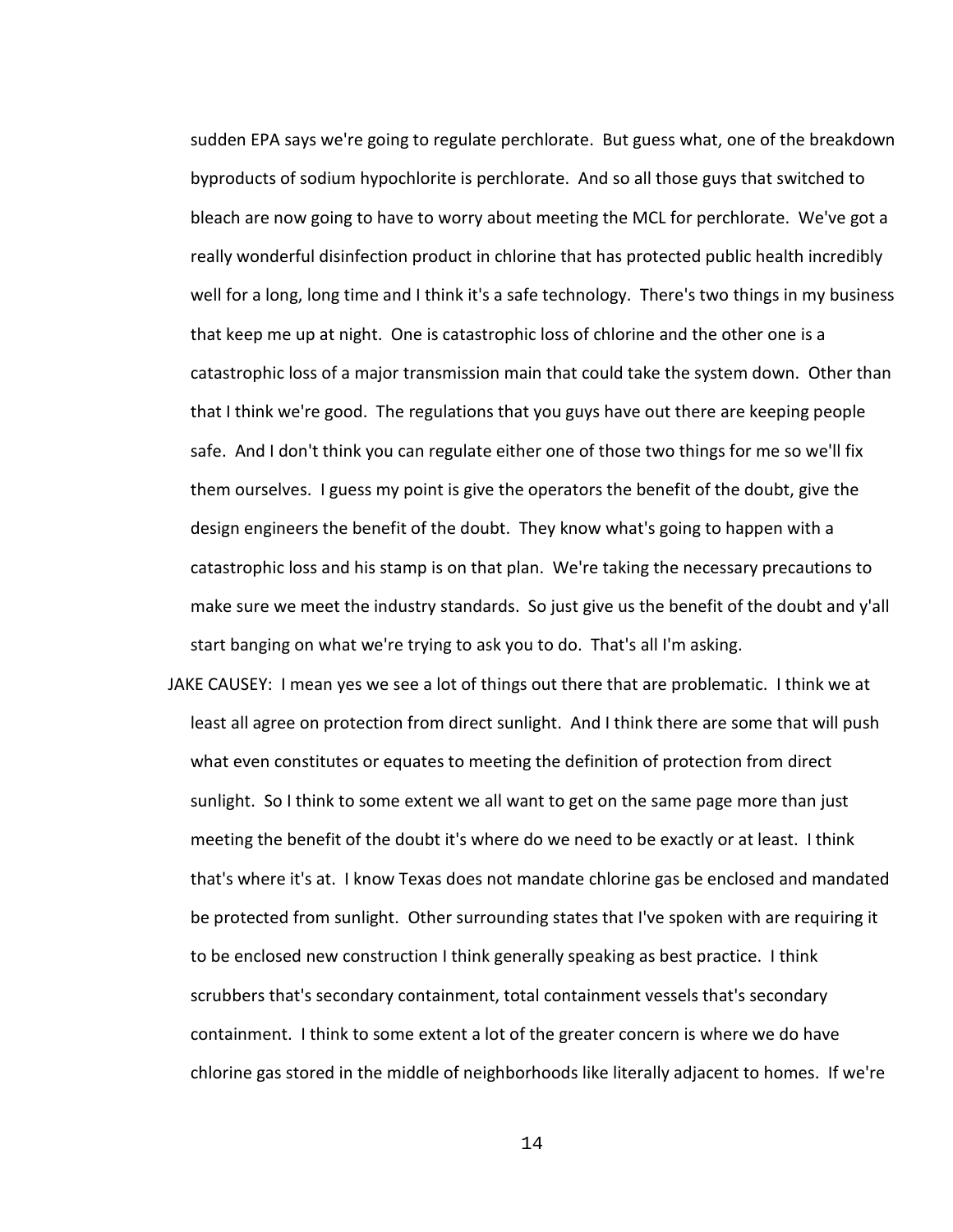going to talk about scrubbers and secondary containment those are the places where I think you could probably come up with some general rule that says X number of people live with some radius or whatever. That's where the greater risk is rather than some plant on Mississippi that's not by a home. Definitely variations.

RANDY HOLLIS: Dr. Guidry I really struggle with this because I want to protect the public and I want to protect our operators and I want something that's the best for water systems. So when you ask me what's the best solution every incidence I've ever known about of a chlorine leak, and there have been chlorine leaks, has been the moment that the operator is connecting the regulator to the cylinder or taking it off. I don't know of any single incidence where the system was installed, the lead gaskets are proper that all of a sudden we have a leak. It's only when the operators are on it. The problem with every single solution we're trying to come up with is it won't prevent a gas leak when that happens. Because you've got the doors wide open when you're sitting here trying to change out a cylinder and so scrubbers are not going to be any good. If you've got secondary containment the whole front of the thing is open because you're trying to connect to the cylinder. And so I don't think there is a good solution to the leaks that do actually occur. I think the best solution is better education and better training for the operators to make sure number one they are not using the lead gasket that's been used before. That's prohibited. To make sure the cylinders are in good condition. If they inspect the cylinder when it comes in if it looks suspicious you don't even try and put it online, you send it back. I think training is the best thing we can do in spending money properly. But I don't know of a single incidence of a leak that has occurred after the regulator's been put on and it's in service that we need all this protection. Would a scrubber help? Sure, we've had a scrubber on a system in New Iberia for 15 years, never needed it under any circumstance whatsoever. Don't know if we've had a leak of any type over there whatsoever.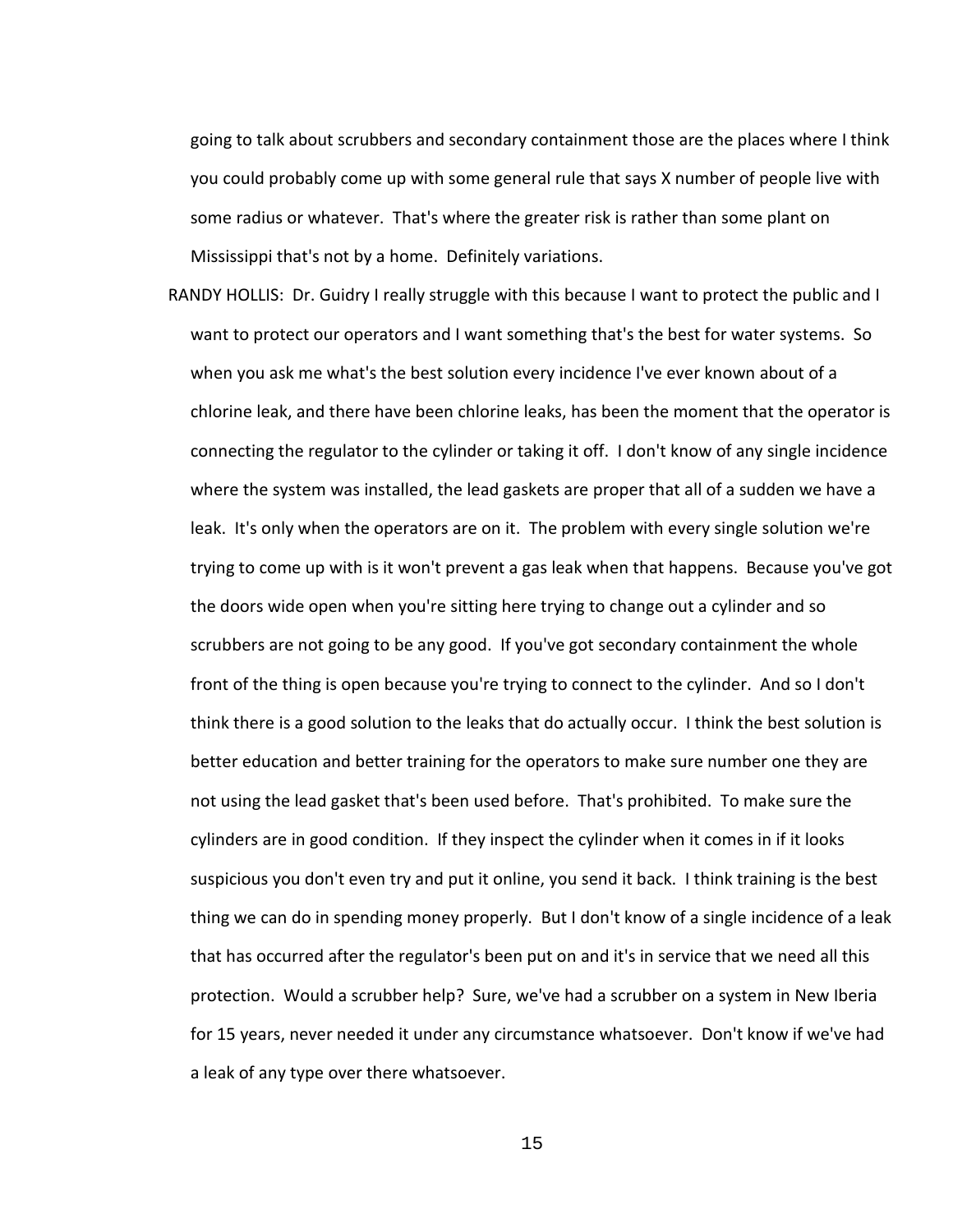- PATRICK KERR: But you were required to install that to meet the TNP requirements because you're in a populated area and have more than 2500 pounds of chlorine on site, correct?
- RANDY HOLLIS: No. There was no requirement we had to have a scrubber. We did that because of our own liability. The RMP didn't require.

PATRICK KERR: You have to demonstrate that you can meet the requirements.

RANDY HOLLIS: We did that on our own 15 years ago. There was no specific requirement. We're in a populated area. But here again, all the doors are wide open, the overhead doors are open when you're connected to the cylinder and the proper training is if you go to The Chlorine Institute and ask them specifically, and I did this to the vice president of The Chlorine Institute and say okay you've got all these five different levels of protection from an escape mask, to a complete enclosure, all the way up to the full suit. When am I supposed to use each one of those levels of protection for either handling a cylinder when it's coming in, or when I'm connecting to it, or when I have a leak. They can't tell you. They don't want the liability of telling you well you can just use an escape respirator or no you need a full suit. Even The Chlorine Institute cannot tell you that. I nailed the guy to the wall and he couldn't tell me. They have five different levels. There's a lack of understanding of operators when you ask those guys that manufacture chlorine they will tell you you can keep this escape respirator on your belt, you don't need to be wearing it when you connect to the cylinder. You ask other guys who have done this for years and they say yeah I got hit in the face with it, was in the hospital for three days when I was connecting to the cylinder. To me it's training and education of the operators to make sure they are doing it right because that's the most precarious time. But to try to require a room or secondary containment, which I do like the devices, you're spending a lot of money for something where the leaks never occur. Could you ever get a leak? Sure, there's absolutely a time you could get a leak sometimes. I don't know of any and I've been in this for 30 years.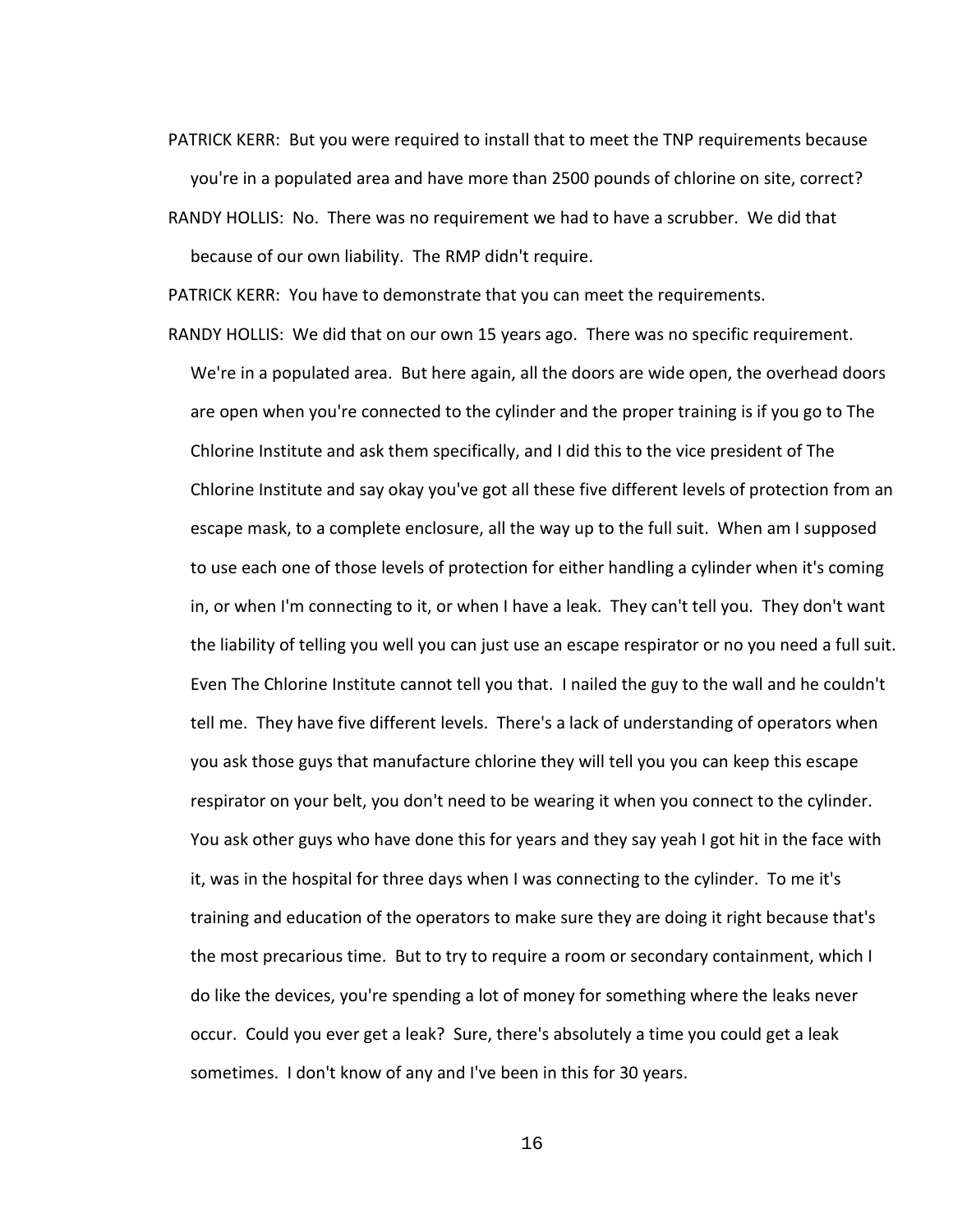JIMMY GUIDRY: The only chlorine leaks I'm aware of when a tanker on a rail-- RANDY HOLLIS: Flipped over.

- PATRICK KERR: And that's liquid. That's the scary part of this is a liquid leak. A gas phase leak, again we're going to have people in the immediate area working on it and if they are not protected they're going to get sick. But it's not expanding tremendously like liquid does. And as Randy said those leaks occur when you're handling it, or if God forbid you had a fusible link fail, or the inductor tube is fractured and it's in liquid phase and you're pulling liquid out. But it should be identified immediately and fixed. Being in a room doesn't help.
- BEN BRIDGES: I like the idea of the protection from vandalism as much as anything. I think you'll have more risk of vandal than you will. The only instance I've ever heard of people dying was when they were changing the cylinder out. Not because they just walked up on a third Tuesday and it's spewing gas. I don't know that has happened. I've never heard of that, it's possible. But our problems have always been when we change the cylinders out. Whether it's a ton or a 150 that's when you have the issue. But having it in scrubbers and all this if the risk warrants that then I'm for that, but just having it there as a failsafe that may or may not protect you I think it's just wasted money.
- CHRIS RICHARD: Protected from, make it in a secure site and protected from the elements should be sufficient. Sunlight, direct sunlight, if you got to protect it from the north wind in the winter time.
- RANDY HOLLIS: In the original language I had proposed that was thrown out was let the public entity and engineer figure out what they want. They are the ones who have the liability. It's not water quality. If you have a gas leak in some town in Louisiana they're going to sue that entity, they're not suing DHH because of water quality.
- JIMMY GUIDRY: Unless we require something and we don't enforce it. And where I'm at with that is if we don't require it it's on you. We keep revisiting this, but I'm not sure how big of a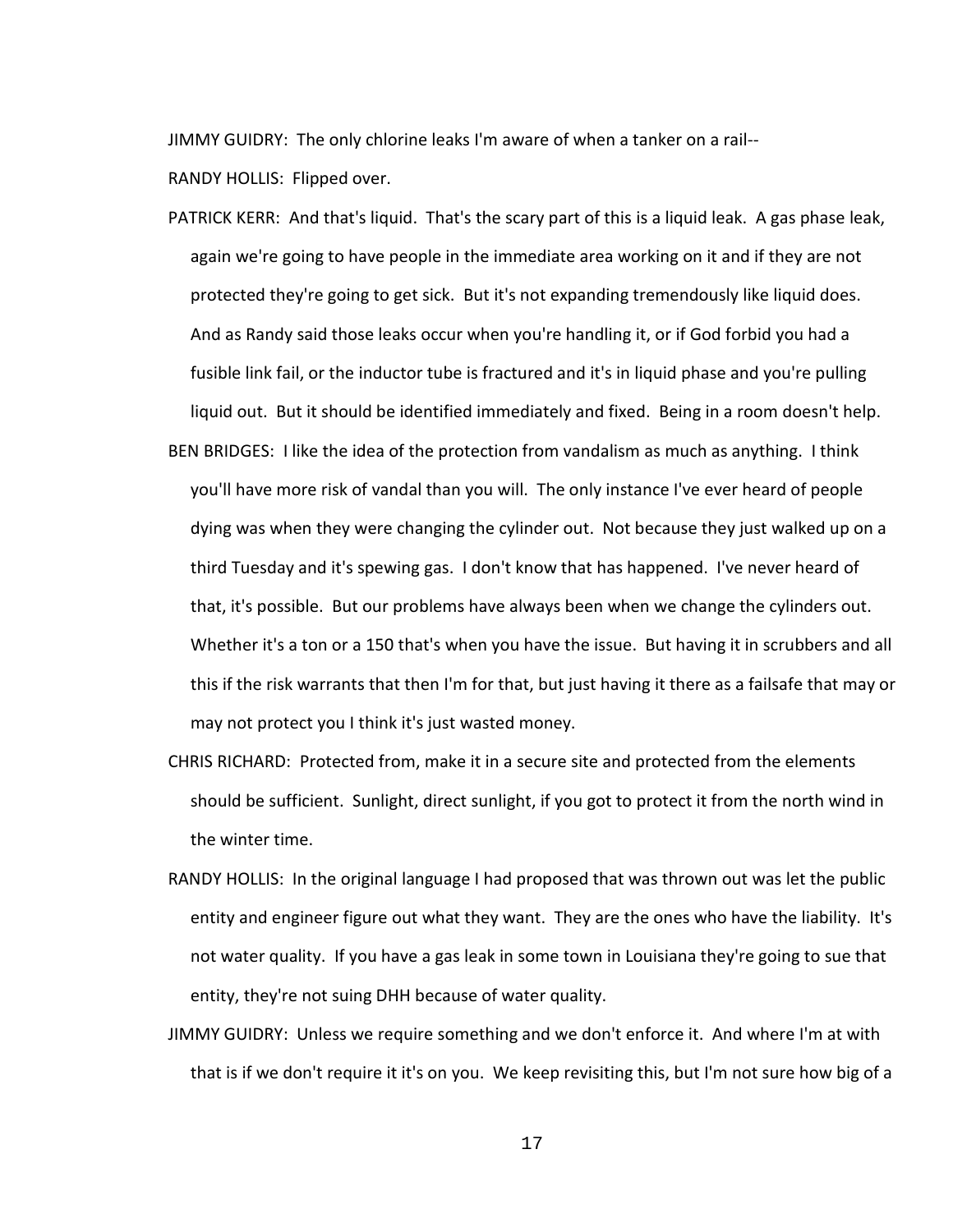problem it is that we have to go to scrubbers or delineate all these. I do think we have to make it secure and protected against the elements.

- JAKE CAUSEY: Looking at the exception I guess that we had relative to use of total containment vessels numbers 1, 2, 3 and 4. And I guess, I think maybe one caveat would also be, I know everyone uses it already, but still may need to specify it that it is a vacuum system. I don't know anybody uses pressure systems. Probably should make sure they are vacuum systems.
- RANDY HOLLIS: You will find some. Claiborne used to use pressure cause they used evaporators, but have since gotten away from that. But I don't know you might find some of wastewater because of the sheer volume.
- JAKE CAUSEY: Those would be the criteria. Protect from direct sunlight say just during all daylight hours. You know it's like high noon. From 8 to 12 and 1 to 6 in direct sunlight. Anyway.
- JIMMY GUIDRY: So what you're saying, if I hear it correctly, these requirements about the vessel would be the same requirements on the structure.

JAKE CAUSEY: On the cylinders.

JIMMY GUIDRY: Without requiring an enclosed room.

JAKE CAUSEY: Or containment vessel.

- CHRIS RICHARD: A containment vessel would fall under if you say secure and protected from the elements, direct sunlight, then you don't have to have an exception, you don't have to mention the coffin because it falls under that same requirement. You just say that and you've got it covered.
- RANDY HOLLIS: This would be the basic requirements in a chlorine room or containment vessels could be secondary if you want to.

CHRIS RICHARD: If you want.

RANDY HOLLIS: Optional.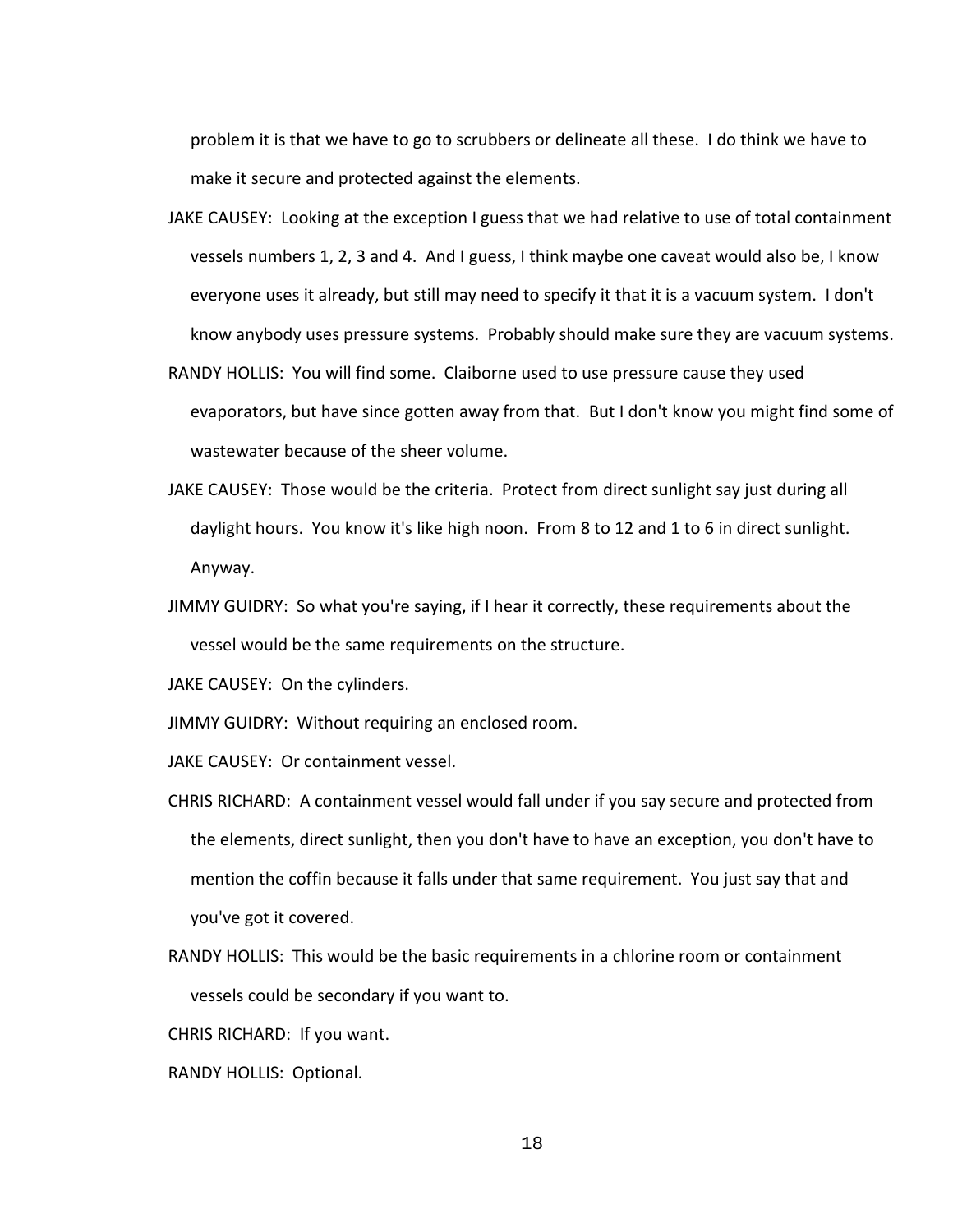CHRIS RICHARD: I'm just saying it doesn't need to be in here because it's if you want.

- JIMMY GUIDRY: I hope we have consensus. I guess is come back with that language at another meeting and see if we captured everybody's thoughts.
- JAKE CAUSEY: To be frank and maybe killing two birds with one stone from what I can tell I think the same would be acceptable to the gas commission for anhydrous ammonia. I think they've been okay with covers and et cetera, but it's been the enclosure.
- JIMMY GUIDRY: Anything more on anhydrous ammonia at this point? No. So then we'll move on to part 10 side by side.

CHRIS RICHARD: Did we resolve day tanks? Are y'all going to have another subcommittee? JAKE CAUSEY: We'll get together.

DIRK BARRIOS: When y'all do something forward me.

RANDY HOLLIS: What side are you on before I?

DIRK BARRIOS: I hate day tanks. It has its place where it's applicable.

JAKE CAUSEY: Moving along. This is part 10 side by side. The first one, that was just state health officer. So comment 2 was I guess concerned with regards to including in the rule a statement that once delivered to a customer, that is once it passes through a service connection or meter it is the customer's responsibility to insure no water is returned to the public water supply. So our first question was if the customer isn't required to have any backflow protection how can we sort of mandate to make sure there is no backflow. Maybe if backflow prevention is required for all customers, or I don't know it was primarily for a legal prospective.

PATRICK KERR: Are we doing this one at a time?

JAKE CAUSEY: I guess.

PATRICK KERR: Certain users know their processes and they'll know before the water purveyor whether they need backflow prevention or not. And what I'm saying in this language or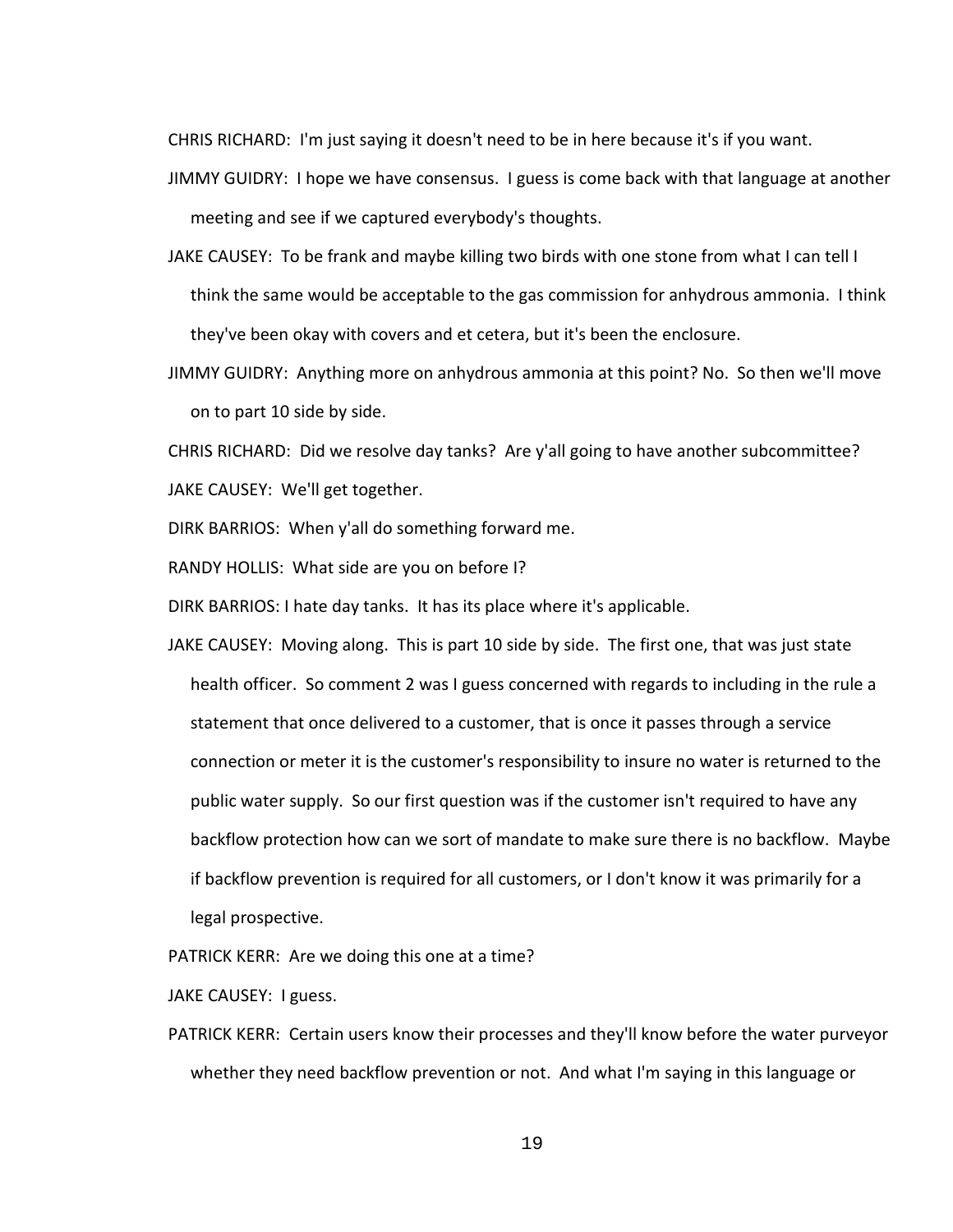what we have said is that if the user and the engineers and the plumbers know there needs to be protection installed I shouldn't have to discover that on my own. They should be responsibly installed. It is the customer's responsibility to make sure that once the water flows out of our system it doesn't come back. In some places there have been pushes, for example to use the heat in water systems and allowed to circulate through heat exchange and go back into system. And people say that's not a use of the water we're just taking the heat out of it and we'll put it back. I would never allow a customer to do that. I don't know the integrity of the heat exchange or anything else. So what I'm trying to do with this is say if you are using water it's your responsibility to make sure that you don't put it back in the system ever.

- JAKE CAUSEY: One of my fundamental questions would be the typical residence that has a water heater you're going to have some expansion and contraction in some capacity with water back and forth and that would seem to trigger being in sort of violation of this unbeknownst to them. Everybody has a water heater. I'm thinking in those other context that it's not.
- PATRICK KERR: We're talking about expansion of a gallon or two coming back. Probably not making it back to the main, staying in the service line. I understand there's some shoveling like that, but if you've got a process that has boilers and you're not protecting the system and hot water is flowing back all the way to the system I think that's something that should be protected against and a survey may not find that. I don't know that looking at your garage I don't know what the heck you're doing in there. I want to place the onus on industry, on garage mechanics to make sure that they got something that is detrimental to public health that their system is protected. That's why the language Jake.
- JAKE CAUSEY: I certainly agree with the concept. We don't want it coming back. Just wanted to make sure the language is something that would in fact sort of stand up in court as well.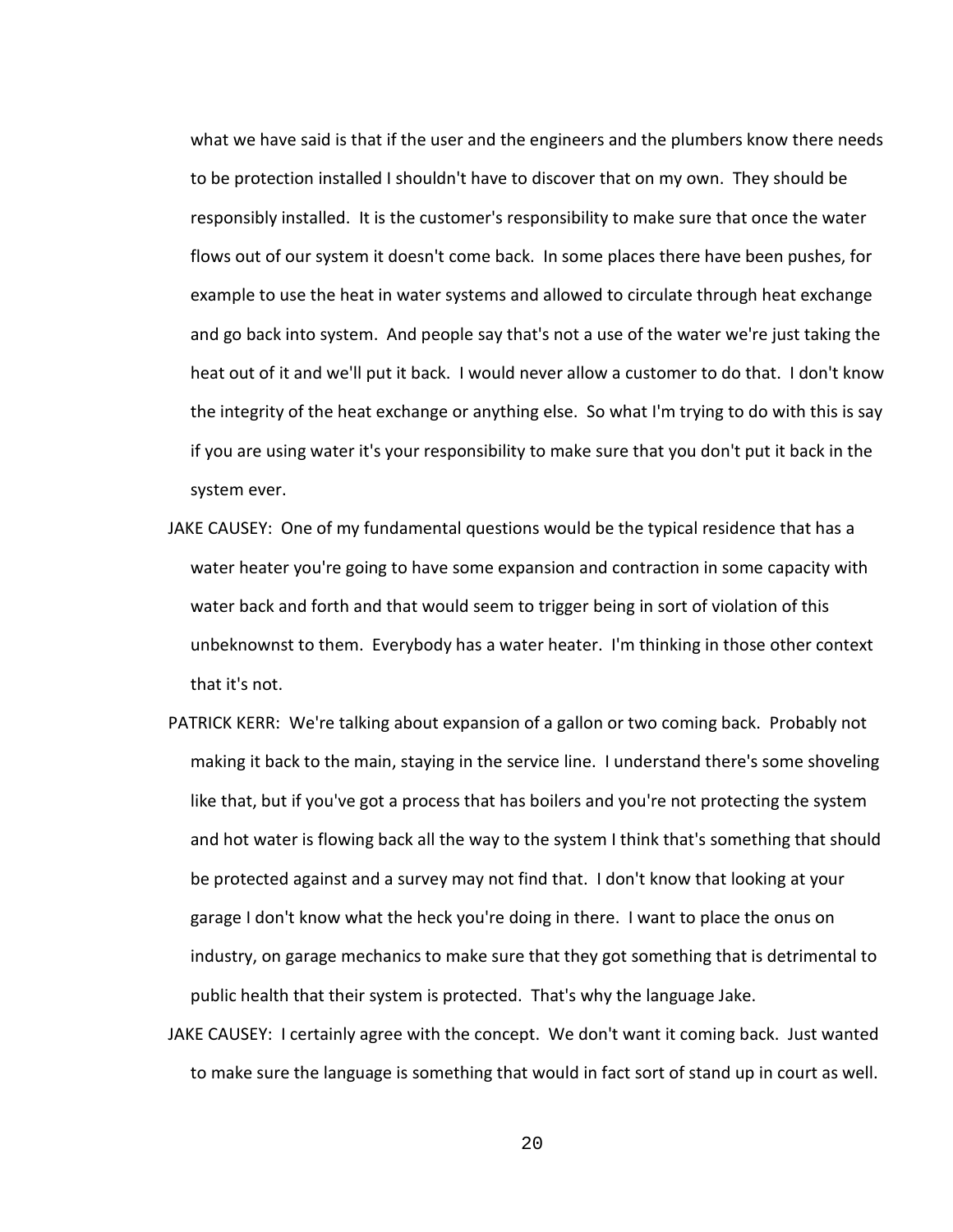It's not you put something and people can't adhere to. Maybe more of a legal review kind of thing to see. And I guess that's why I said or does it just once delivered doesn't pass back in accordance with the requirements of the section. Maybe that.

- RANDY HOLLIS: Let me ask this question. Just says customer there. Back under number 344 it defines agricultural, commercial, industrial, governmental, multiple family, and high risk residential customers. And the next section defines that again. Do we need that definition with customer in that part to say so we include the normal residential customer actually defining those.
- PATRICK KERR: I thought that's what's the parenthetical did that is once water passes through a service connection. So once it passes through a service connection I don't care whether you're buying it you're a customer of that system. But we can define customer somewhere.
- JAKE CAUSEY: So by the way since we're talking about backflow we did have to bring up the Palmetto incident. I don't know if everybody saw that two weeks ago. The village of Palmetto where about seven customers that had water color of Randy's shirt. We issued a do not use to the entire village system and started phone calling customers on that road. At first everybody looks like potassium permanganate, but the system doesn't use potassium permanganate. And it's a rural area with farms and such. And there was a water main repair that occurred and depressurized, made a repair on a 4 inch, but I think that 4 inch reduced to a 2 inch on this dead end street. Anyway, there was a customer who had a culligan water treatment system with a filter that had a chemical storage tank attached to it and they used a product called pot perm plus in that chemical storage tank to sort of regenerate the filter. It was that home and four or five downstream of it. It was like dark purple. Anyway, that's what we figured out. Presumably there should have been some back siphonage protection built into the feed equipment. But obviously either wasn't there or didn't work. The homeowner has sense removed the treatment. Said it's been there since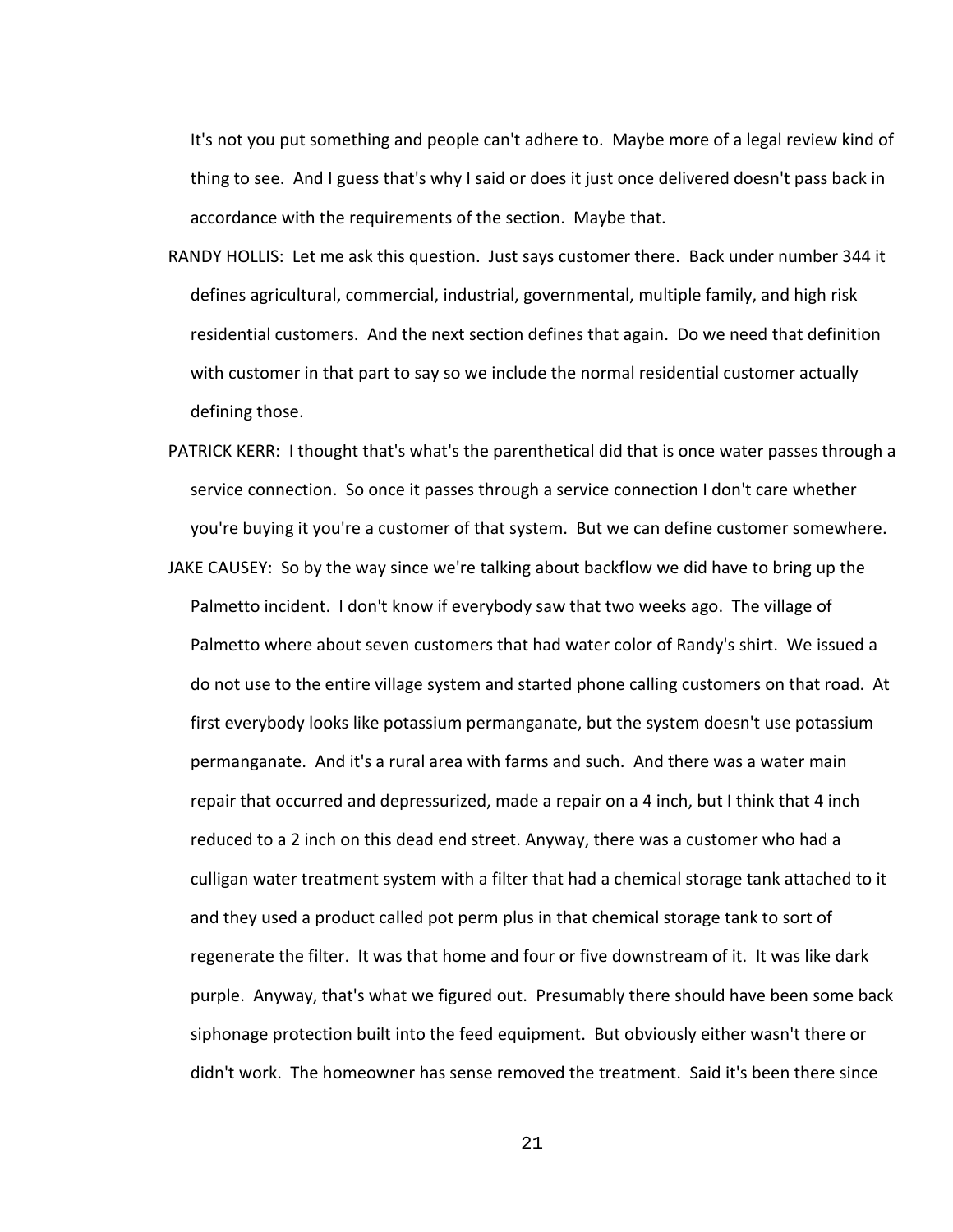the 1970's, but anyway. By the way manganese levels were 30 and 40 parts per million.

- PATRICK KERR: Just cause I got the microphone I'll say exactly what was just whispered in my ear, I don't know that you called the culligan man and the water system. That's the reason for putting the language in the customer's responsible to make sure that adequate protections are in place. If that had a pressure vacuum breaker on it it wouldn't have been inspectable or required to be inspected either. We can't fix stupid, I'm sorry.
- JAKE CAUSEY: So comment 3. So we had proposed to change out taking reasonable measures cause we felt like it was difficult to define I guess and trying to figure out some better terminology to use. And I think diligence, due diligence is a fairly common term that has I think...

KEITH SHACKELFORD: Has its limits as well.

JAKE CAUSEY: I think it's something that's used more frequently and has some.

PATRICK KERR: We fought about that language and we thought this was fine.

JAKE CAUSEY: Comment 4 on page 2 is confusing and needs to be reworded to state clearly what you want the water systems to be able to do. It's hard for me to see which piece is highlighted here. I think it was just generally like the whole sentence just seemed to kind of run together. I think that was really the issue maybe trying to split it up and state it a little more clearly. So the next comment 5 was with regard to a certified backflow prevention surveyor. I think the language is good we just need to have certified backflow prevention surveyors. Really to Dr. Guidry and to J.T. with respect to the legislation passed last year with plumbing code going away et cetera that's where the certification of general testers and backflow prevention surveyors was provided for in our rules. I think basically we would have to go to the legislature next session and get authority to certify general testers and backflow prevention surveyors. Or perhaps the plumbing board would be interested in taking that on. But I can't say that I care a whole lot either way other than they need to be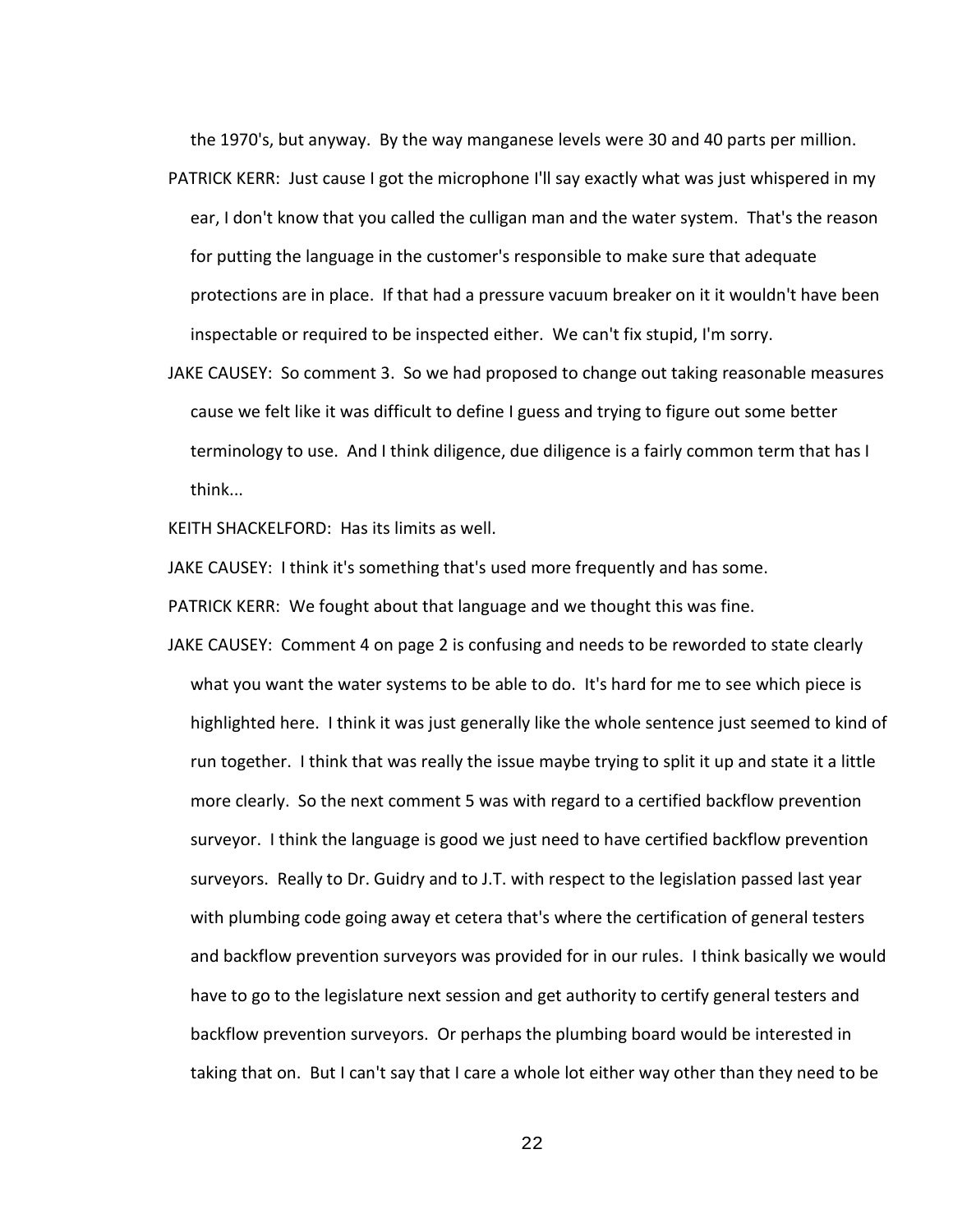there. If it means we need to do it then we need to do it. I know that in Texas their operator certification program does general inspector certifications. It's certainly something that we could do. But I think in order for this to work we need to have something like that. That's noted here so maybe that's something we can follow up and have a meeting internally to address.

RANDY HOLLIS: Excuse me for asking a dumb question. A certified backflow prevention surveyor after January 2016 there won't be a category, there won't even be a term. So who would be authorized to test a backflow preventer?

JAKE CAUSEY: Only plumbers with a WSPS endorsement and the irrigation guys.

RANDY HOLLIS: They would be authorized to work on it.

JAKE CAUSEY: To install, test, and repair.

JOHN BARKER: Not the irrigation people. They can only test and install for irrigation purposes only. I apologize for interrupting. I'm John Barker. I'm the executive director state plumbing board. In reference to Mr. Causey's initial statement on this subject certainly the plumbing board would work with everybody here. Also while I have the mike I just want to remind you for those of you who may or may not have seen house bill 1 yesterday when I walked in you all were talking about chlorine gas possibly in the air escaping. If this bill goes through you'll be worried about cyanide gas. Pat you got a military background you know what I'm talking about. So that's something y'all might want to pay close attention to. Also we have tried to address this in the plumbing transition committee which Caryn and I both serve about some of these very issues you all are talking about and we are having some resistance so some of you people that were in support of that legislation may want to talk to those people because some of them seem not to have a clue about what you all are talking about. RANDY HOLLIS: So for my benefit following this and understanding it today you can have a backflow prevention tester who is not a certified plumber, but after January it would have to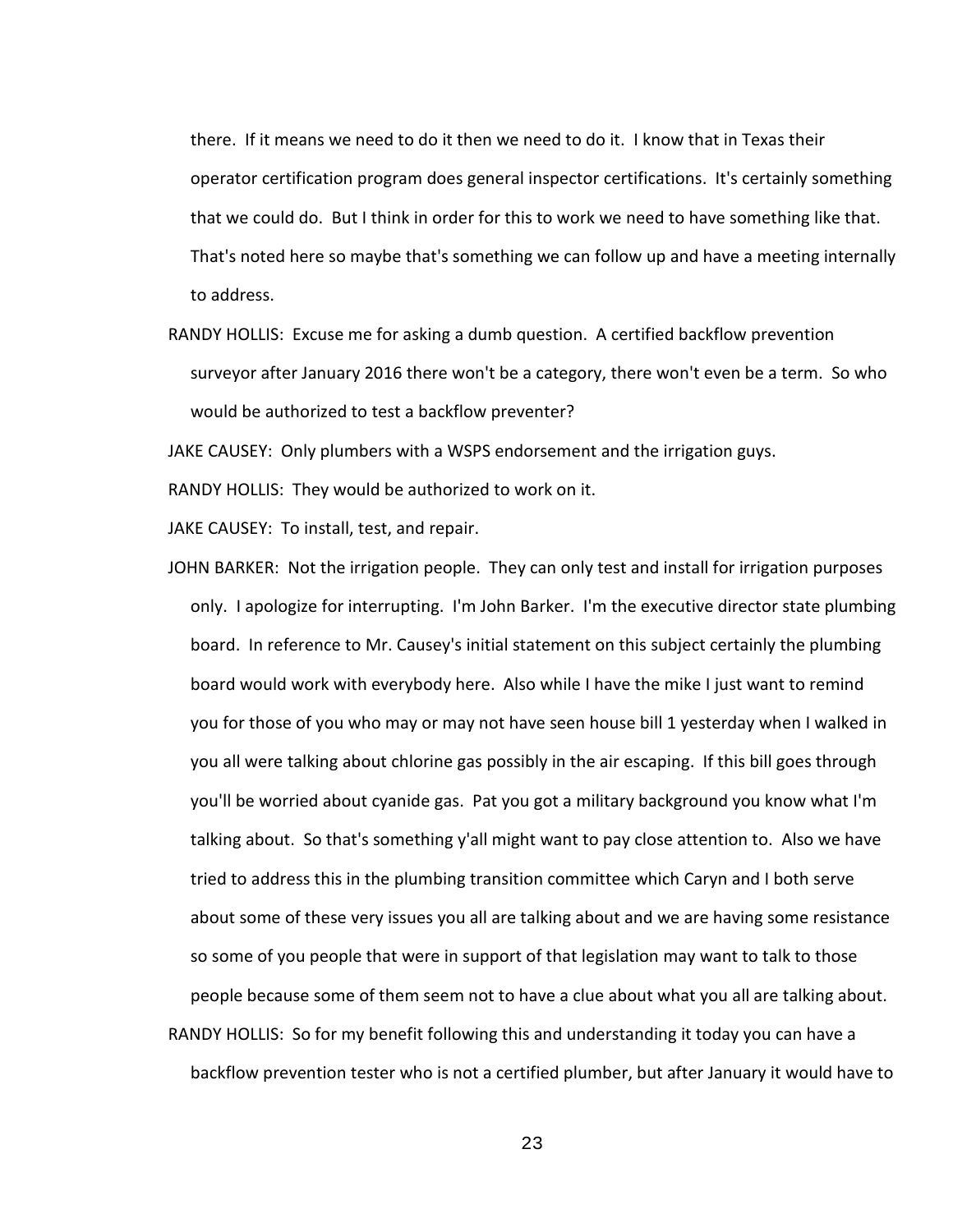be a licensed plumber to do that?

- JAKE CAUSEY: So we had proposed in the plumbing code amendments to include the certifications with the general testers and the surveyors the same as we have in our code today. The transition commission and I guess basically they don't want certifications in the plumbing code. So all certifications are outside of the plumbing code. So they don't want to include that so then basically somebody somewhere is going to go have to get something done so we continue to have those.
- BEN BRIDGES: Jake how does that apply to the water purveyors that own their own devises? Will they not be allowed to install, test, check if they own the device?
- JAKE CAUSEY: I think we have some comments in here to that affect because certainly part 12 and what we're working on here would regulate water suppliers. So we could have requirements in here that the water supplier have someone who is certified to do that work.
- BEN BRIDGES: And nothing against the plumbing, I just don't want to make it a monopoly for the plumbing side which is what we went through in Bastrop many years ago because they felt they were the only ones that should be able to do anything with it when we still owned the device and were capable and didn't charge.
- JAKE CAUSEY: So we had general testers and a general tester could test the device no matter where it's located. I don't think it was really any issues with that where they could install and repair was plumbing verses water supply. That's where the line was drawn. Not testing so much.
- BEN BRIDGES: But we weren't going into hospitals and businesses and doing something on their side of the property we were doing it at our meter, at our device. And that's where we wanted to stop. We don't want to go in to check 15 RPZs in a hospital somewhere, we just want to make sure the major one protects our system from said problem.

JAKE CAUSEY: I think it really comes down to ownership if it's part of the water supply system.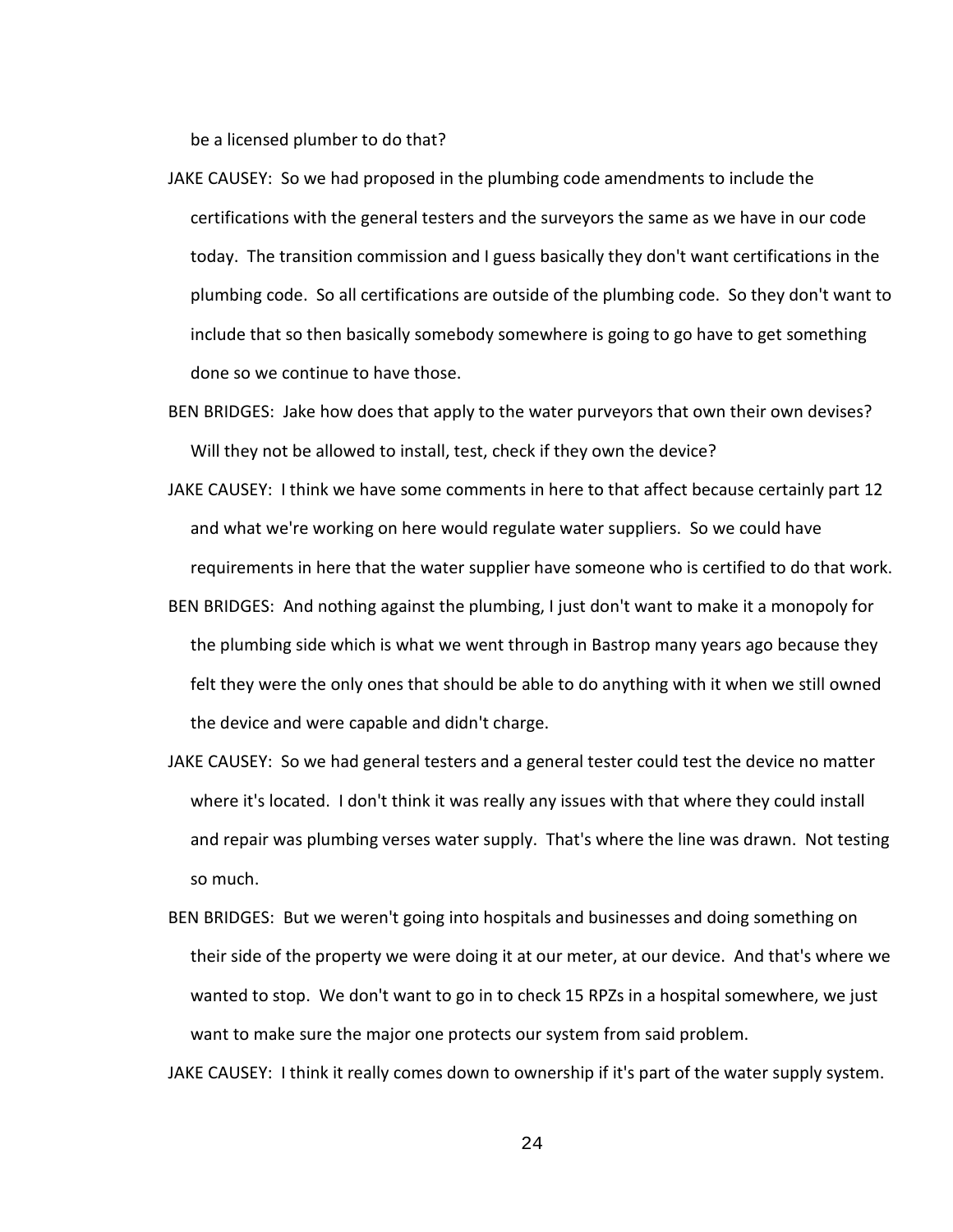RANDY HOLLIS: Let me try to follow this. So after January 2016 the water purveyor can still test those devises?

SPEAKER: No.

RANDY HOLLIS: No, you will not be able to.

PATRICK KERR: I can test my own. If I am a certified tester I can test it. I can repair it if I'm a certified repair if it's a water system. It's not covered by the plumbing code.

JOHN BARKER: And that's the way it is basically today and I don't see that changing.

BEN BRIDGES: It didn't sound like that the way it was, it's going away where only a plumber could do it is what I understood as maybe Randy did too.

JAKE CAUSEY: For plumbing systems.

RANDY HOLLIS: I haven't followed this. I'm sorry, I'm just playing catch up.

PATRICK KERR: This language happens to appear in the plumbing code right now and we're moving it to part 12 cause they're losing jurisdiction over the plumbing code.

JAKE CAUSEY: I guess to the surveyors, the surveyors are individuals who need to go into plumbing systems and do surveys. That's a critical piece here in this particular rule.

PATRICK KERR: One of the reasons that's critical Jake a surveyor doesn't have to be able to test, he doesn't have to be able to repair or install, he or she needs to be able to say you need or don't need and I think I don't know why that would be a plumbing board responsibility. There's no reason the department can't say you will have an RPZ installed on your facility unless this kind of qualified person says you don't need it. A person acceptable as a state health officer says you don't need it. We don't have to call it a surveyor, but if there is something installed it needs to be tested by someone who's licensed to lest it or certified to test it. But to decide whether or not it needs to be installed that's not a plumber's job. That's somebody else's job. If you work it that way that might help. If you have a surveyor and she goes out and says they won't let me on their property therefore Dr. Guidry they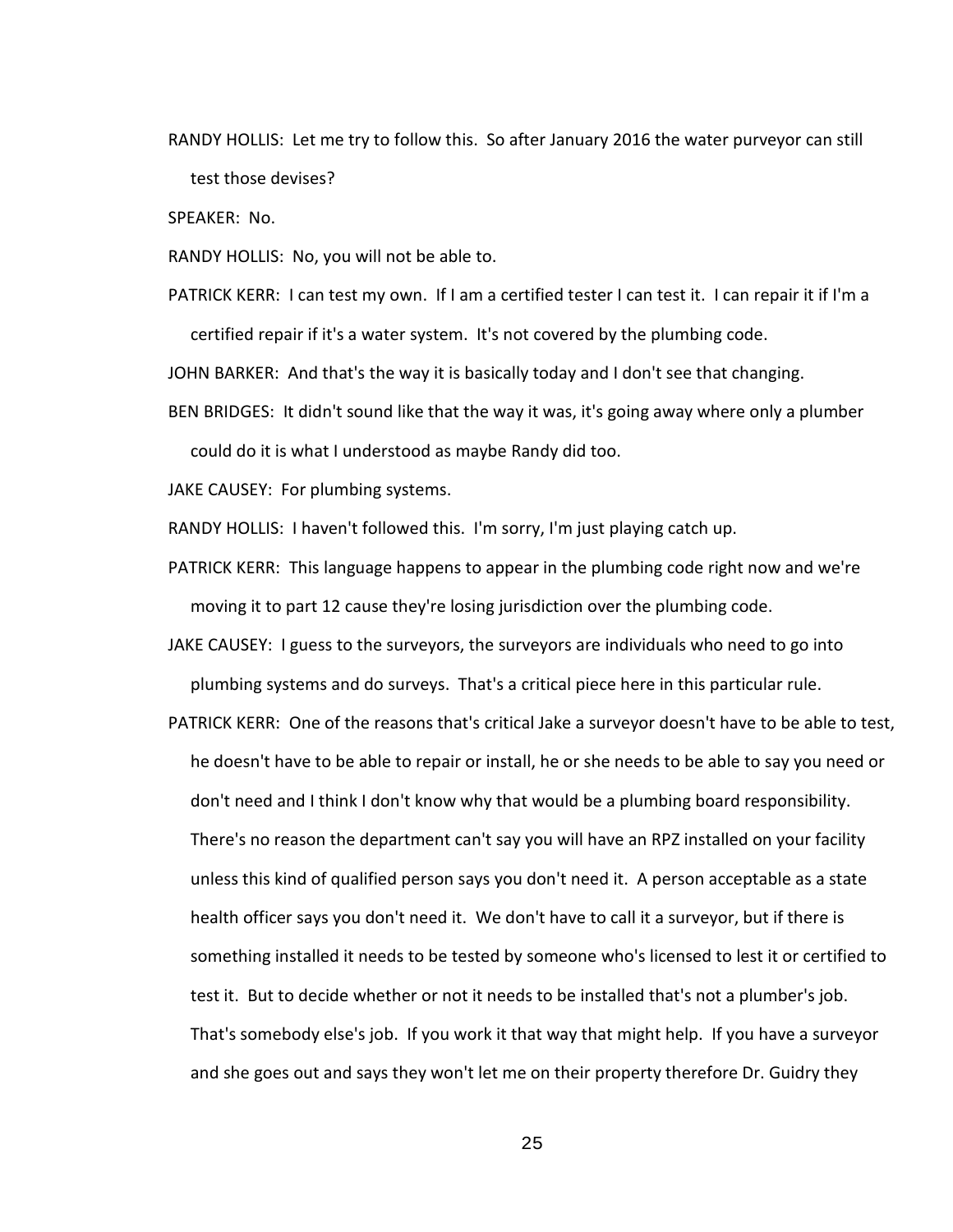need to have an RPZ. Or yes I walked through every part of that facility there is no threat, it's just bathrooms and showers. They don't need any prevention. But once you decide to put prevention in it needs to be installed correctly and tested.

- JAKE CAUSEY: I guess we could get our attorney to look at it. One concern I would have is that sort of once this becomes rule there's going to be a lot of people who want to be surveyors. It's going to be a lot of work to make sure on our part that they're qualified, et cetera.
- JOHN BARKER: I don't necessarily disagree with you. Excuse me Jake for interrupting again, but certainly a plumber can be that surveyor if he's qualified. And also I think what Jake is trying to say is that we have to have some agency that is the qualifying part. And that might be where we come in. Wouldn't necessarily be limited.

JAKE CAUSEY: Wouldn't necessarily be limited to plumbers.

JOHN BARKER: But maybe we would oversee that.

PATRICK KERR: Somebody's got to do it though.

JAKE CAUSEY: That will work. We'll throw it around internally and see. So comment 6 this was water suppliers need to have authority to override the findings of a surveyor. I think that needs to be clearly stated here because we want these qualified individuals we want them to sign something and sort of assert that to the water system, but at the end of the day I don't think the water system has to be at the absolute mercy of a surveyor and ultimately would not be allowed to require a device if some guy with a surveyor license says somebody doesn't need one. I don't think that's a good place to be.

JIMMY GUIDRY: So let me get this straight Jake. Someone, a surveyor comes says we don't need it, but the water company doesn't want the liability of that user.

JAKE CAUSEY: They feel like it's necessary based on something they know.

JIMMY GUIDRY: So they still have the right to say you got to put it in to protect everybody else's health.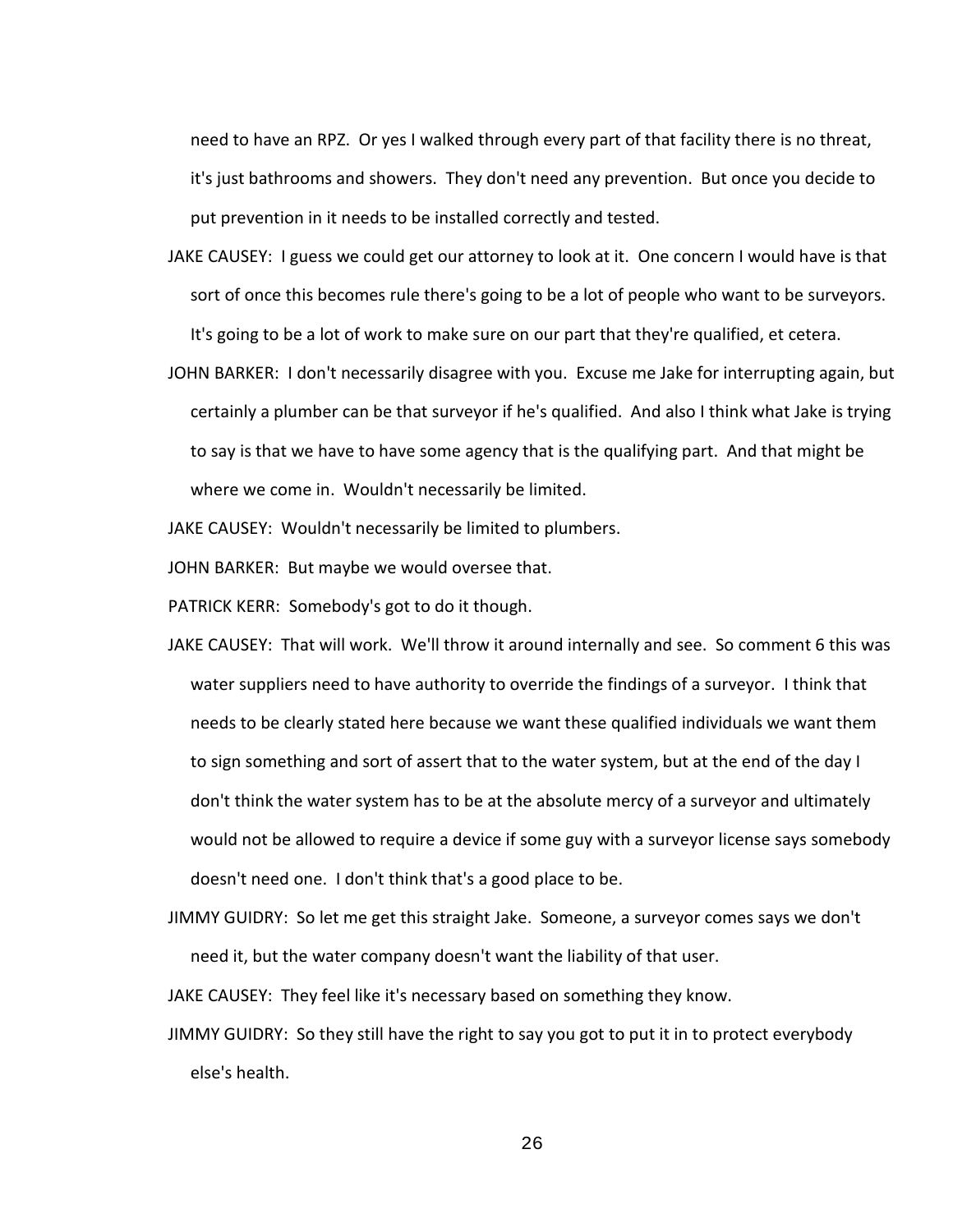JAKE CAUSEY: There's got to be some reason for it.

- PATRICK KERR: There are certain systems in Louisiana that require all commercial services to have a double check assembly at minimum. This would say that they still get to make that rule if they choose to.
- JAKE CAUSEY: Comment 7 provide adequate protection. So we just said adequate protection is too vague. Residential customers with lawn irrigation sprinkler systems for which pressure vacuum breakers provide adequate protection. We felt like that was too vague. And then felt like currently the annual test for pressure vacuum breakers is in fact required. Feel like that should remain and that annual test should not be eliminated.
- PATRICK KERR: I do want to push back on that and I know we've talked a lot about it. And I've read all of your additional information. I still can't find an instance where properly installed pressure vacuum breaker on an irrigation system has caused or allowed a back siphon event to occur. Test or not tested if it's properly installed so I would like to get a little play on that. This is a very expensive proposition for our customers. Maybe we phase it in over time. And what I suggested in this is that you put it in, you have it installed correctly, tested on installation, tested on repair and other than that I say every five years. Something other than every year is adequate on a pressure vacuum breaker. My now educated opinion on this.
- JAKE CAUSEY: What I can look at is I think I mentioned before I don't think I looked into it much more we'll look and see I think maybe Florida pushed it back to every 2 years. I think they did.

PATRICK KERR: I think that would be helpful to our customers. It's an expensive proposition. JIMMY GUIDRY: Tell me what it involves.

PATRICK KERR: It's the same as any other backflow preventer test. Three tests, testing the check valves, test the vacuum breaker itself. It's a 100 dollar test, it's an 80 dollar test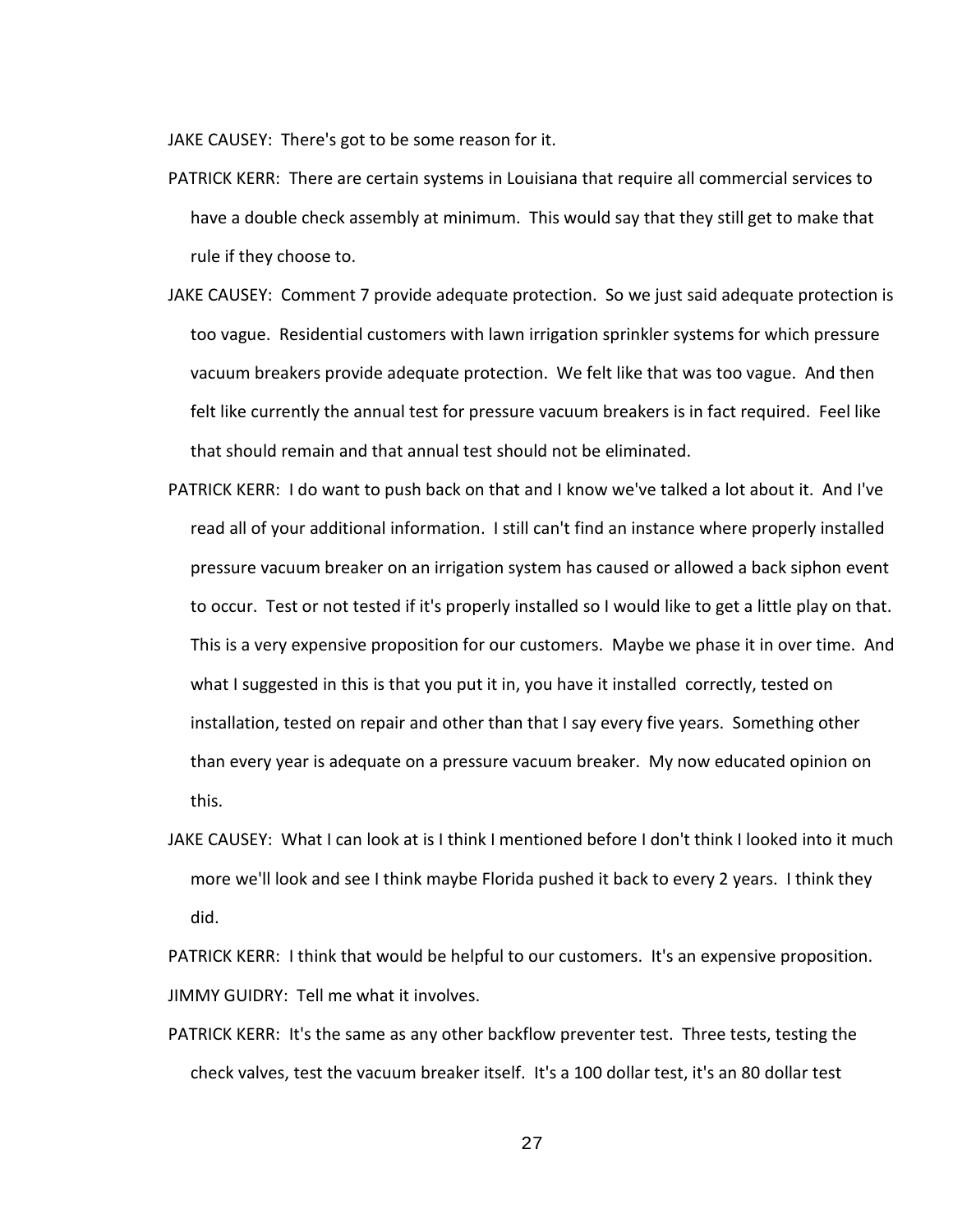depending on how many people are competing in the market if they have to come out once a year and do, or every other year, or every 3rd year. Again, the way these things are designed if the pressure vacuum breaker fails, freezes and fails, gets things trapped in it and fails it blows water all over the place. If it fails closed, which could happen, and we have a vacuum event in the system the question is the check valve has to fail and the pressure relief valve has to fail simultaneously and there there's supposed to be nothing above its elevation in the system so it shouldn't be able to draw water back. By design.

- JAKE CAUSEY: The purpose of the test annually is not only to make sure it works, but to make sure it's still there and that everything downstream has not been modified such that the installation is no longer correct in that it can't affectively work the way it's supposed to. There are things that can happen if you don't go back and check on it annually or every two years.
- PATRICK KERR: I don't see anything on the form that says an assembly tester has to go into the customer's plumbing to make sure it hasn't changed since then.
- JAKE CAUSEY: That is typically part of the test is to make sure it is a correct installation. I've had many testers come back and say I didn't test a device cause it was not installed properly. For PVP that's 6 inches above the highest foot.
- BEN BRIDGES: A foot.
- JAKE CAUSEY: Or a foot, yeah. But we will investigate the Florida and other states to see if they have backed off on an annual test.
- PATRICK KERR: That will help our customers a lot.
- JIMMY GUIDRY: You wonder with technology today why there couldn't be an electronic monitor of some kind that tells you if it's working or not.

JAKE CAUSEY: I'm sure somebody could build it.

PATRICK KERR: It's strictly a mechanical device and it would only function if it was needed so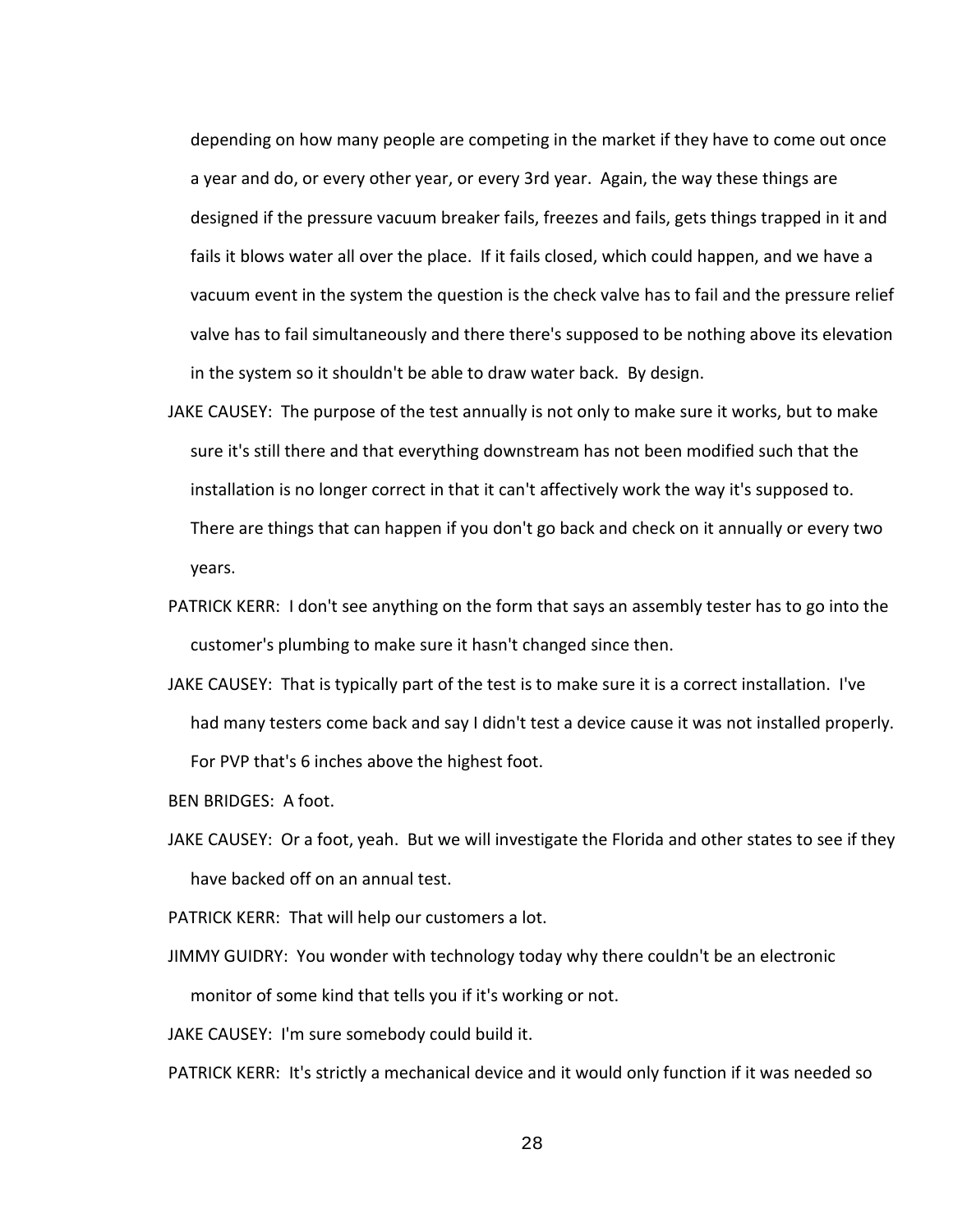there's no way to monitor it, not in advance.

JAKE CAUSEY: There's nothing out there in use currently anywhere.

JIMMY GUIDRY: Just a thought you could monitor from a distance. This is not one of them.

JAKE CAUSEY: There's some really fancy water meters that can monitor backflow.

JIMMY GUIDRY: I got the patent on that in case y'all were thinking about it. I agree if it's an unnecessary expense is it not a high risk, but if there is a risk here people should do what they should do. Yearly sounds a lot, but it's not if you're going to have contamination. I just don't know how much contamination you have. Like you said if it's not working you know it's not working cause it creates problems.

KEITH SHACKELFORD: Put your eyes on it cause water is flying everywhere.

JIMMY GUIDRY: So you have something that tells you hey it's not working.

JAKE CAUSEY: Well not these. These typically are under pressure. The check valve is open and the air inlet is closed and so those things could stick and not work. And the same thing with double check valves. There's no open discharge so that's not always true.

PATRICK KERR: I disagree, but okay.

JIMMY GUIDRY: Tell me why.

PATRICK KERR: This is a spring loaded pop it that when pressure, the pressure feeding it drops below the pressure downstream of it it opens. I've heard of them cracking, I've heard of them getting debris stuck in them when they initially seep and blow water. Pull the test results Jake and find a pop it that failed to open. Double checks it happens all the time. Well it doesn't happen all the time. It happens, they don't fully open. We get a call from somebody my water pressure is low and you find out finally it's cause your check valve's not operating properly cause there's a stick stuck in it. And how the heck the stick got in there I don't know. It wasn't the plumber that left it in there.

JOHN BARKER: It was the water people.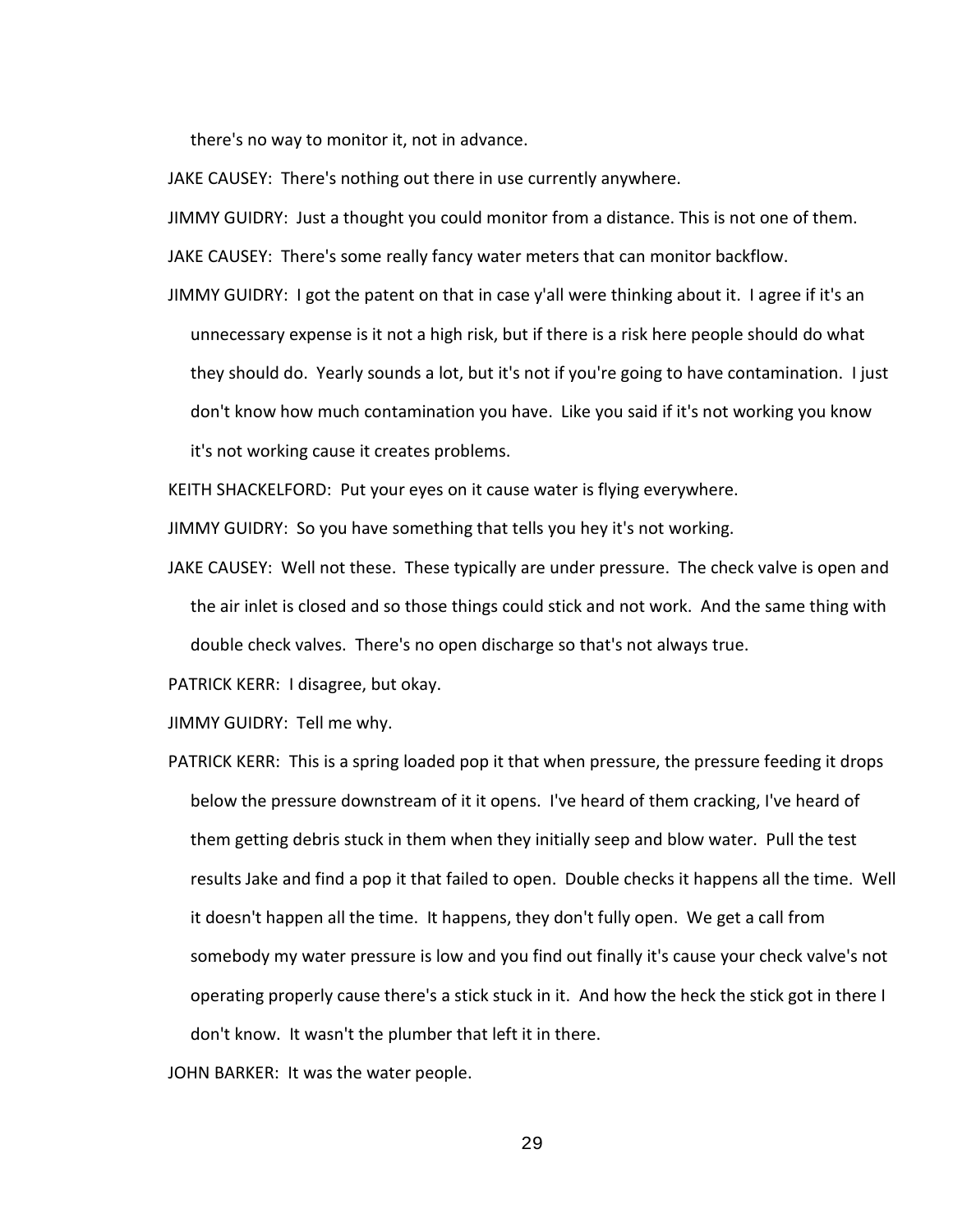- PATRICK KERR: If there's a problem with it Jake let's just take care of the people in Louisiana too. One year is too often y'all. It is.
- JIMMY GUIDRY: We can look at other states. I just need to know and we don't look at something that often what's the risk, how high is the risk.
- PATRICK KERR: This is actually a PVB is allowed to be used in a high hazard environment. It's kind of strange. It's not an RPZ, but specific requirements what can happen downstream of it. Can't put any pressure on it, can't put chemicals, some other things. But it's a high hazard service. And Jake is right about wanting to get these things installed correctly and tested and I agree with that. I just think once they are installed correctly they are protected.
- JAKE CAUSEY: Comment 9 I think this is where we propose to install some of the language I guess about who could test installation of repair. This was with respect to the PVBs. I guess it goes further to talk about the water supplier, those things that are under their control, et cetera. That's existing language from part 14. The next one comment 10 this is talking about the requirement for field testing of backflow preventers. Primarily apply to, not sure if this is all the ones that are within the water supply itself. The plumbing code itself doesn't necessarily apply to a backflow preventer that's part of the water system. So we need to have those annual test requirements in part 12 for those devices that are owner operated by the water system itself, their own devices.

PATRICK KERR: I think this would apply to customers the way you have it written.

JAKE CAUSEY: Maybe it was intended to apply to both actually.

- PATRICK KERR: All I would suggest is C comment 10 what we talked about for the last 10 or 15 minutes. We need to have a distinction for irrigation system, PVBs.
- JAKE CAUSEY: We said delete swimming pools. The swimming pools are currently permitted to be connected via an RPZ.
- PATRICK KERR: Required to have an air gap.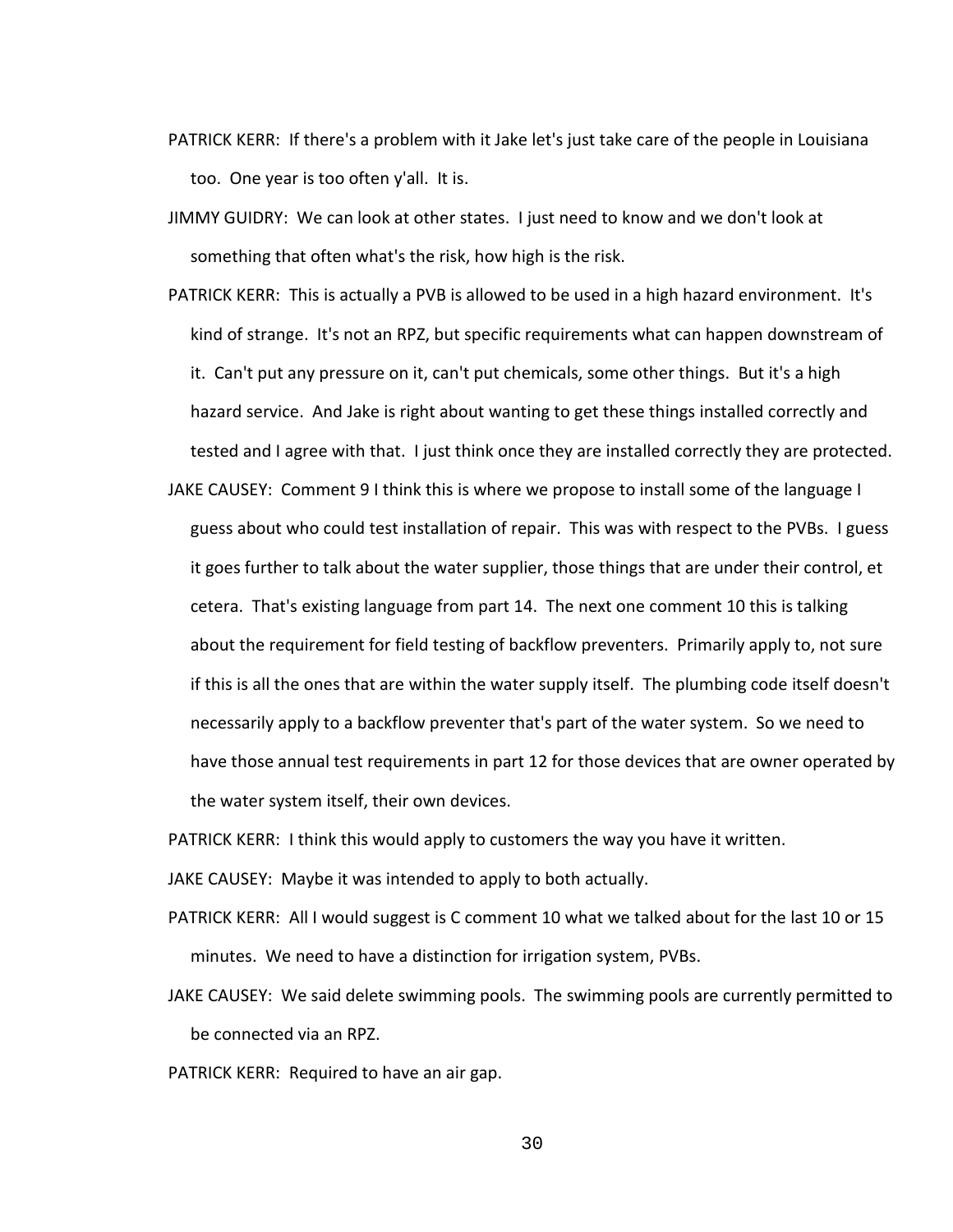JAKE CAUSEY: Not in the plumbing code. The plumbing code says an RPZ is acceptable.

PATRICK KERR: And you want to go to that?

JAKE CAUSEY: That's where we're at today, published in 2013.

PATRICK KERR: I thought we had to fill pools over the rim.

- JAKE CAUSEY: Not since 2013. Comment 13 this whole section the only comment was I know we recently issued two variances, two industrial systems. I think Exxon was one. Basically were using the public supply well to provide water to the process and then they had process wells that are not public supply on their process side. Allowed them to put in an RPZ to protect the public supply instead of an air gap.
- PATRICK KERR: Why wouldn't you allow the regulation to continue to say that an issue a variance if it's required?

JAKE CAUSEY: Why would you or would you?

- PATRICK KERR: Why don't we leave it as is and if Dr. Guidry decides that a variance is authorized?
- JAKE CAUSEY: That's fine. I think I just wanted to mention it is all. I don't have a problem with that. Comment 14 was just new water loading stations. I think that's all the comments.
- JIMMY GUIDRY: Moving right along. Do we have any comments from the public at this point? All right.
- RANDY HOLLIS: I do have a question. I guess this is the place to ask a question. When are we going to talk about grandfathering?

KEITH SHACKELFORD: As soon as somebody volunteers.

- PATRICK KERR: Mayor Breland already volunteered. Fastest growing parish in the state. He's going to do the grandfathering.
- JIMMY GUIDRY: We're obviously going to have to go there, but I'm still going back to are we going to grandfather a bunch of things because if we think it's important enough, I'm going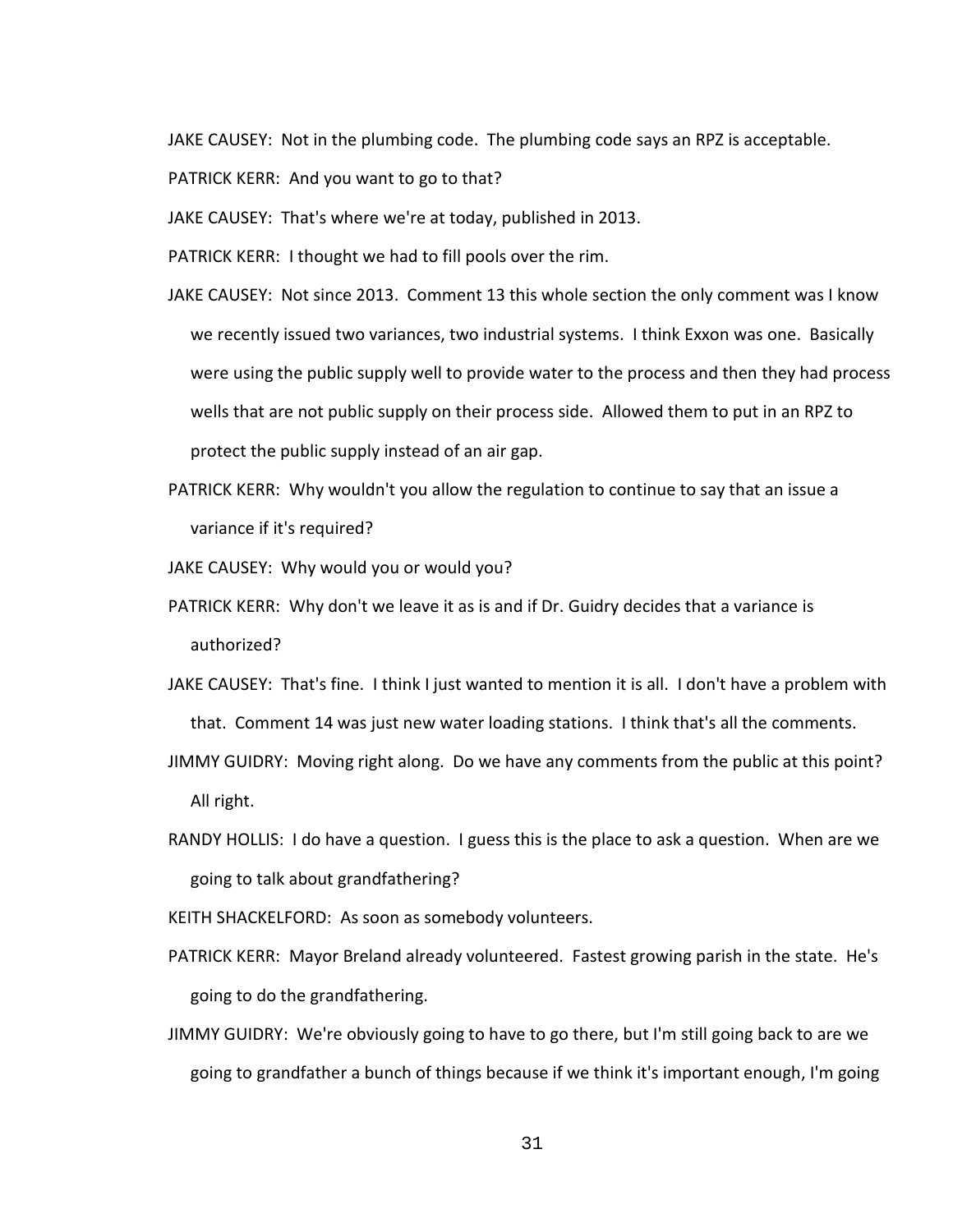back to what you said, we think it's important enough it should be required and if we think it's not that important that it could be grandfathered then maybe it shouldn't be required. PATRICK KERR: Might I suggest a different take on this? There should be things that are required for design for new equipment and there should be inspections based on the way that the equipment was installed and designed in the first place. So you don't have to grandfather it if an inspector's not going to find that you're below the 100 year flood plain, flood elevation and therefore need to raise your plan. You don't need a grandfathering clause for that if there's language that says it will be inspected in accordance with approved permits or with generally accepted designs at the time cause we can't find permits for everything. Things that are not critical but are better ideas like building above the flood plain, stuff that deals with resiliency and having water after an event, I'm sorry we didn't design to stay in water after the last two hurricanes 50 years ago. Everybody just said you're not going to have water for a while folks. Which was not the right answer, but it was the right answer at the time. That's the kind of stuff I'm saying if I come to you with a new community and a new water system I think you have every right to say to me you need to be able to withstand and produce water after this kind of event. But don't go back to the ones that already exist to make them do it. That's the difference between--

JIMMY GUIDRY: Are we talking about a fairly short list?

PATRICK KERR: No I think we're talking about if the folks who review the permit at DHH and the design engineers 20 minutes ago, 20 years ago I don't care when it was thought that was the way to build it and it was built that way we shouldn't go back and second guess them unless there's some technology that's come out or some discovery that oh, I'm sorry you can't do it that way anymore it's going to hurt people.

JIMMY GUIDRY: Unless we learned that that didn't work.

PATRICK KERR: You got to fix that. And so it's a question about what do we inspect on a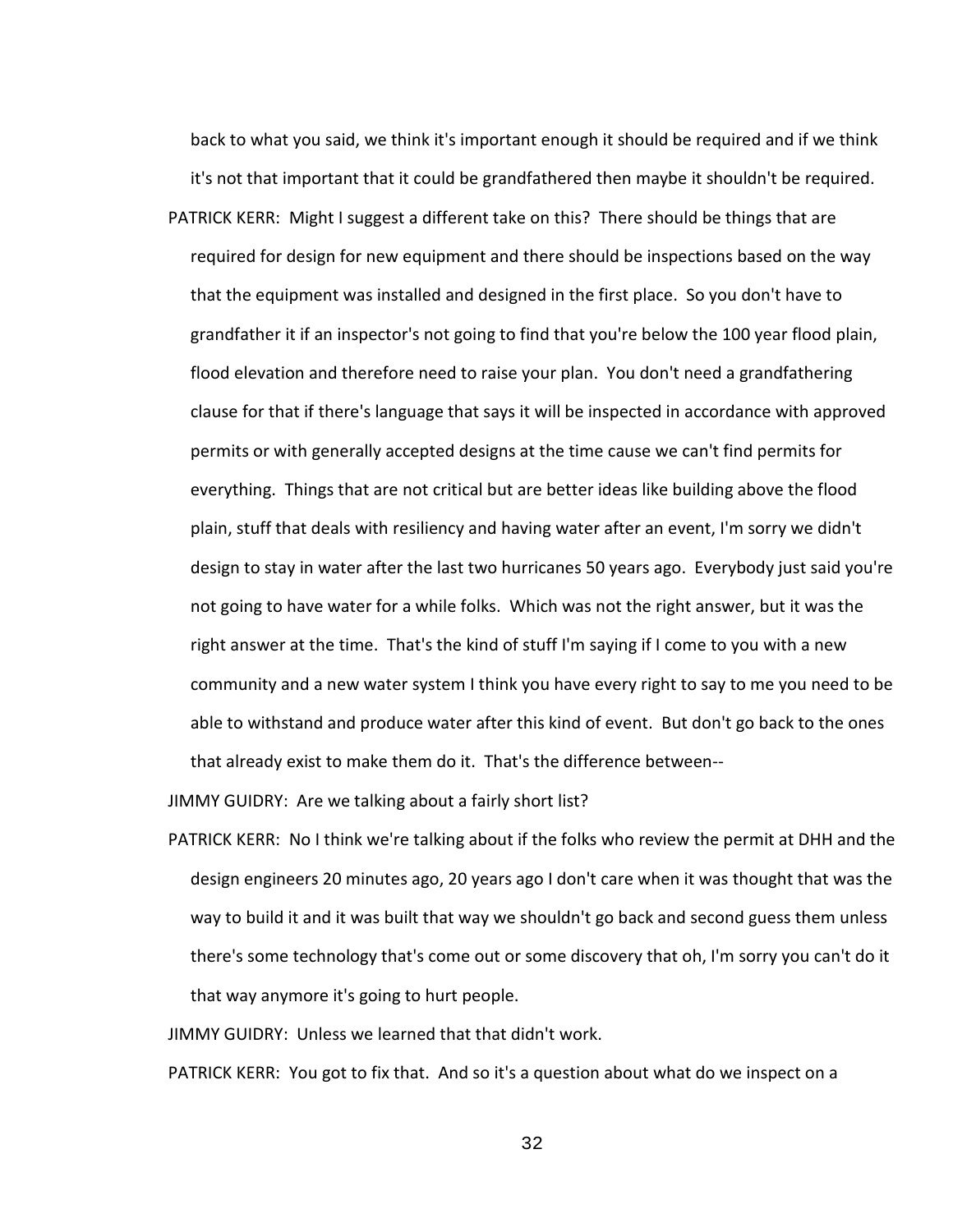sanitary survey. If we inspect it the way it was built, come on. If you all of sudden decide that we got a 100 of them in the state that were built and now we know it's a problem. And we can argue about this backwash water and whether we take it back to the head of the plant. We can fight about that. But if that's something you decide we shouldn't do anymore then you have inspections.

JIMMY GUIDRY: It's a loaded question I'm asking. Whoever you ask has a different answer. Oh, grandfather me. Oh, grandfather what I have. And I really don't want to get in the business of grandfathering. I want to have a process that says going forward you have to have this. Looking at things you have to have at least this.

PATRICK KERR: I think that's great. Inspect us the way it was designed and built.

CHRIS RICHARD: At least on the treatment section the way my approach was it addresses, a lot of the things it addresses is design. And so if somebody built a plant next year after this code's in and they have to design it according to those requirements then they're subject to inspection and enforcement. They have to maintain it in accordance with the code at the time they design and built it. But those same requirements that are in that section you can't go back to a plant from 1940 and say well you should have designed it according to the new code back in 1940. You can't go make them do it unless it's critical to the water quality. So the grandfathering you're not going to have to say oh, we have to grandfather all these items you're going to be subject from this point forward you're subject to the design standards that are in that code, period. There's no grandfathering going forward obviously. But then there's going to be a list of items that you don't have to, that maybe are listed as a requirement that you're exempt from. For instance we have a system in a small town that has pumps in a basement because it was built a long time ago, I assume they didn't want to use suction lift pumps, they didn't have vertical turbines so they built them in a basement, had a separate building on the side. You don't do that today because if you get a leak you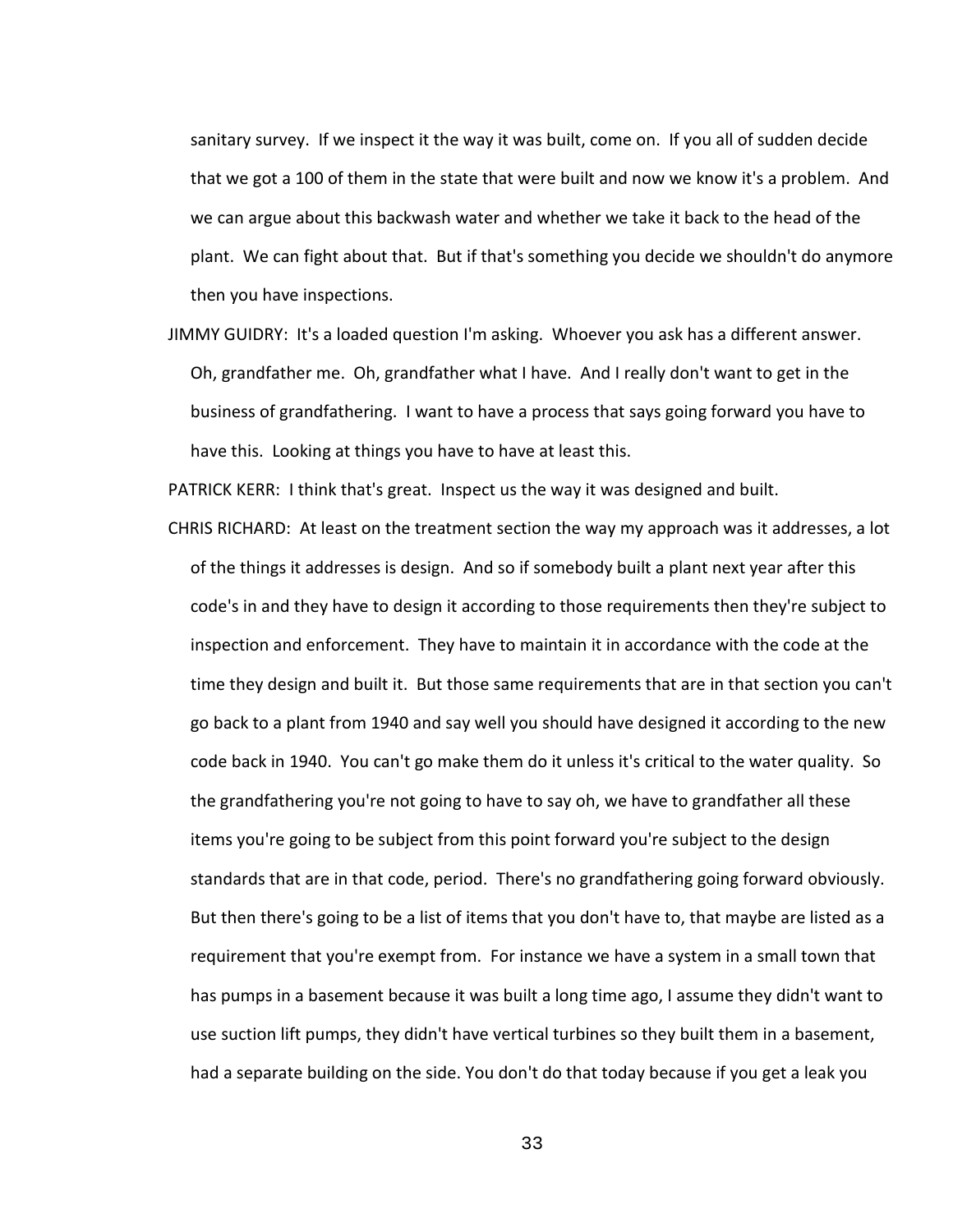flood your pumps. Well we're not going to tell them oh, spend your next five years budget to build it above ground. So that's grandfathered in, but from here on out you can't build it that way.

- PATRICK KERR: It's not really grandfathering though Chris. You're just saying that was an acceptable method of construction at the time and we're not going to inspect it on a sanitary survey.
- CHRIS RICHARD: The reason I say grandfathering in is because when we do improvements, and this is an actual case, we have to go add a pump in there and the question came back to raise all the pumps. And we had one pump and so my response was they said can you give us a reason that you can't raise it. I said I can design anything, I can put it at 100 feet in the air. They can't afford it. So the question is is that second pump put in that basement to give redundancy to make sure we can maintain water to the people is that more important than not doing it at all. Because if you tell me I got to build it up they're not doing it. You can't force them to go do it. So the grandfathering allowed us to improve the reliability of the system by putting in that basement as opposed to not doing anything and having one pump. And so that's a grandfather situation. You're working on an existing facility, but you're not going to require me to bring up that plant that was built in 1940 or 1929 cause a lot of these plants are old. I don't have to go change everything to meet today's standard just because I'm doing some work to make the plant better. So I'm grandfathered in now.

PATRICK KERR: That's the age old what's the trigger for replacing or bringing it up to code. That's what they pay y'all for. We're never going to get that right.

JIMMY GUIDRY: We do it all the time and say that if ever you have to do a significant renovation we want you to come up to code. Because when you do the renovation we want you to include plans that tell us where you're not up to code how would you do. There needs to be a discussion around does it make sense, does the investment make sense. And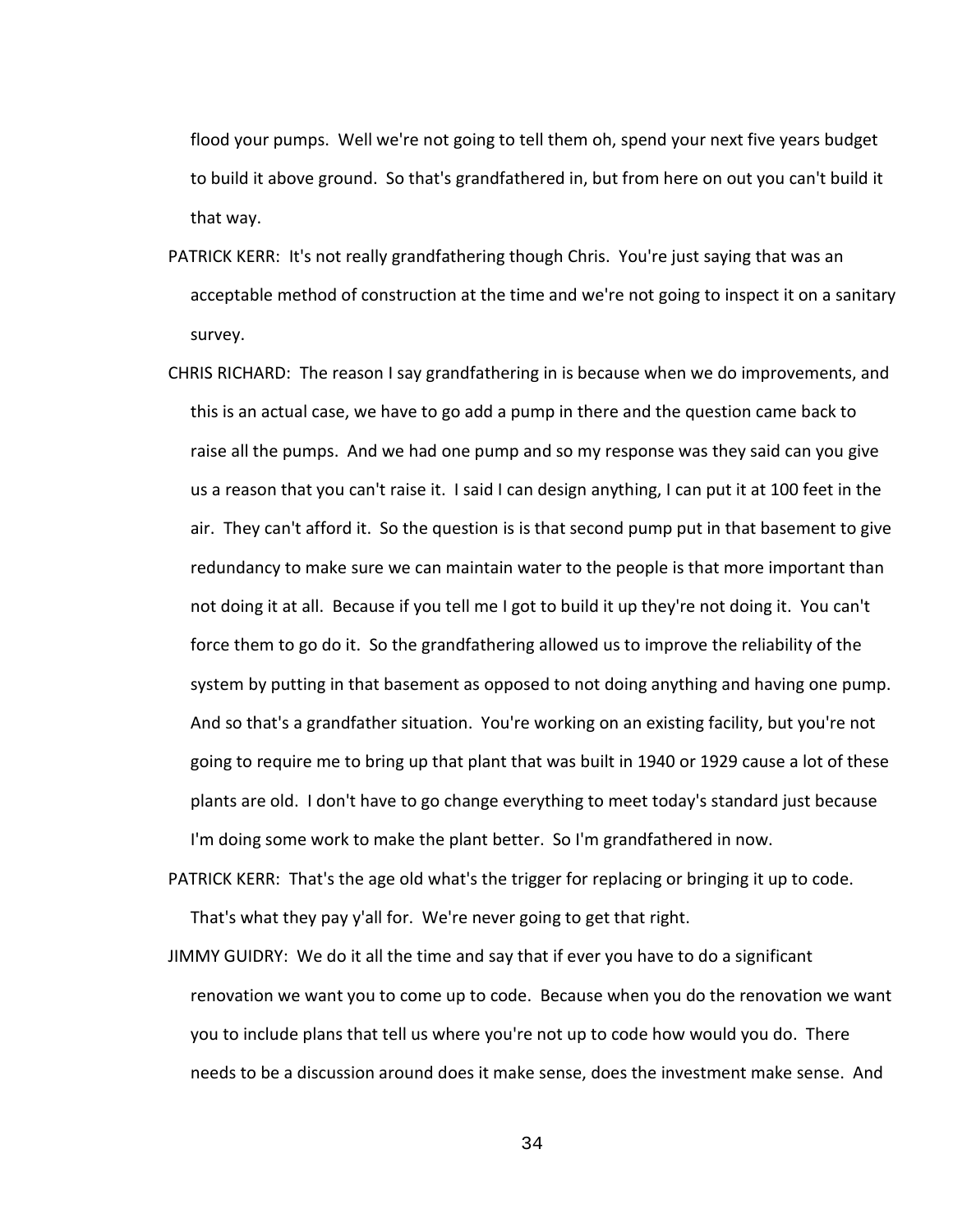that's the point that I think we all miss out on because oh, we're bureaucrats, we have the rules, you're going to follow the rules, we're going to cite you year after year. And if it cost 10 million dollars and it ain't going to make any sense whatsoever we never have that conversation. I have it occasionally, but not enough cause people just get frustrated and they give up, or they don't remodel, or they don't renovate simply because they don't want to have to come up and pay the cost. That's a process I don't think exist today. There's an option. Send it to our folks to review, they can have that discussion, you don't like the answer it could be sent higher up. There is a process, but I'm just feeling and dealing with all the frustration people have cause one they don't understand why the requirements are there and they don't understand why they have to spend that kind of money. I had to replace an air conditioner at home and had to spend a hell of a lot of money when a few years ago it was like 4,000 dollars less. New requirements, they don't have Freon anymore. More expensive. You can't just change the unit inside, you got to change the unit outside. I understand it, I just think we can do something smarter than we do.

- CHRIS RICHARD: The way it used to be like in that situation and it worked well is you have your district engineers and we'd meet with them and we'd discuss it and we'd come to a resolution together and that worked fine. If you take that away from those district engineers to be engineers that's when we end up with problems. When you say nope it says right here this is what you're going to do and that's all you can do. Even though they might not agree with it from a professional standpoint they don't have the latitude to use their license to help to work through a problem cause every system is different.
- JIMMY GUIDRY: What I've seen from my group here, and y'all speak up if it's different, they tend to try to work with you. When I'm in the meetings, I don't know what they do otherwise, I'm seeing a lot of pushback. Is it not being handled at the regional level or is it when it gets to our level up here there's a wall. Where's the wall?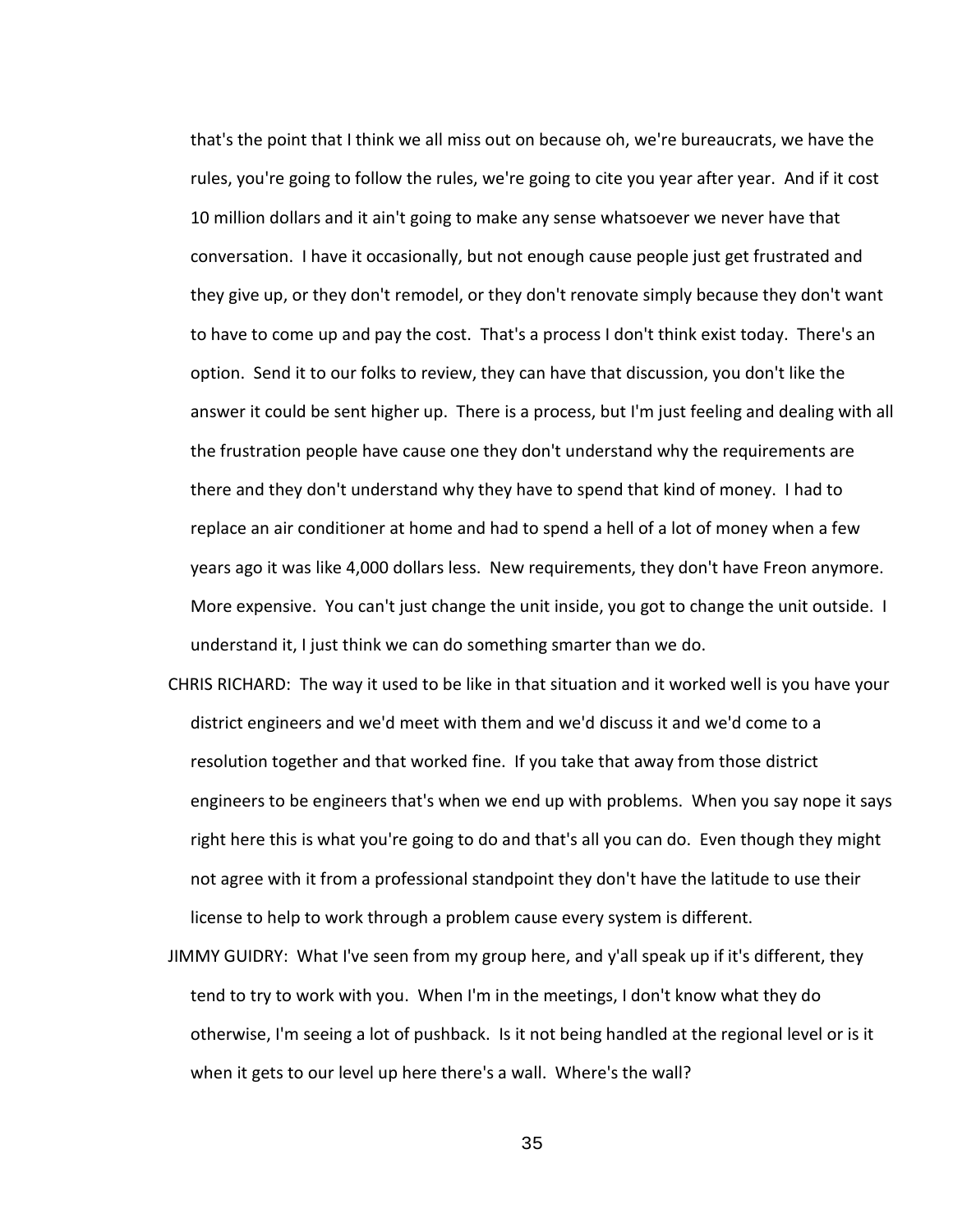- CHRIS RICHARD: The way it used to be we could work with them and my understanding that discretion was taken away from them. And I could be wrong, but they weren't allowed to make those kind of decisions. If it was in 10 states then that's what it is and they can't vary from what it said. They can't have those discussions.
- JAKE CAUSEY: Certainly staff do not have authority to permit things that do not comply with the code. I think that's pretty straight forward. We're setting what those minimum standards are. Yeah, I certainly expect even after this they may see a project and ask about a scrubber or a this or a that did you consider these things. Not because they're requirements, not because they're mandatory, but because they're still going to ask about what considerations have went into things, especially changes in treatment processes and certain chemicals in compliance with rules and things. I don't think we're asking them to stop being engineers, but we are asking them to make sure that the rules that are in place are being enforced and that they're not putting in things that don't comply with the rules cause that creates inconsistencies. When that guy goes and a new guy comes in and he's doing it the right way people get very upset. Those are the things we're trying to prevent by having all of our staff follow and apply the rules the same way as these are the minimum requirements. And then above and beyond that you talk about how to get the chlorine up, what chemicals are best for this filter, and any scrubbers this close, a lot of these other things. But there is a baseline that is--
- CHRIS RICHARD: I understand what you're saying. I agree with you. I think the problem was the baseline moved. In the past we worked with the state sanitary code and we had 10 states was recommended standards for design. And so the latitude was we would do with 10 states and we'd work with them because 10 states is not and was not a code. It was a design guide, but it was being used as a code and so if it didn't fit I was told this is what we're going to use 10 states. I think that's why we're here because 10 states became a code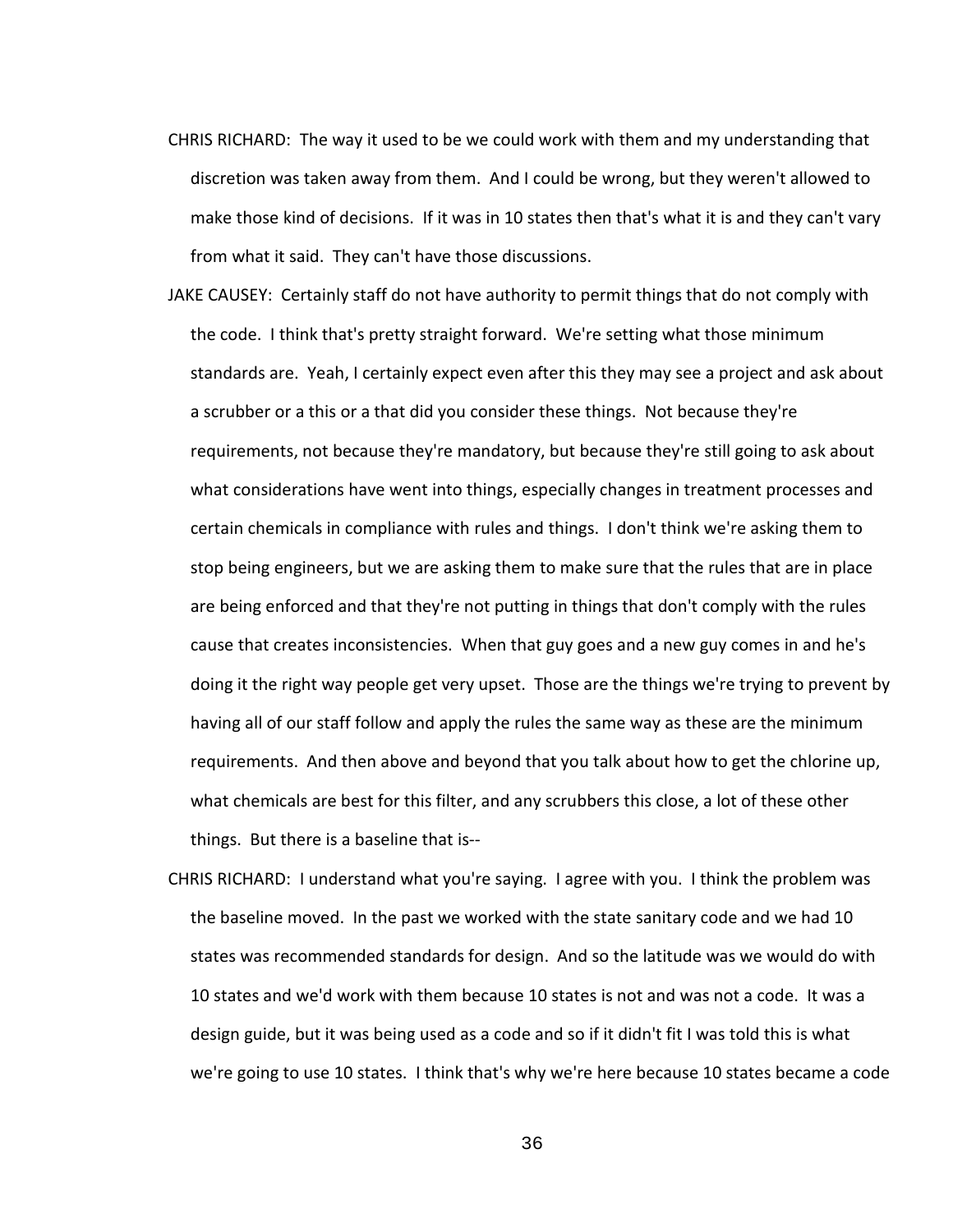when it wasn't intended to be one. And that's why we have those issues. But never on the sanitary code. It was never a variance or any discussion on that, design issues.

DIRK BARRIOS: An example of where you would have an issue or you could have an issue is if a system comes to expand a plant. I'm talking about a conventional water treatment plant similar to ours. You have elevation requirements and those elevation requirements require you to build to a certain height. Or you're trying to tie the existing system into a new system and you have a hydraulic problem. What ends up happening is you're having to raise, or lower, or whatever certain heights, filters, and everything. You have to have some type of latitude in there when you have an existing system might have cost in 1987 in our case five and half million dollars to build. Replace that exact same system today probably cost five or six times that. If you're looking to make an expansion, and I'm not sure we're going to have an issue, but it's something conceivable that could happen in 15, 20 years down the road when our people that's coming after us looking to make these same type of expansions in the same general locations and as you go down on the terrain your elevation start to drop. Something that you not only have to consider what is happening today, like Jake said you got to consider what is happening or going to happen with the people who's coming behind us. You have to be able to give them some latitude. Now if it's something that is completely out of the question you just can't do it because whatever reason it's understandable, but we're talking about ground that you can walk on, cut grass, drive a truck and everything else. But because of these elevation requirements, and I'm not talking about on the coast in South Louisiana. And we don't want to say coast cause we can see the gulf. I'm talking about fairly high ground, but it's high ground. But when you start to come and requiring these 100 year flood elevation and what have you may, and I don't know for a fact, you may in some locations run into these types of problems. A hydraulic problem in a plant, ask the engineers, that is a major, major problem. It's a very, very hard thing to make this plant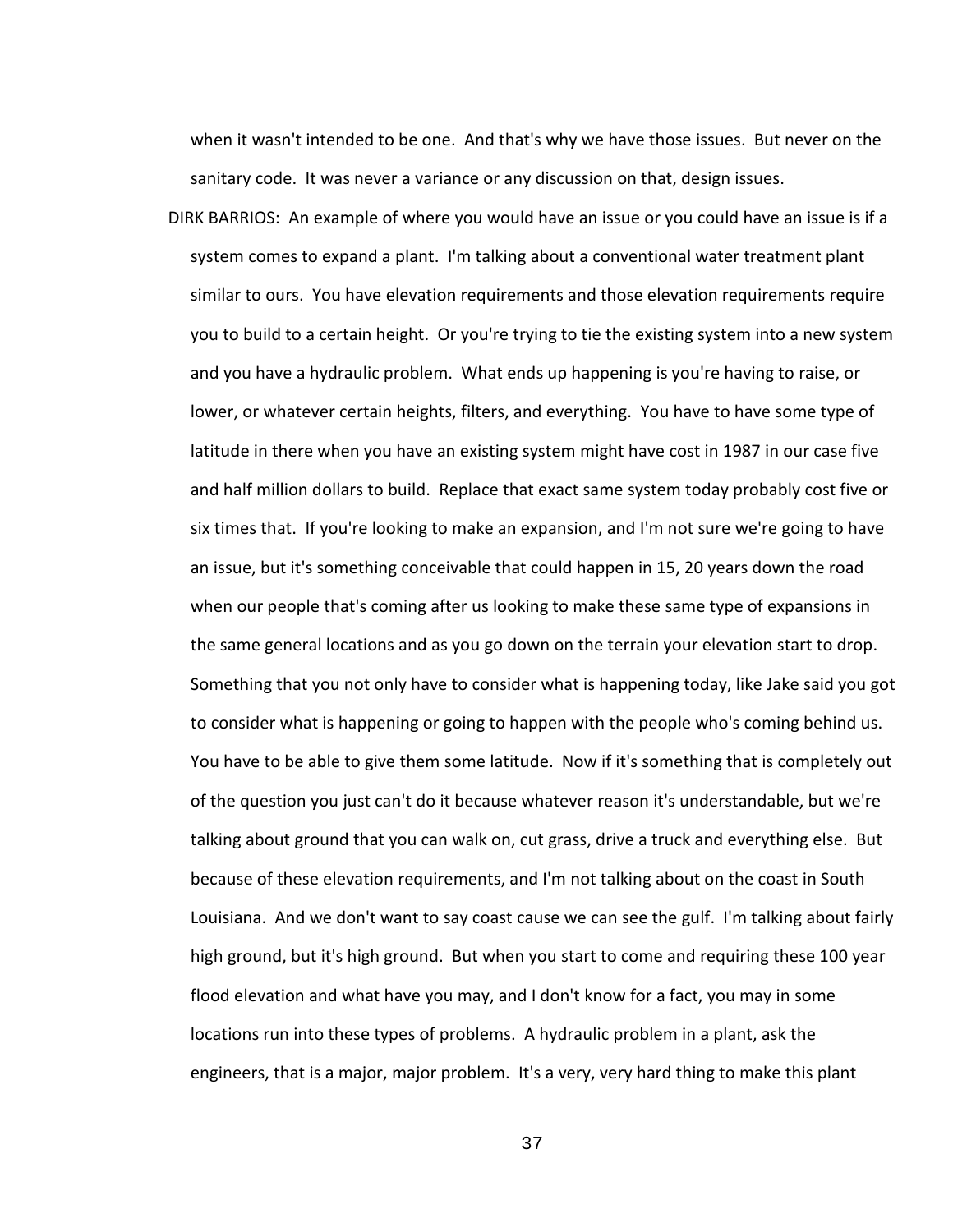work with this plant. Again, you have to give this some kind of latitude is all I'm trying to say. JOHN BARKER: May I say something and I'm going to leave you all to your work and I'm going to be out of your hair. I wish each and every one of you a very, very good Memorial Day weekend. But everybody look around, see what's happening here right now. What's happening here is a system that's working. The alternative may be trying to do this with EPA. You try to tell them what you need. I think this is a prime example of why DHH needs regulatory authority over your system. Dr. Guidry mentioned it earlier. Liability one. I don't want it. We have it, I'm talking about as a plumber I don't want it. I want the plumbing board to have it in regard to plumbing. But the system is working. I don't think they really actually needed legislation to make this happen. And it's a shame that it came to that. I think from this point forward in the future I think everybody at this table, and in this arena, and our arena. Look there are things that they may make us do that I don't like to do. They may require a 3 inch when I know a 2 inch may be okay. But guess what, we do it or we tell them hey look, let's have at least one 3 inch in the facility and then the rest can be 2. I think the process is working. And I commend each and every one of you guys for taking your time sitting around the table and doing it, but let it continue. And I'm very serious, and I'll say it one more time, if house bill 1 goes through as amended it's going to affect you guys directly. Every one of you. So keep that in mind and try to talk to your people and make sure that that amendment is changed. Because it's working, the process is working. Thank you very much.

GREG GORDON: I just wanted to say it sounds like to me just by the issues of the discussion is there's got to have a walk through that force of doing a grandfather clause and having a group meet cause you still have these whack a mole issues and herding cat issues that that is going to take care of. You may not have to have it in the long run, but you've got to have that discussion to go back to the other areas and fix those areas and to limit that grandfather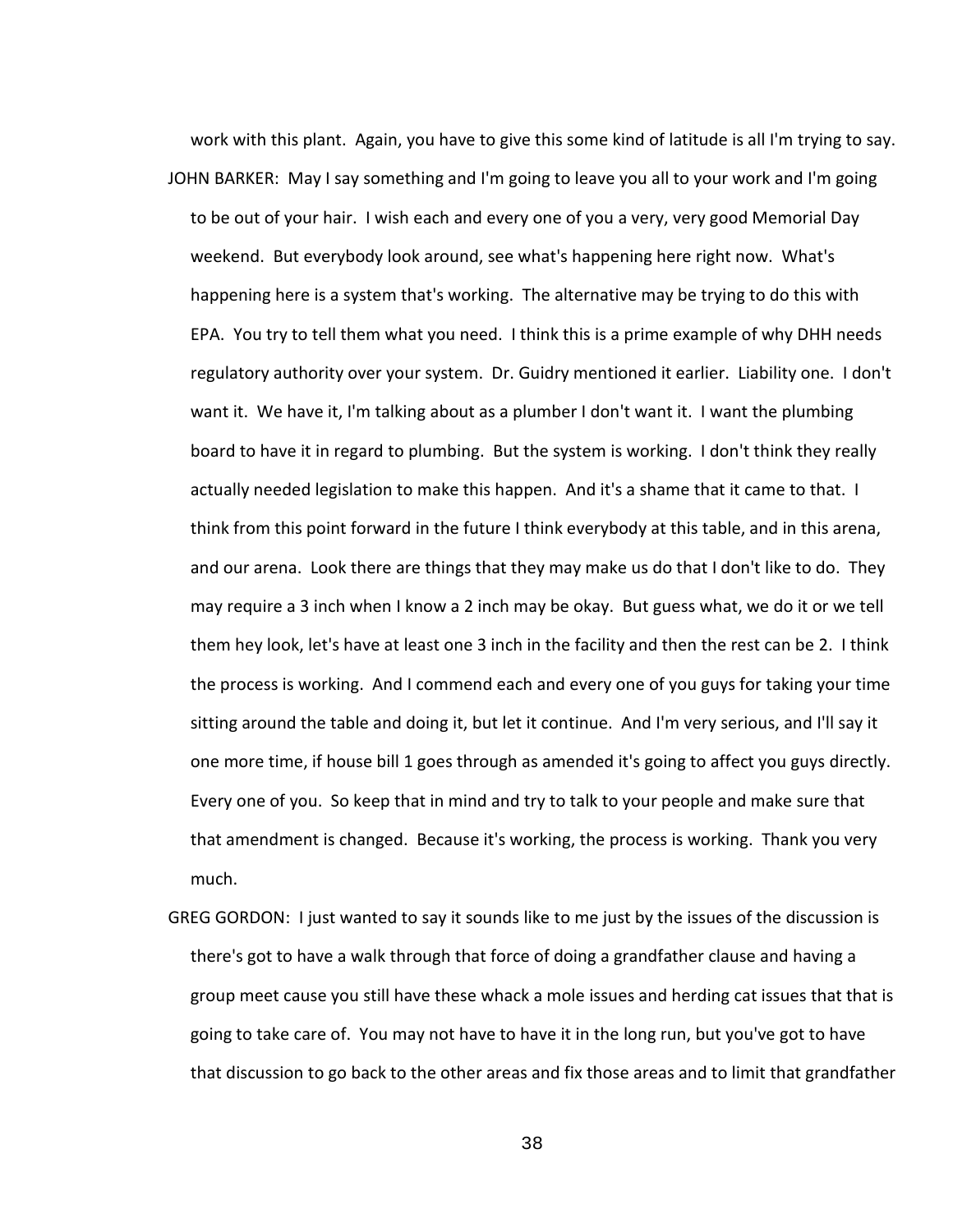clause stuff. You have to go through that iterations unfortunately and you have to hear some stuff that we have to hear from y'all what we don't want to hear and you have to hear from us what we don't want to hear and then we have to meet. But we've gotten a good consensus the way we have been working. I think we're poised to kind of handle that now. A year and a half ago probably not so. Today I think we can.

JIMMY GUIDRY: I'm not saying we shouldn't go through it, I'm just saying I don't want a long list. To me it really boils down to what's very doable and easy to do and not costly verses what's extremely expensive. The trigger for me is when something gets extremely expensive is when it gets the butting of heads. Why should we have to put those pumps above ground? They've been there for 50 years and because the code said they should be above ground now cause they're smarter why do we have to bring them up now. That's a multimillion dollar project. That is one worth having the discussion about. Grandfather those pumps, but the new pumps need to go above ground. Compromise, but at least you have something working and make sure they work, if the ones underground go out the ones above ground can still pull their load. There's some planning there. But I'm just trying to get my arms around society is changing today. They don't want to be told what to do, but they want the protection. You can't have it both ways. What you're hearing about house bill 1 you take away our funding and our ability to protect public health which nobody really wants, but they want us to do it with less of a hammer. I'm like trying to figure out how to do that. I've been doing it for a long time. I think I know how to do that, but something is changing. And people are getting frustrated because there's so many rules and regs over the years and we keep adding them, EPA keeps adding them, that they're just tired of it. Ditch to die in protects health and some stuff I really don't care. We got to figure out what that is. PATRICK KERR: Dr. Guidry I think what's really changed, and I think something that's being done by the department and the engineering section specifically is we've transitioned from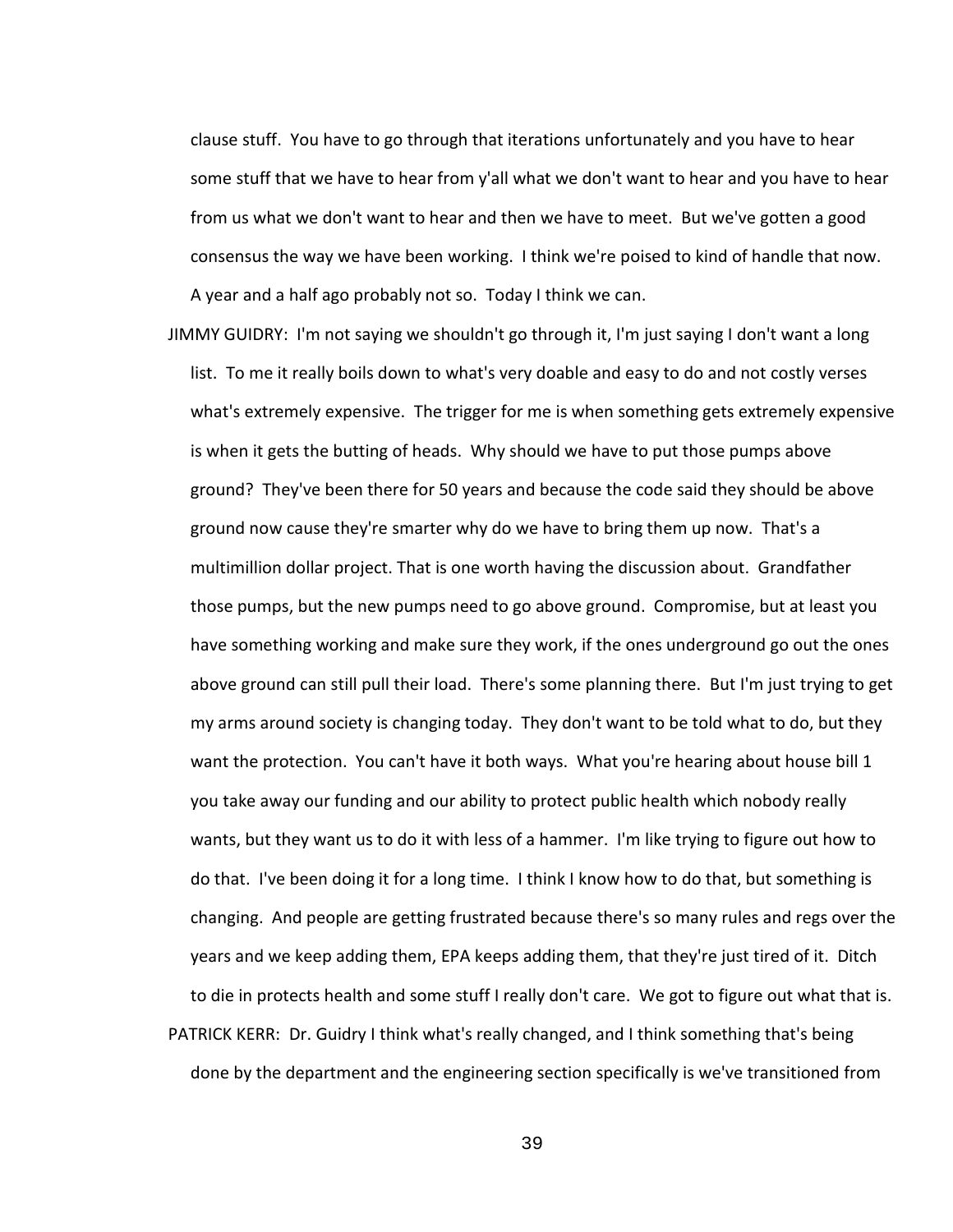we want the water that you drink to be healthy to we want to insure that you have healthy water to drink. The difference is huge. If his pumps flooded 20 years ago, 30 years ago the community was out of water. It was not a big deal, sorry they're out of water.

JIMMY GUIDRY: And we did without, or we boiled it, or we did something.

PATRICK KERR: And then the next iteration was we're going to have water, but all of a sudden the wastewater treatment plants don't work and now we've got an even bigger health crisis because we've got raw sewage that's not being removed from the homes and treated. So that was a battle. I think we actually got ahead of the wastewater side with resiliency in water systems. Much to their chagrin, but they're catching up. When you think about what's grandfather-able and what's not I think the public health, the water that you drink is safe to drink is incredibly important and we don't grandfather that. The fact that you have water to drink there's where we start getting into how much is it worth to spend to make sure that you have water to drink. I'm sorry, you might have to leave the community. Even through our best efforts Charleston was without water to drink for weeks after the outbreak. We can't fix that. How much do you want to spend to prevent that? And I think what we're doing is leaning a little too far on making folks bring things up to code to build in that resiliency. That's where I'd like you guys to spend some time thinking about it. If the community can't afford it they're making a decision they can't afford it and therefore we need to put a protection that if water leaves the plant it could be consumed, if the plant is interrupted we need to give a little more latitude to communities to make that decision. Communities that are in cash strapped environments. And many of them are. I'm sorry, we wouldn't build a lot of these communities in areas they've been built in now that we know what we know. And where do you put the water treatment plant and wastewater plant. You put it on land that nobody else is going to build on cause it's going to flood. And that's what we used to do. I think if you can make that distinction in these discussions in the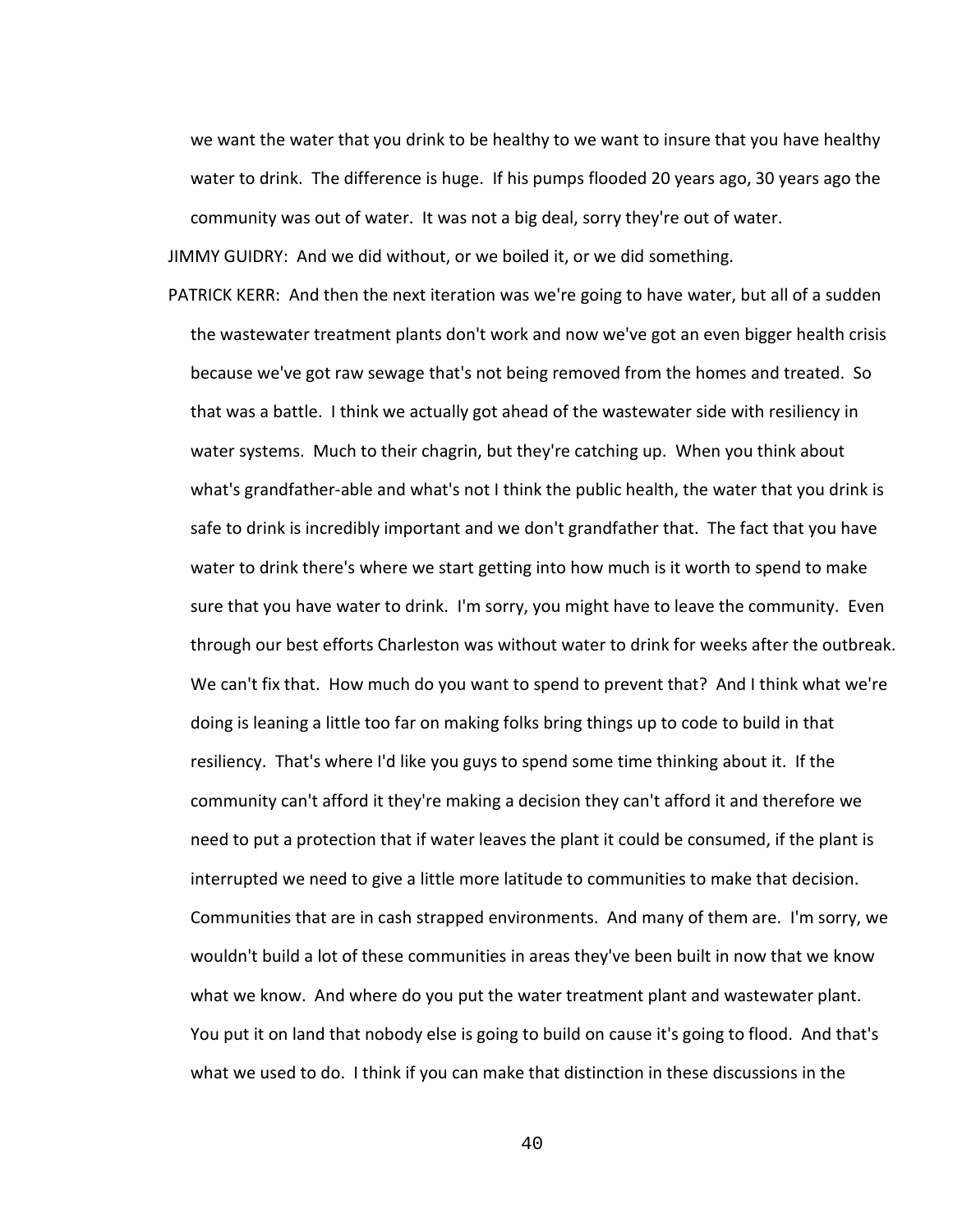grandfathering clause we're not going to hurt anybody by not doing that. They're not going to have water to clean up, but I don't want to rely on the National Guard, but I can get drinking water to you. Large cities like this, bigger issue, we can't get water to people. We need systems like this to be bulletproof for resiliency. But smaller communities you need to defer to their ability to pay.

- JIMMY GUIDRY: As we work through it are we going to just come up with a broad general statement, or are we going to come up with very specific what's grandfathered what's not.
- CHRIS RICHARD: I think we'll see when we get through everything we'll have to take a look at the total package and then see the impacts and work through it like you said. We can't do it yet. We're seeing some of the things we need to do, but won't know them all until we finish. JIMMY GUIDRY: But y'all are forming a list as you go through your different parts.
- GREG GORDON: I'm sure you'll hear the legislature say the same thing. Now you're on the flip side. Don't give me a big list of things that you want me to pay for. But there is going to be that list and we'll have to dwindle it down.
- PATRICK KERR: But if we can do it with a preamble that says the department is flexible as to resiliency. We're inflexible as to quality of water I think that does an awful lot. And then you have, the engineers have the latitude to make some decisions about is this a resiliency problem, yes. We're going to make known to you as a department that this may be an issue in a knowable event, a flood, a hurricane. And you let the people that make the decisions about how to fund the infrastructure in their community make those decision. Let the politicos in Thibodeaux make a decision about whether they are going to spend the money to make sure their plant is there after the next hurricane. But you make the decision about whether that plant is going to produce water that's unsafe and we don't go there.
- BEN BRIDGES: I can foresee that you would have a huge list to be grandfathered initially unless you set very tight parameters this is what it's got to fall under and public health being the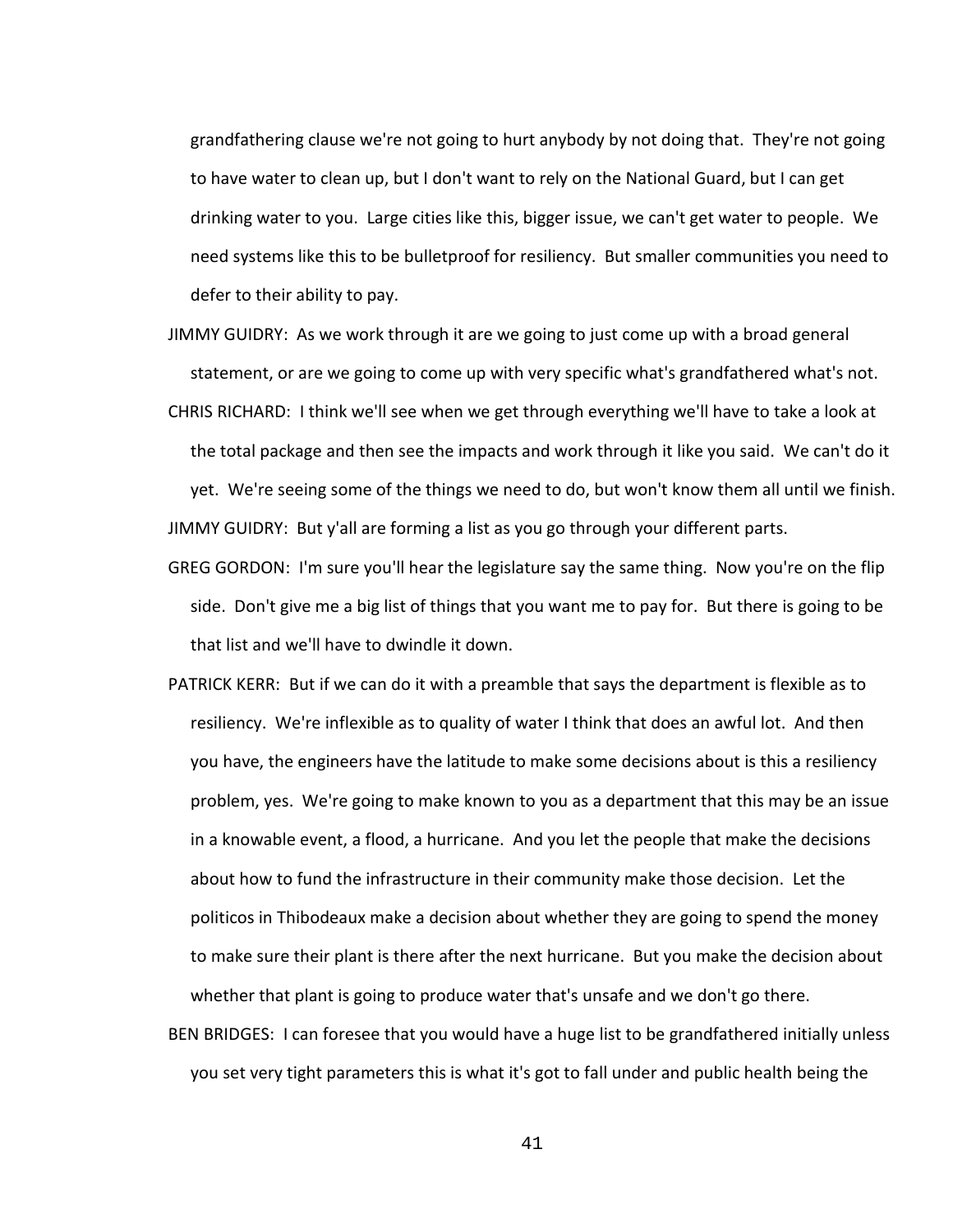primary. If it affects public health then yes we're going to work on it. If it's not and feasible and a nice add on or a nice fix that could be pushed aside. But I think it's got to be pertinent to we need to narrow our focus as to what we're going to allow to be grandfathered. And I think that will cut out a lot of it, otherwise we'll have 50,000 things every month to discuss.

JIMMY GUIDRY: And what I was hoping about what we've been through while we're writing

- this we've narrowed down exactly what we thought was important in rewriting this. And it's going to drive a lot of what we do going forward. I think everybody agrees on that. It's what we allow to exist and continue on 50, 60 year old systems or much older systems. I hear the argument and I hear not having the money and strapped for cash, but I also see what people make choices and what they're willing to pay for and not pay for. I find it interesting they don't trust governments so they're not going to pay more for their water bill, but they're going to buy bottled water which is not near as protected as drinking water. The decisions we make sometimes around money doesn't protect health, human life. We're doing a good job. There's not huge outbreaks that I'm aware of people getting sick from drinking water. I hear more about aesthetic quality, color water. I don't hear I got sick.
- DIRK BARRIOS: I believe you're going to find most of the stuff we're concerned about is not dealing with safe drinking water, it's the other aspect of it. Talking about grandfathering. For instance, just hypothetically, Oschner says you got to have 30 inch railings, only 24 inch. Or you got to have a kick plate, we don't have kick plate. There's so many little bitty things in there that if I have 2000 feet of railings and I have to change them tomorrow that's expensive cause it doesn't meet the current regulations. I'm sure there are going to be some water quality issue that's going to have to be addressed. But I do believe the vast majority of the problems or the concerns that we're going to have grandfather is going to be non water related as far as quality or safety of drinking water.

BEN BRIDGES: How does it affect the quality of the water you're going to produce if it makes it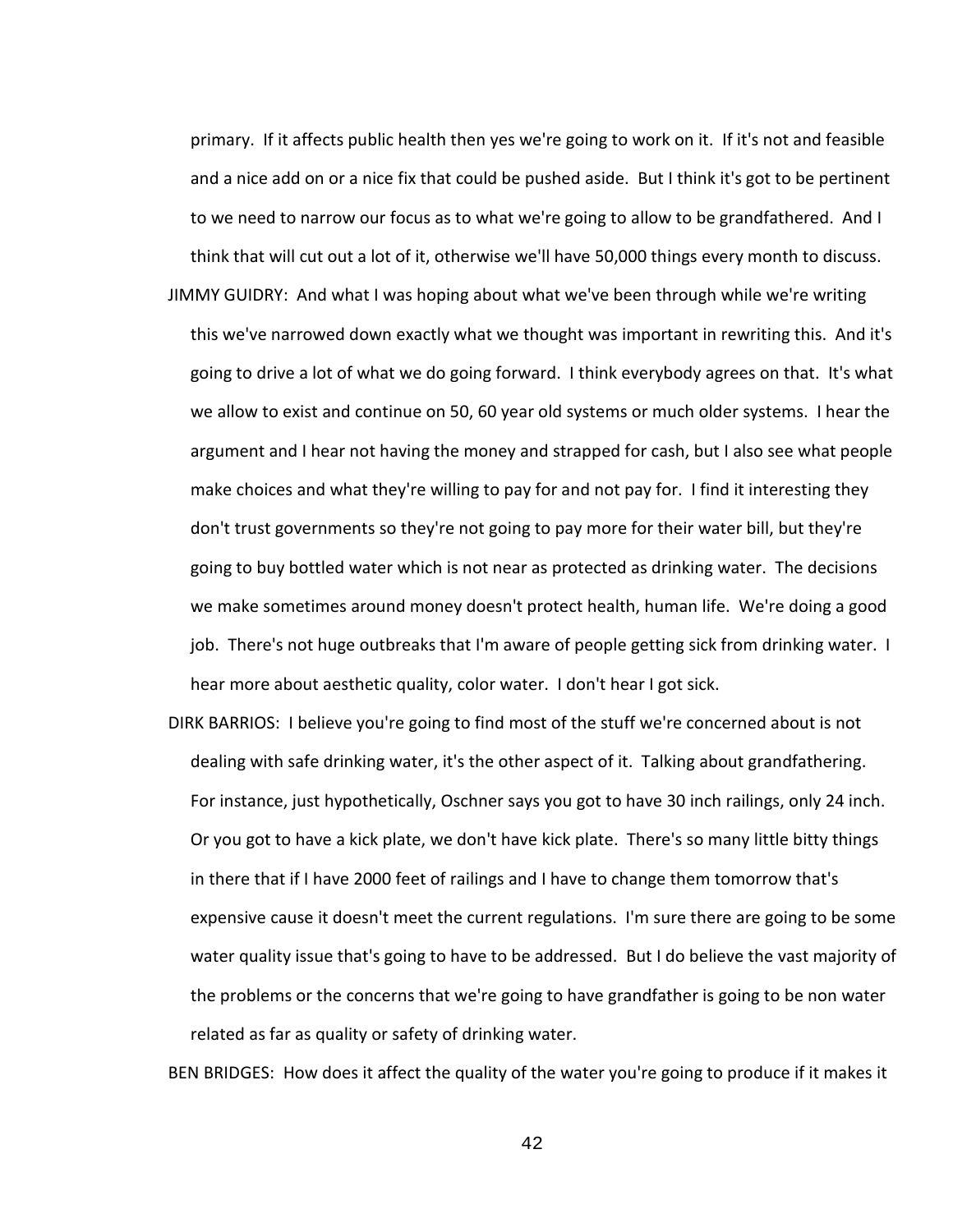better.

- DIRK BARRIOS: For whatever reason if it's something that's really, really unsafe we should have taken care of it anyway.
- PATRICK KERR: That's why I think you deal with most of that in the preamble, most of it, and then we enforce requirements at the time the permit was issued for all the other stuff.
- RANDY HOLLIS: If I could chime in on two things that Pat mentioned redundancy, a pump well. New pump wells have to be two different parts so we can take one out and clean it. Millions of pump wells in this state are one compartment. They're not two. So that's the cost factor. Do we go in and install or segregate pump wells at a huge cost where it's worked fine for 50 years. So that's part of the grandfathering we need to talk about. Are we going to try and implement these design standards to something that's worked fine. Water quality, we've got filters that were built in the 1940s, undergrounds. They wouldn't meet 10 state standards today, but yet they produce good water quality and they're fine. We need to look at those. We don't want to come in a sanitary survey and say guys guess what, your filters don't comply with the new 10 state standards for under drains, for gravel, for gradations, for everything, and yet water quality is good out of those. I think we've got to look at the water quality because water is not water. You can't say every water in this state's alike. All different, the chemistry is different, the chemicals are different. And if you've got filters that are working fine why change them out. If you can prove they're working fine. So that's another example of grandfathering of don't make them spend money on something that might be working fine. I'm sure you got other filters that are terrible.
- CHRIS RICHARD: The way that I had taken the approach on filters for one cause that is one of the big ones the depth of the filter, the under drains, and all those things is in the code that we had in our committee we preface those sections with design and so you don't have to grandfather it in because it only applies to design of filters so that's going this point forward.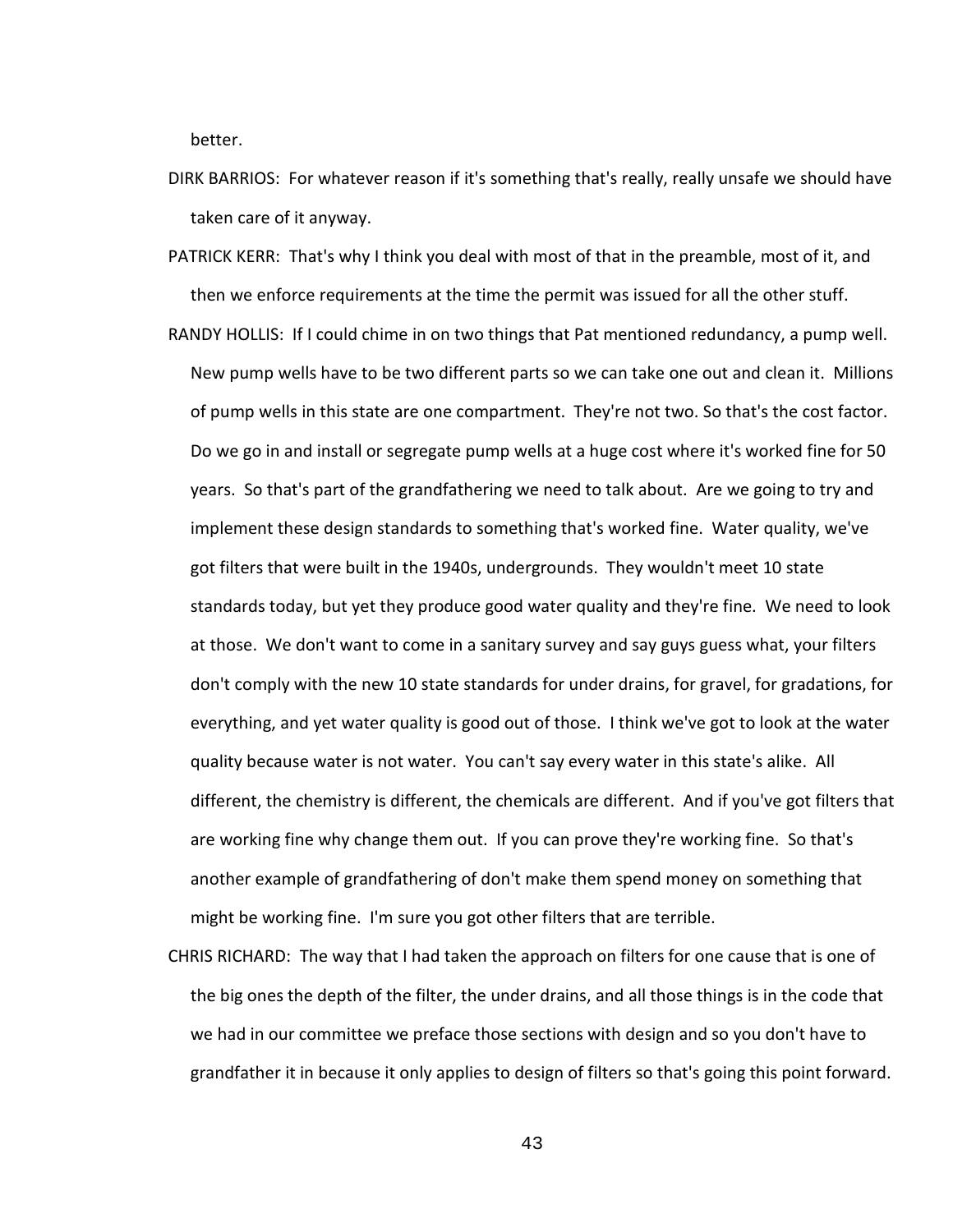So you don't have to grandfather it because it can't be used against you unless cause it's already built. If you preface those kind of things in the code as design standards then you don't have to grandfather.

- RANDY HOLLIS: And I guess that's where I got really confused because as part of this process going through we started looking at well this is a design standard, this is a sanitary survey standard and we tried starting and we did that some and we didn't do it in others. CHRIS RICHARD: You're right. It's not consistent throughout.
- RANDY HOLLIS: It wasn't consistent at all. I think we've got to set standards for what we use for everything in the future and part of this grandfather is what's going to be included in a sanitary survey and what's not. That's going to be really important because I don't want to get hit on my filters just because they don't meet the new 10 state standards and they work fine.
- CHRIS RICHARD: And if we leave it the way it's written it wouldn't because it's written as design. So only if you go build a filter today would you have to comply on a sanitary survey because it wouldn't be enforceable because you built it, designed it under the new code. So in 10 years they do a sanitary survey it was designed under that code then it is enforceable under that code. It's not grandfathered in.
- RANDY HOLLIS: Yeah but Chris where we're getting confused here is we've said anything that's critical implement it now and that's what we've said.
- PATRICK KERR: No we haven't. What we've said is if there's a hazard to public health. If you're producing water that doesn't meet current water quality standards you need to bring it into compliance with the water quality standards. There's no grandfather, there's no nothing. Primary drinking water standards are not negotiable. Kick plates over the filters, negotiable.
- RANDY HOLLIS: And that's why the preamble is going to be so important to define what's the criteria.